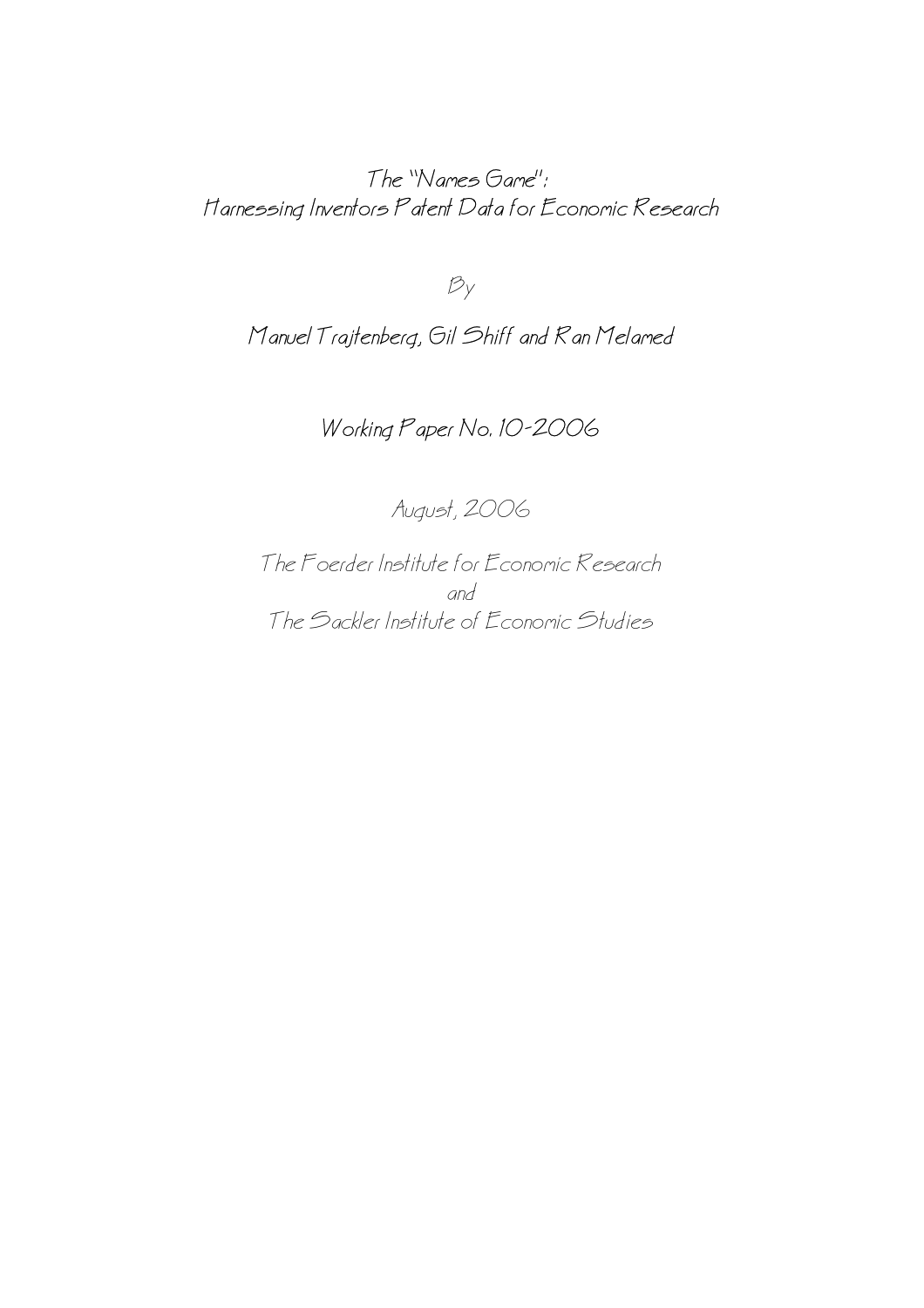# **The "Names Game":**  *Harnessing Inventors Patent Data for Economic Research*

Manuel Trajtenberg, Gil Shiff and Ran Melamed

The Eitan Berglas School of Economics Tel Aviv University

August 10, 2006

*Acknowledgements:* 

This project has benefited enormously from the work of a group of extremely talented and dedicated research assistants, primarily Michael Katz, Alon Eizenberg, and Ran Eilat. Useful comments were provided by participants in numerous seminars, particularly at the NBER. We gratefully acknowledge the financial support of the National Science Foundation grant SES-0527657, the Israeli Science Foundation Grant 1289/05, the Samuel Neaman Institute through its STE Program, and the Sapir Center.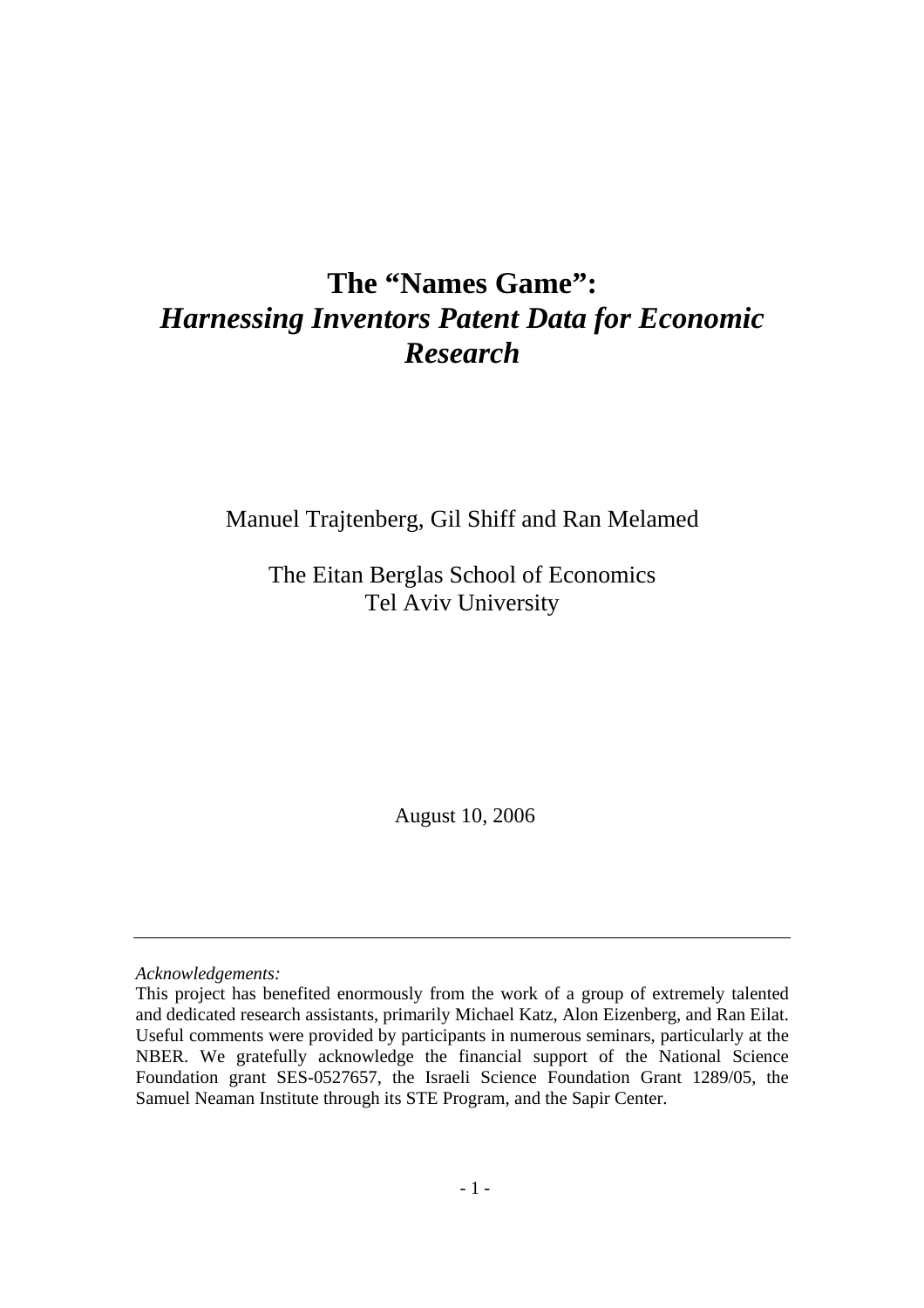## *Abstract*

The goal of this paper is to lay out a methodology and corresponding computer algorithms, that allow us to extract the detailed data on inventors contained in patents, and harness it for economic research. Patent data has long been used in empirical research in economics, and yet the information on the identity (i.e. the names and location) of the patents' inventors has seldom been deployed in a large scale, primarily because of the *"who is who"* problem: the name of a given inventor may be spelled differently across her/his patents, and the exact same name may correspond to different inventors (i.e. the "John Smith" problem). Given that there are over 2 million patents with 2 inventors per patent on average, the *"who is who"* problem applies to over 4 million "records", which is obviously too large to tackle manually. We have thus developed an elaborate methodology and computerized procedure to address this problem in a comprehensive way. The end result is a list of 1.6 million unique inventors from all over the world, with detailed data on their patenting histories, their employers, co-inventors, etc. Forty percent of them have more than one patent, and 70,000 have more than 10 patents. We can trace those multiple inventors across time and space, and thus study the causes and consequences of their mobility across countries, regions, and employers. Given the increasing availability of large computerized data sets on individuals, there may be plenty of opportunities to deploy this methodology to other areas of economic research as well.

**JEL**: O30, C81, C88 **Key words:** Patents, inventors, mobility, computer software.

Manuel Trajtenberg Gil Shiff The Eitan Berglas School of Economics The Eitan Berglas School of Economics Tel Aviv University Tel Aviv University Tel Aviv, Israel Tel Aviv, Israel manuel@post.tau.ac.il shiffgil@post.tau.ac.il

Ran Melamed The Eitan Berglas School of Economics Tel Aviv University Tel Aviv, Israel ranmelam@post.tau.ac.il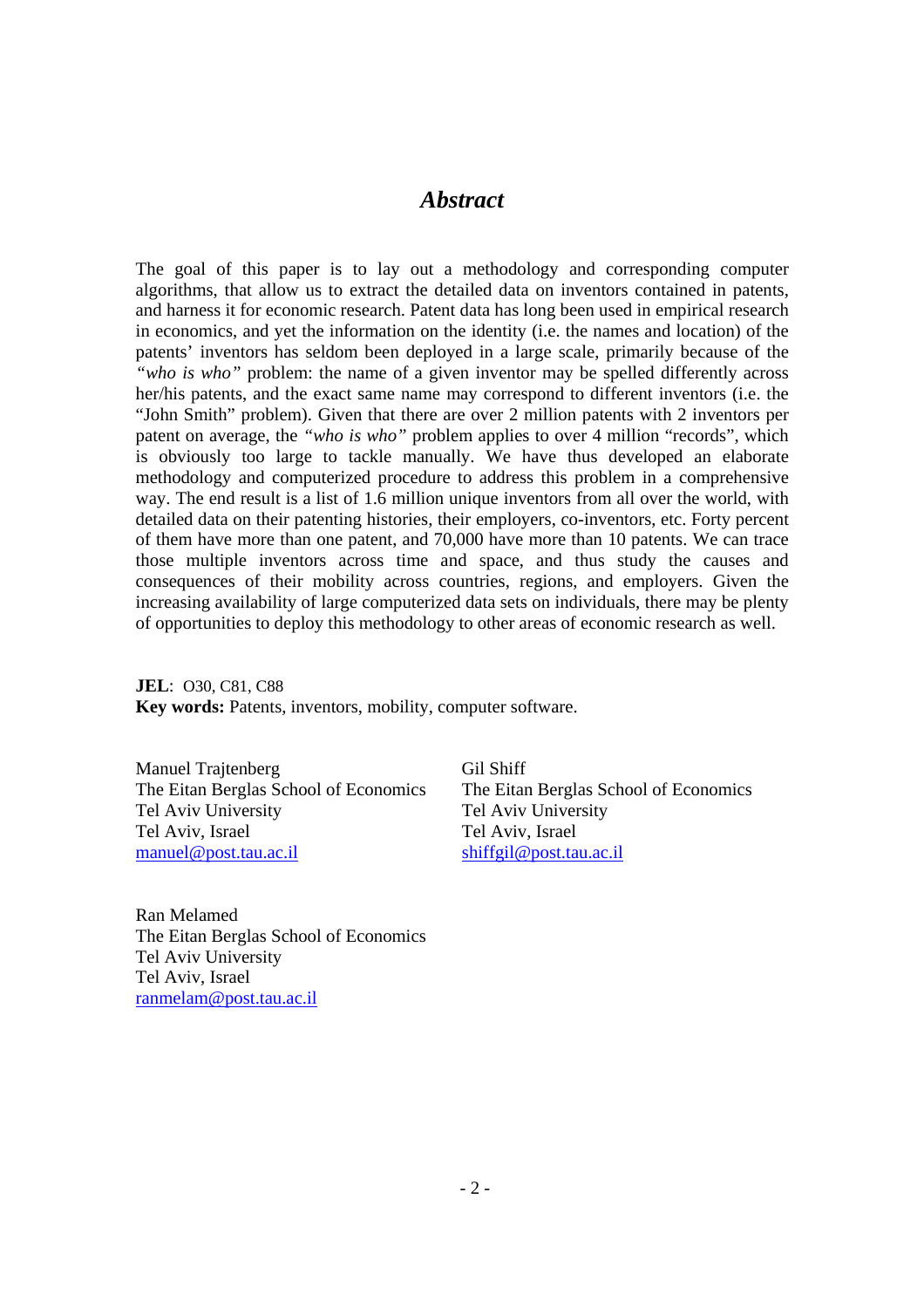## **Table of Contents**

| I.          |                                                                        |
|-------------|------------------------------------------------------------------------|
| Π.          | <i>II.1</i><br>II.2                                                    |
| III.        | Stage 1: Grouping similar names using Soundex15                        |
| IV.         | Auxiliary tools: name frequencies and category size 25<br>IV.1<br>IV.2 |
| V.          | V.1<br>V.2<br>V.3                                                      |
| VI.         | VI.1<br>Using the BIIS to fine-tune the computerized                   |
| VII.        | The Average Matching Scores: Diagnostics and Fine-tuning44             |
| VIII.       | The final list of unique inventors: summary figures49                  |
| Appendices: |                                                                        |
|             | 1.                                                                     |
|             | 2.                                                                     |
|             | Size distributions, name frequencies and cutoff values59<br>3.         |
|             | $\mathbf{4}_{\cdot}$                                                   |
|             | 5.                                                                     |
|             | 6.                                                                     |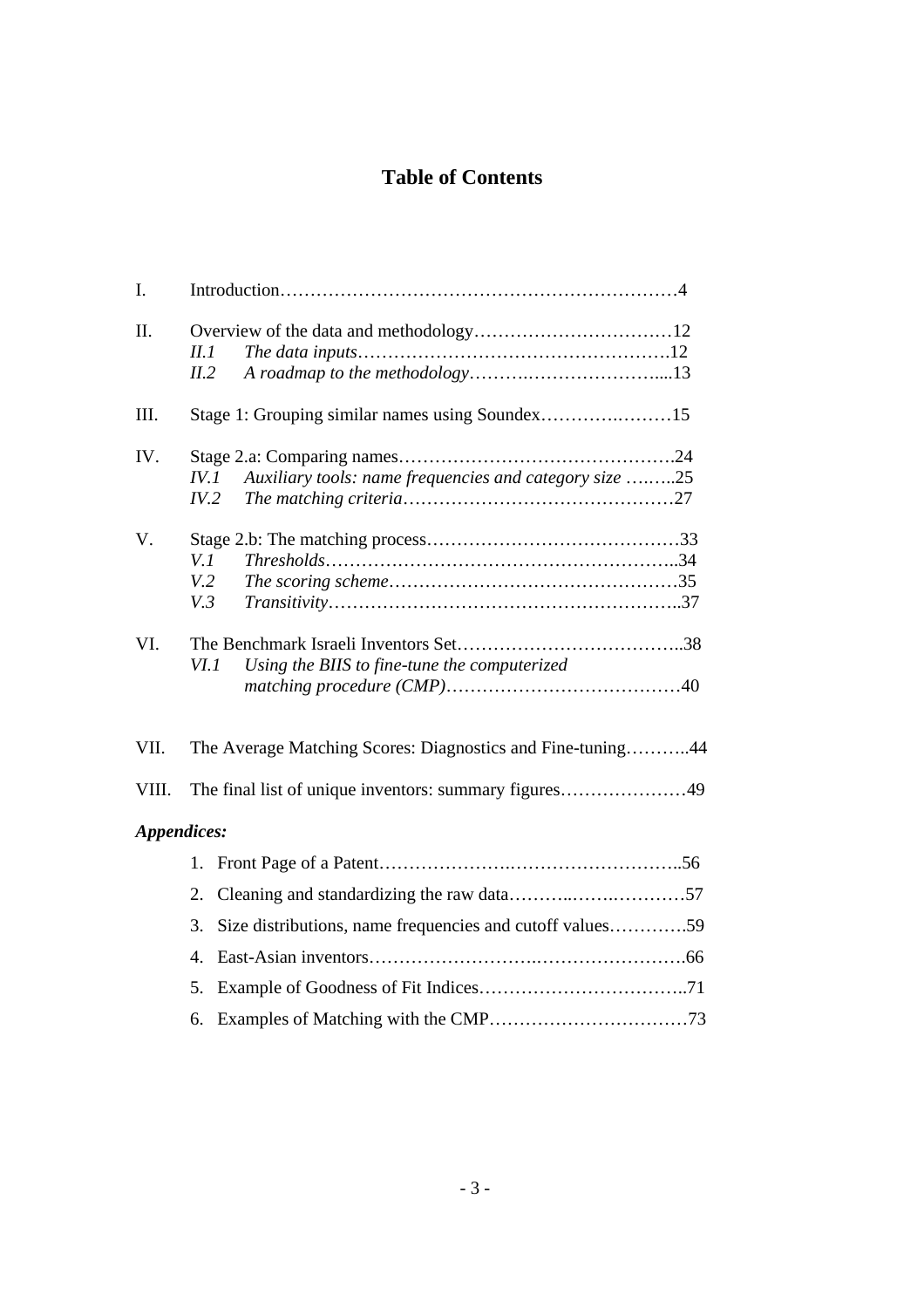## **I. Introduction**

The main goal of this paper is to describe the way by which we can harness detailed data on inventors contained in patents so as to make them usable in economic research. We outline a methodology (and corresponding computer algorithms) for matching names that we have developed for this purpose, which may prove useful also in other contexts. Indeed, given the increasing availability of large computerized data sets on individuals, there may be plenty of opportunities to deploy this methodology in other areas of economic research as well.

Undoubtedly the richest source of data on worldwide innovation and technical change is patents, with millions of records offering detailed information of what was invented, by whom, in which fields, where, linkages to previous innovations, etc. Indeed, patents are one of the most extensive and detailed sources of data on *any* aspect of economic activity, and one that has far reaching implications for micro and macro economic performance. Mindful of its potential, economists tried already in the 1960s to deploy patent data in a large scale to the study of technical change. The computerization of the patent file in the early 1980s, the linking to Compustat, and the development of indicators based on patent citations in the 1990s constituted major advances in the ability to master such wealth of information for economic research. The project described here is a further step in that progression, namely, taking advantage of data on *inventors* appearing in patents in order to significantly expand the range of phenomena that can be investigated with the aid of these data.

The idea of using patent data in a large scale for economic research goes back to the seminal work of Schmookler (1966), followed by Scherer (1982), and Griliches  $(1984)$ .<sup>1</sup> The work of Schmookler involved assigning patent counts to industries (by creating a concordance between patent subclasses and SICs), whereas Griliches' research program at the NBER entailed matching patents to Compustat firms. In both cases the

 $1$  This is not meant to be a survey but rather we just highlight wide-scale research projects that put forward distinctive methodologies of patent data construction, and had a significant impact on further research. For a survey of research using patent data, see Griliches (1990).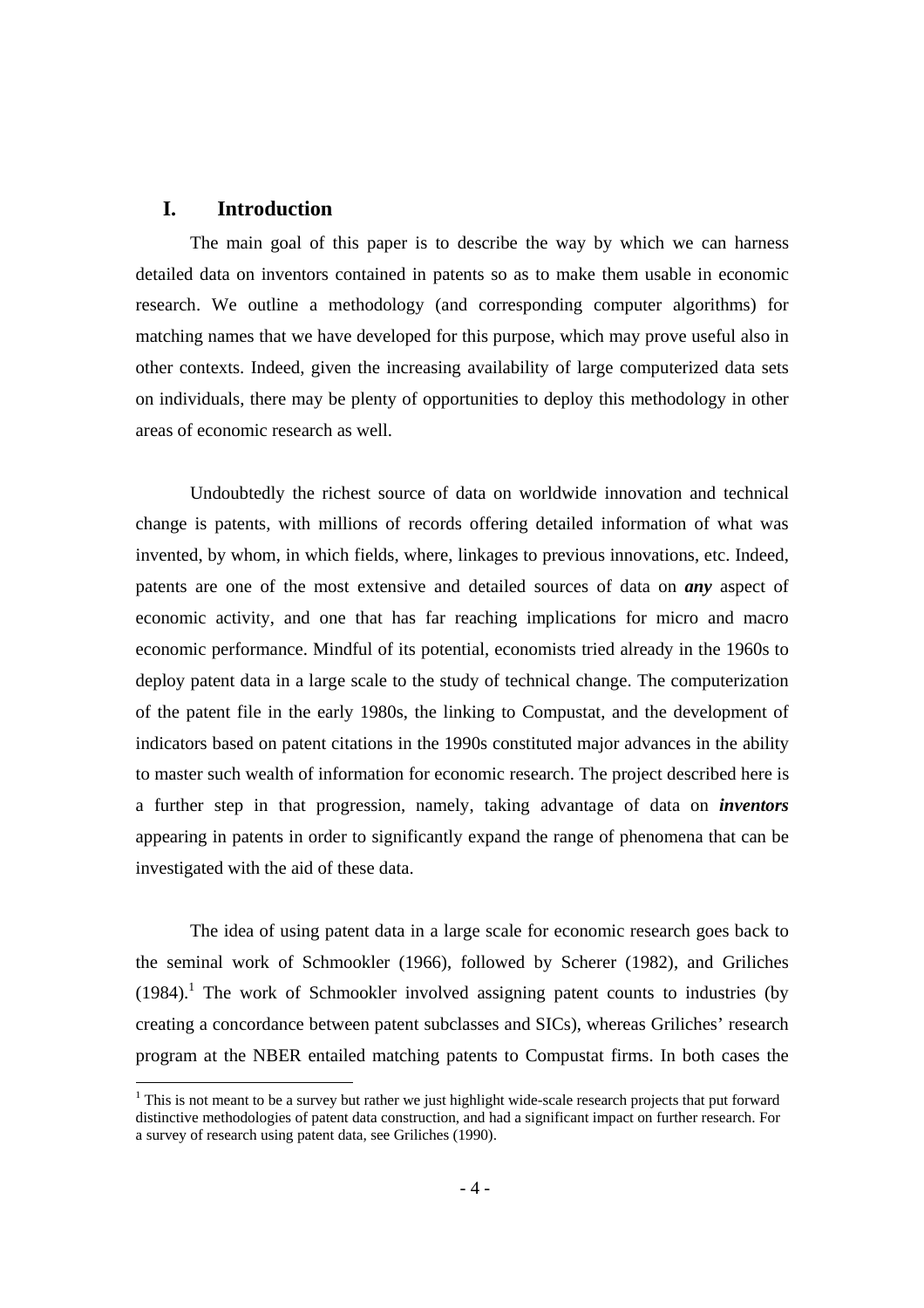only data item used, aside from the match itself, was the timing of the patent (i.e. the grant or application year), such that in the end the patent data available for research consisted of patent counts by industries or firms, by year. Of course, it is the *linking out* of such data that made it more valuable, since it could then be related to the wealth of information available on the industries/firms themselves. The project that Scherer undertook involved classifying a sample of 15,000 patents into industry of origin and industries of use, by the textual examination of each patent. The result was a detailed technology flow matrix, that again could be linked out to external data, such as R&D expenditures on the one hand, and productivity growth on the other hand.

One of the major limitations of these and related research programs, extremely valuable as they had been, was that they relied exclusively on simple patent counts as indicators of innovative output. However, it has long been recognized that innovations vary enormously in their technological and economic "importance", "significance" or "value", and moreover, that the distribution of such "values" is extremely skewed. The line of research initiated by Schankerman and Pakes (1986) using patent renewal data clearly revealed these features of the patent data (see also Pakes and Simpson, 1991). Thus, simple patent counts were seriously and inherently limited in the extent to which they could faithfully capture and summarize the underlying heterogeneity (see Griliches, Hall and Pakes, 1987). A further (related) drawback was of course that these projects did not make use of any of the other data items contained in the patents themselves, and could not do so, given the stringent limitations on data availability at the time.

Keenly aware of the need to overcome those limitations and of the intriguing possibilities opened by patent citations (as revealed for example in Trajtenberg, 1990), Rebecca Henderson, Adam Jaffe and Manuel Trajtenberg undertook work aimed at demonstrating the potential usefulness of citations for a variety of purposes, primarily as indicators of spillovers (Jaffe, Trajtenberg and Henderson, 1993), and as ingredients in the construction of measures for key features of innovations such as "importance", "originality" and "generality" (Trajtenberg, Jaffe and Henderson, 1997). They used for these projects relatively small samples of patent data that were acquired and constructed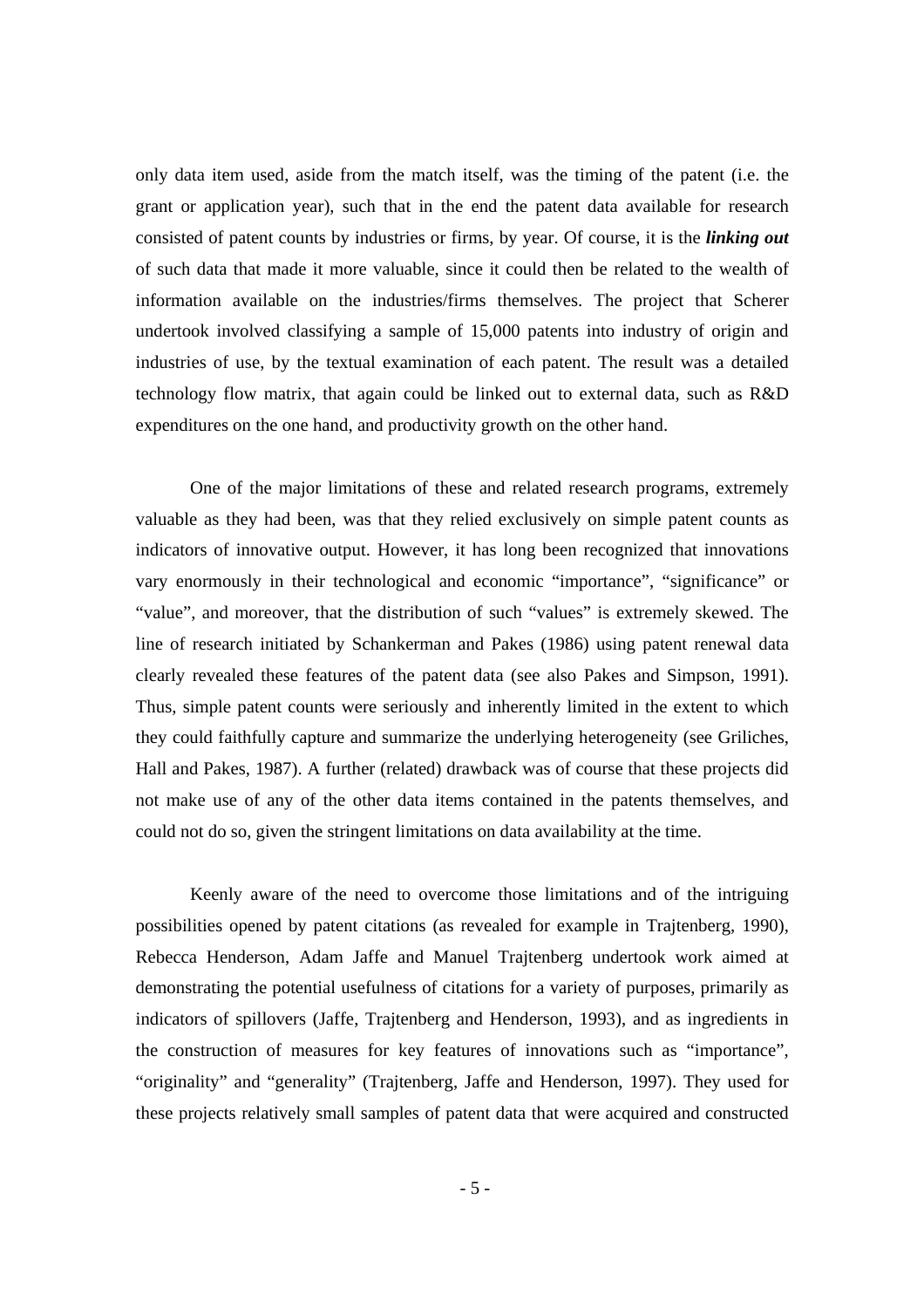with a single, specific purpose in mind. However, as the data requirements grew it became clear that it was extremely inefficient, if not impossible, to carry out a large-scale research agenda on such a piece-wise basis.

Joined by Bronwyn Hall, Jaffe and Trajtenberg undertook to construct a comprehensive patent data file comprising detailed information on each patent as well as a series of indicators based on citations, that could not only account for (at least some of) the heterogeneity of patents, but also allow us to link patents over time and space. The result was the so-called "NBER Patent and Citations Data", which has been opened for general use since 2001 (see http://www.nber.org/patents/). The data comprise detailed information on almost 3 million US patents granted between January 1963 and December 1999, all patent citations made between 1975 and 1999 (over 16 million), and a reasonably broad match of patents to Compustat (the data set of all firms traded in the US stock market). A book followed soon after (Jaffe and Trajtenberg, 2002), containing many of the authors' previous articles on patents, as well as a CD with the complete data. The availability of these data has greatly stimulated research in this and related areas, and there are by now scores of papers and ongoing projects using it.

However, an important piece of information appearing in patents has not been used often in research so far, still less on a major scale, and that is the identity of the inventors themselves. As can be seen in Appendix 1, the front page of a patent contains the names and locations of each of the inventors that took part in that invention (on average there are 2 inventors per patent). The locations refer to the private domiciles of the inventors, not the address of the assignee (on the latter there is separate information).

If we could unequivocally identify each inventor (e.g. if each had an ID number), then we could follow the patenting history of each of them, trace their mobility, etc. Suppose for example that the inventor John Fields is issued a number of patents over his active life; for each patent we have his address at the time, the firm (if any) for which he worked (and hence the legal entity to which the patent was assigned), the identity of his co-inventors, and the rest of the information on the patent itself, as it appears in the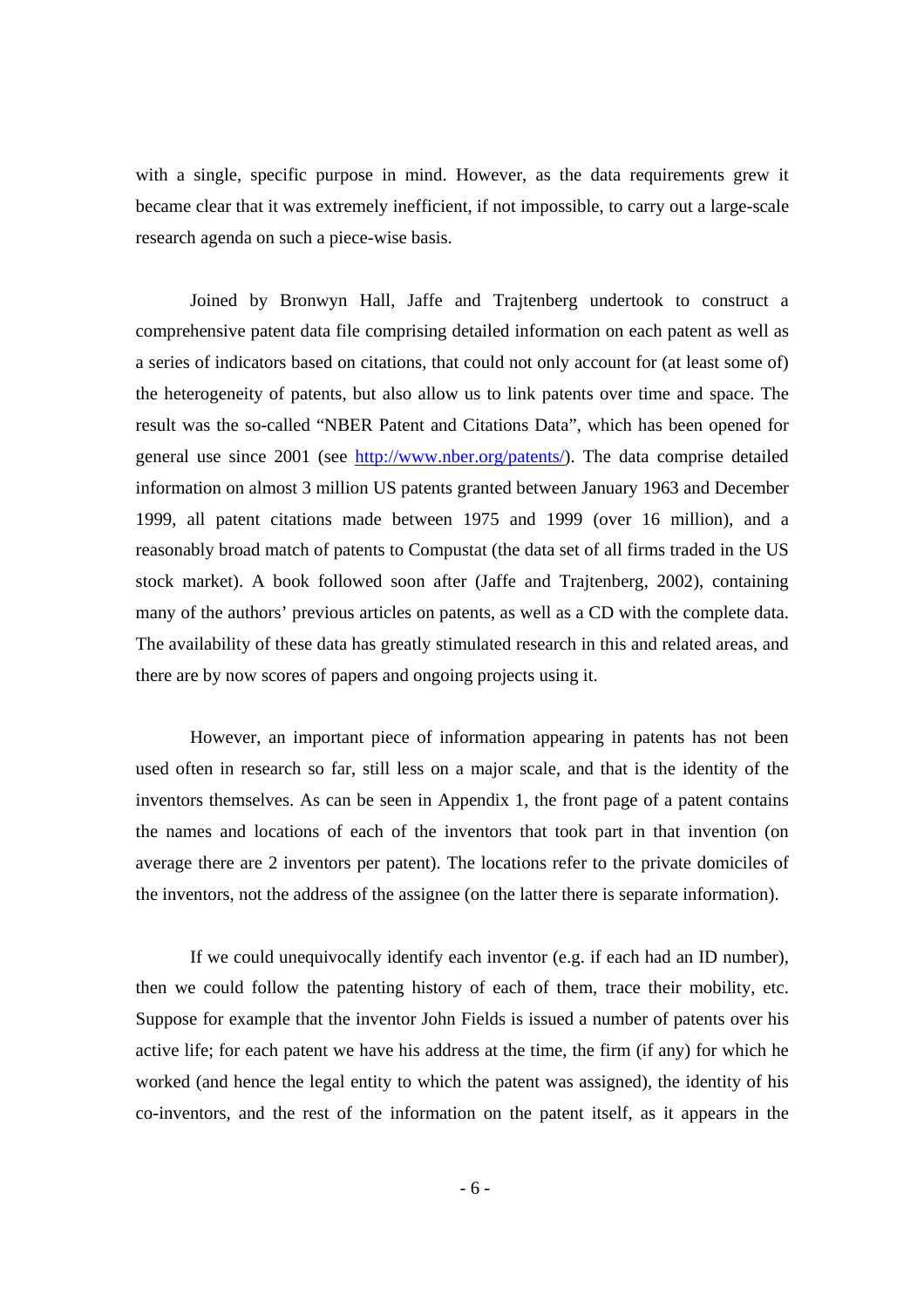NBER Patent and Citations File. Observing the addresses of John Fields appearing in two consecutive patents, we could establish whether he moved or not sometime between the application dates of the first and second patents. He may have stayed put, or he may have moved counties, cities, states, and even countries. By the same token we could observe whether John Fields moved assignees, changed technological areas, and worked with different teams of co-inventors.

We also observe various indicators of the "quality" of each of his patents (such as citations received, generality, originality and number of claims), and could follow those indicators over time. Thus for example, preceding and following each decision node of "move/stay put" in terms of assignees and/or geographic location, we know what John Fields "innovational capital" is, as well as that of his partners. There is a wide array of interesting research questions that could be addressed if such data were available:

- Study spillovers by tracking the movement of inventors across countries, regions, assignees, type of institutions, and technology fields.
- Which inventors tend to move, in each of these dimensions? E.g. do "better" inventors tend to move more frequently (perhaps in order to achieve a better match), or the other way around?
- How does moving impact the future productivity of those inventors? That is, are the innovations that inventors make after moving more "valuable"? If so, what is the mechanism – better sorting? Does being exposed to a new/different environment result in new/better ideas?
- How does the mobility of inventors impinge on the innovative output of their employers? Which firms tend to lose inventors, which ones tend to gain? Is the net gain or loss what counts, or rather the turnover?
- How do teams influence mobility, and the subsequent productivity of inventors? Do different types of firms encourage different patterns of collaboration, which in turn may affect their own research productivity? Can we track the formation and evolution of "social networks" of inventors, and their impact?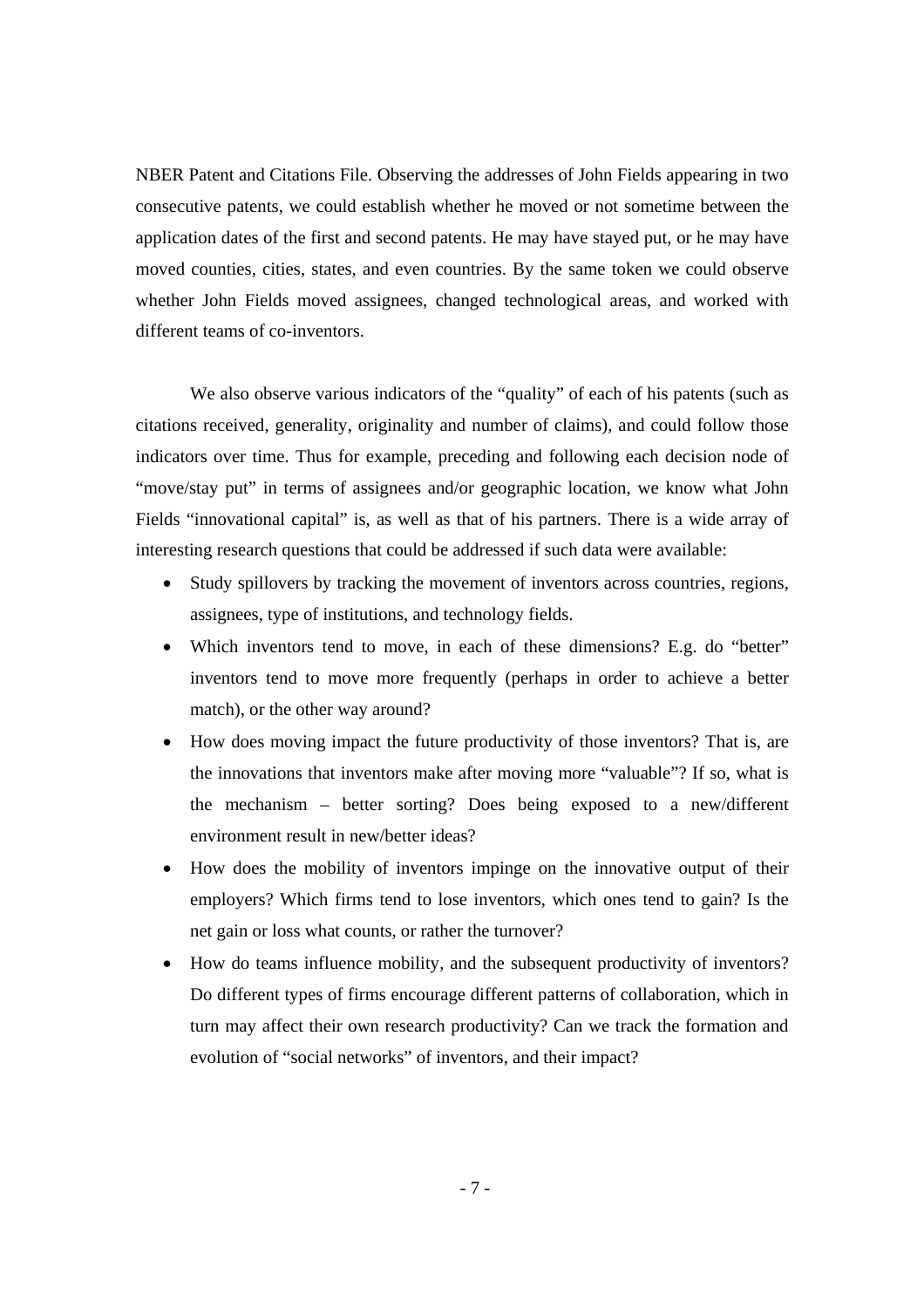- How do the above patterns vary across countries and over time? Is "brain drain" vs. "brain gain" really the issue, or is it rather the ability of regions to serve as "hubs" for inventors to come and go, and generate spillovers in the process?
- How do innovative clusters such as Silicon Valley emerge? Where do the inventors that form this type of clusters typically come from? Are they mostly first-time inventors?
- What are the policy implications of all these phenomena?

These are some of the issues that could be addressed, but surely there are many more. The research opportunities opened up by harnessing the inventors' data are undoubtedly far reaching and exciting, yet there have been very few attempts to do so on a large scale (see Table I.1 below), with good reason: a major stumbling block is that we cannot identify from the data as is *"who is who"* among the inventors, due to two fundamental problems. First, the name of the same inventor may be spelled slightly differently across some of his/her patents, it may come with or without the middle name and/or the initial, with or without surname modifies, etc. Thus, a name such as Tra*j*tenberg may be spelled in one patent with a "*j*", in another with a "*ch*" (i.e. Tra*ch*tenberg), and likewise for "Manuel" and "Emanuel". Secondly, suppose that the inventor name in one patent is exactly the same as the inventor name in another patent – do the two correspond necessarily to the same person? We don't know, and cannot infer it just from the name: this is the "John Smith" problem, that is, different inventors having exactly the same name may appear in various patents, and we need to be able to tell them apart.

 Absent a way of dealing systematically with these issues the data on inventors is essentially useless, since whatever the shortcut strategy that one may adopt (e.g. match any two patents with exactly the same name, ignore all spelling variations, etc.), it would be riddled with error, and moreover, it would be impossible to assess the true extent and nature of those errors. Tackling these problems properly (and in finite time) is extremely difficult, for two reasons: first, the sheer size of the data, which consist of over 4 million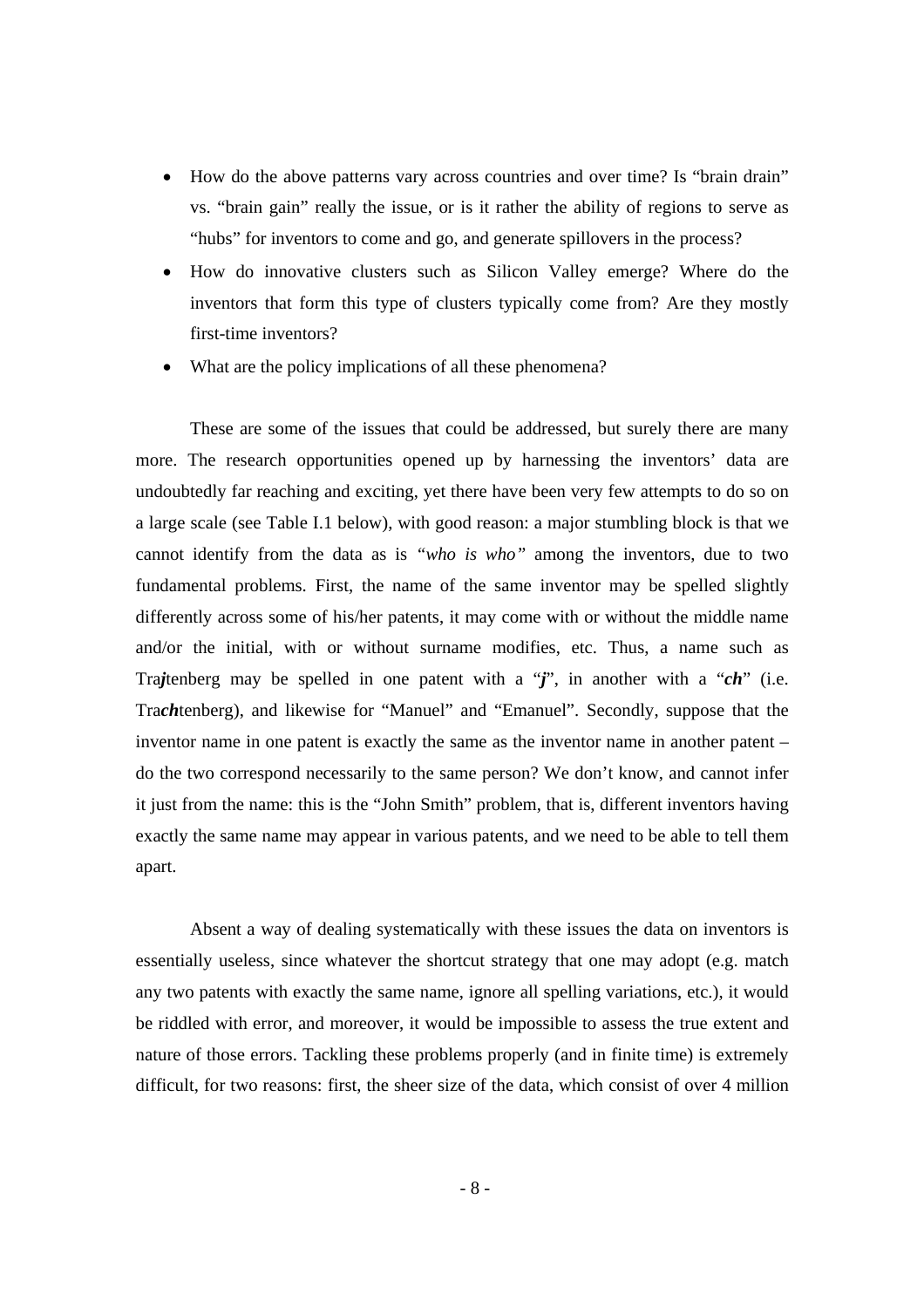"records"; $^2$  second, almost half of the inventors are located outside the USA, and foreign names, particularly East-Asian ones, present idiosyncratic problems of their own which require careful treatment. It is therefore clear that any attempt to address the *"who is*  who" problem must rely on automated, computerized algorithms, and that there are significant economies of scale in doing so.

Aided by a very talented and dedicated team of research assistants,<sup>3</sup> Trajtenberg undertook back in 2002 to develop a "computerized matching procedure" (CMP) that would tackle head on the *"who is who"* problem, and render a list of unique inventors. Joined later by Shiff and Melamed, $<sup>4</sup>$  and after 4 years of intensive efforts, the project has</sup> reached fruition: we have arrived at a well-performing and reasonably accurate CMP, produced a list of unique inventors, attached to it detailed data on the inventors' patenting histories, and probed the use of the data by conducting preliminary studies of inventors' mobility. These data will soon be opened to all researchers, hopefully encouraging a new wave of studies addressing the sort of research questions posed above.

Over the past 3-4 years there have been a significant number of research projects attempting to take advantage of inventors' data, most of them using relatively small samples, and thus being able to do the matching with the aid of ad hoc, manual methods. There have also been a few attempts to use large scale inventors' data, having to develop for that purpose some sort of computerized procedure. Table I.1 summarizes this emerging literature: Singh (2003) tackles the *"who is who"* problem head on, using as matching criteria the same (identical) first and last name, middle initial, and patent subcategory. Jones (2005) relies just on the names (again, first, last and middle initial), $\frac{5}{3}$ Kim, Lee and Marschke (2005) use a variant of Trajtenberg (2004) but without numerical scoring, and Fleming and Marx (2006) rely on the frequencies of last names and the

 $2^{2}$  Each record is a unique combination of a patent and an inventor. Recalling that the NBER data contains over 2 million patents, and that each has on average 2 inventors, the multiplication gives the number of records in the Inventors file.

<sup>&</sup>lt;sup>3</sup> They included Michael Katz, who did most of the Benchmark Israeli Inventors Set (see Section VI), Alon Eizenberg, who developed the "Mark I" CMP, and Ran Eilat, who developed parts of the final version of the CMP.

<sup>&</sup>lt;sup>4</sup> Gil Shiff and Ran Melamed are currently graduate students at the Eitan Berglas School of Economics.

<sup>&</sup>lt;sup>5</sup> Jones then matches a (reduced) list of US inventors with external data sources to obtain their ages.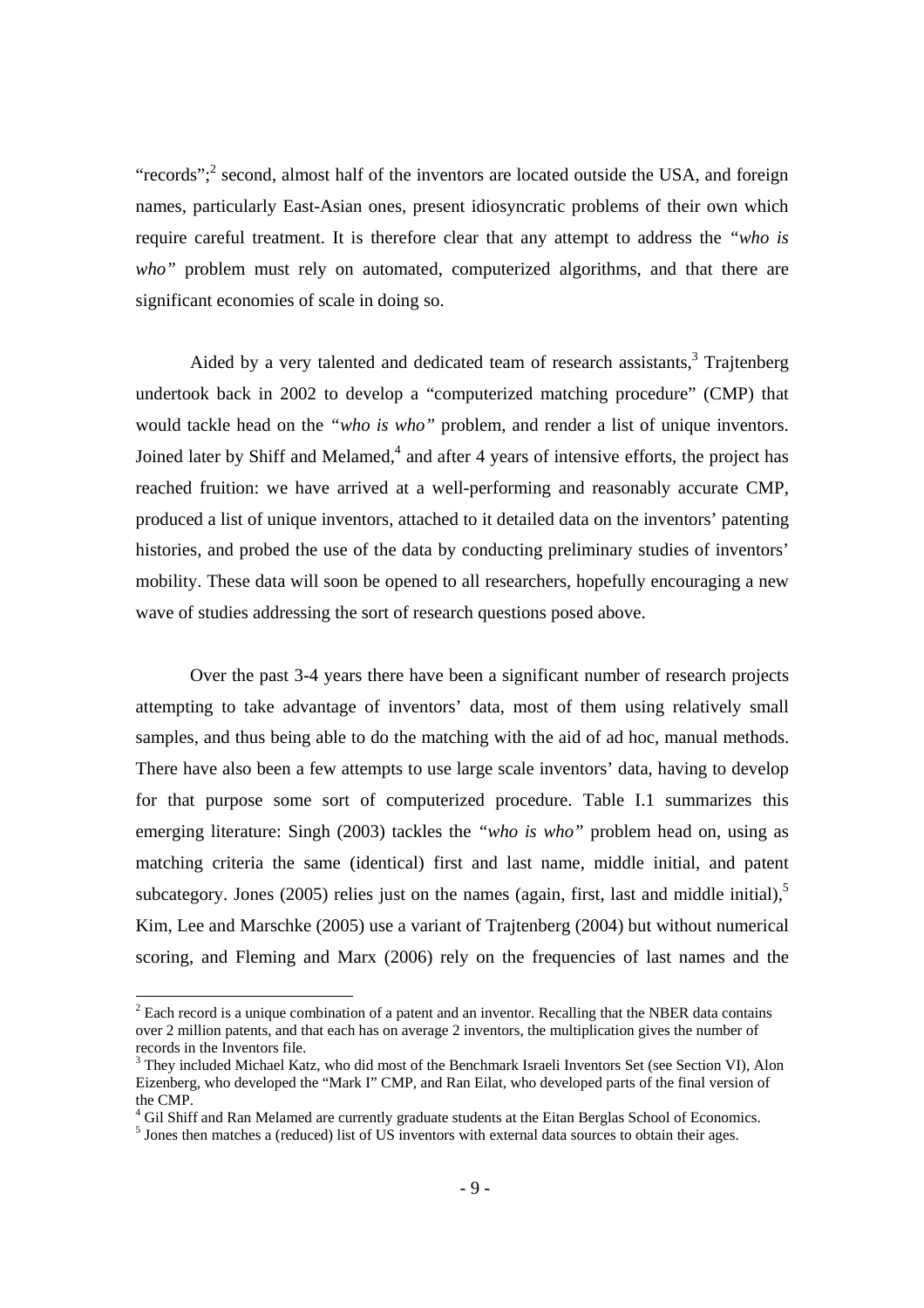overlap of co-inventors.<sup>6</sup> These projects have greatly increased our understanding of the potentialities of the inventors' data, shedding light in so doing on interesting aspects of inventors' mobility and related issues. Thus, they should be regarded as important stepping stones towards the development of a more comprehensive and accurate matching methodology, as the one attempted here.

| <b>Table I.1</b><br><b>Papers Using Patent Inventors Data</b> |                                 |                                                          |                                                                        |                                                                                  |                              |
|---------------------------------------------------------------|---------------------------------|----------------------------------------------------------|------------------------------------------------------------------------|----------------------------------------------------------------------------------|------------------------------|
| #                                                             | <b>Authors</b>                  | <b>Data Source</b>                                       | <b>Focus of</b><br>research                                            | <b>Matching</b><br>algorithm                                                     | # of<br>inventors            |
|                                                               |                                 |                                                          | Large-scale patent data                                                |                                                                                  |                              |
| 1.                                                            | Singh (2003)                    | <b>NBER</b> Patent<br>file, USPTO,<br>1975-2002          | Mobility of inventors,<br>diffusion and social<br>networks             | Same $1st$ & last<br>names, middle<br>initial, patent sub-<br>category (2 digit) | 1.7 million                  |
| 2.                                                            | Kim, Lee &<br>Marschke (2005)   | <b>USPTO, NBER</b><br>Patent File, etc.<br>1975-2002     | Mobility from<br>Universities to<br>Industry                           | Similar to<br>Trajtenberg (2004),<br>$w/t$ scoring                               | 2.3 million<br>(thru 2002)   |
| 3.                                                            | Jones (2005)                    | <b>NBER</b> Patent<br>file, 1963-1999                    | Changing "burden of<br>knowledge" of<br>inventors; team work           | Identical $1st$ & last<br>names, and middle<br>initials                          | 1.4 million                  |
| 4.                                                            | Fleming & Marx<br>(2006)        | Extended<br><b>NBER</b> Patent<br>File, thru 2002        | Employment changes<br>of US inventors, non-<br>compete agreements      | Frequencies of<br>names, + overlaps<br>of co-inventors                           | 2 million<br>(thru 2002)     |
|                                                               |                                 |                                                          | <b>Smaller samples</b>                                                 |                                                                                  |                              |
| 5.                                                            | Stolpe (2001)                   | 1,398 US<br>patents, 1975-95                             | Mobility of inventors<br>and spillovers in LCD<br>technology           | Acknowledges<br>problem of lack of<br>algorithm.                                 | 2,116                        |
| 6.                                                            | Rosenkopf &<br>Almeida (2003)   | Patents of 74<br>semiconductor<br>firms, 1990-95         | Firm alliances and the<br>mobility of inventors                        | <b>NA</b>                                                                        | NA                           |
| 7.                                                            | Song, Almeida and<br>Wu (2003)  | Patents of<br>semiconductor<br>firms, 1975-99            | Learning by hiring,<br>move of inventors<br>from US to non-US<br>firms | Exact names<br>matched, plus<br>manual/heuristic<br>checks                       | 180                          |
| 8.                                                            | Crespi, Geuna &<br>Nesta (2005) | PatVal, EPO,<br>1993-1997                                | Mobility of academic<br>inventors                                      | Survey                                                                           | 9,000                        |
| 9.                                                            | Hoisl (2006)                    | <b>Survey German</b><br>inventors. Pat<br>Val, 1977-2002 | Mobility and<br>productivity of<br>inventors                           | NA                                                                               | 3,049/<br>several<br>hundred |

<sup>&</sup>lt;sup>6</sup> Over the past 3-4 years Trajtenberg presented in numerous seminars the main thrust of the methodology, as well as first-cut results on inventors' mobility. Although he did not communicate the initial phases of the project via (quotable) working papers, the power-point presentations used in these seminars were made widely available and contribute to disseminate the methodological approach.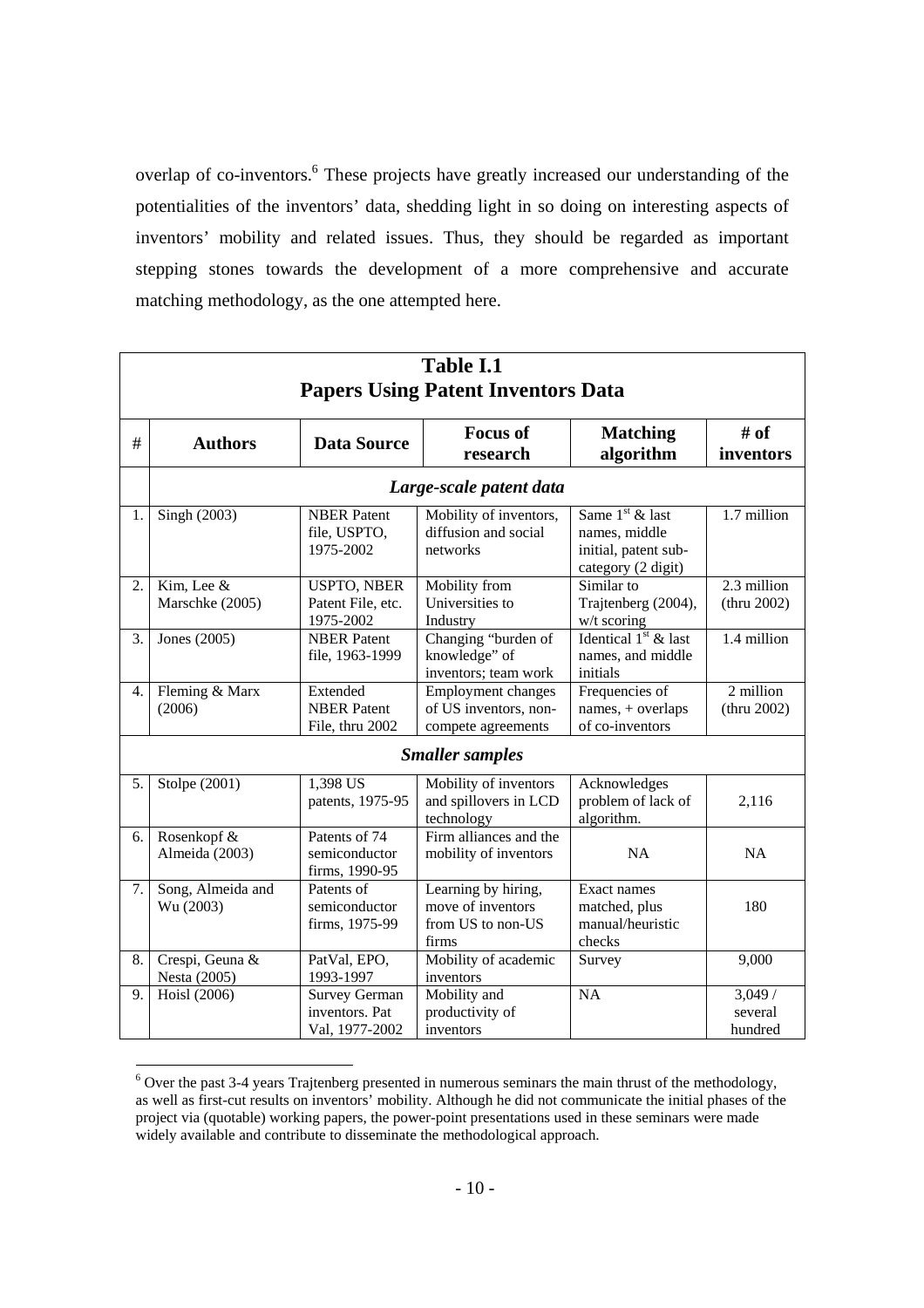|     | 10. Zucker & Darby  | <b>USPTO, 1976-</b> | Careers of star       | Names, CVs          | 1,838        |
|-----|---------------------|---------------------|-----------------------|---------------------|--------------|
|     | (2006)              | 2004                | scientists            |                     |              |
| 11. | Agrawal, Cockburn,  | <b>USPTO, NBER</b>  | Social capital effect | Exact name for      | 59.734       |
|     | & McHale (2003)     | Patent file,        | on knowledge          | finding self-       | observations |
|     |                     | 1990-2002           | spillovers            | citations           | on movers    |
| 12. | Breschi &Lissoni    | Italian             | Localized knowledge   | Exact name.         | 30.170       |
|     | (2003)              | inventors, EPO      | spillovers controlled | technological field |              |
|     |                     | 1978-1999           | by inventors network  |                     |              |
| 13. | Alcacer & Gittelman | Sample from         | The role of inventors | Exact name,         | 40.797       |
|     | (2004)              | <b>USPTO, 2001-</b> | and examiners in the  | assignee, location  |              |
|     |                     | 2003                | generation of patent  |                     |              |
|     |                     |                     | citations             |                     |              |

To sum up, this paper describes in detail the computerized matching procedure developed in order to tackle the "who is who" problem, dwells on a wide range of data issues regarding inventors' names as well as auxiliary data fields, discusses some key phases along the development process that may shed light on the quality and limitations of the CMP, and concludes with same basic statistics on the end product, i.e. the list of unique inventors. The intention is to provide extensive information on the matching method, in order to both allow prospective users of the data to assess its strengths and weaknesses, and to encourage further improvements in the CMP.

Longitudinal data on individuals have long been available from specially designed surveys; however, there are vast new opportunities to do research that focuses on individual data on a large scale (from administrative as well as commercial sources), which have been made available by recent advances in information and communications technologies (ICT). Tapping into those new sources often requires tracing individuals that are only partially identified in the data, and we hope that the methods presented here will prove useful in those other contexts as well. Of course, the deployment of powerful ICTs has been one of the main forces pushing scientific progress for decades, as best exemplified by the Genome project (and more recently by Proteomics). Economics has still a long way to go in embracing the possibilities opened by those fast changing technologies – this paper constitutes a small additional step in that direction.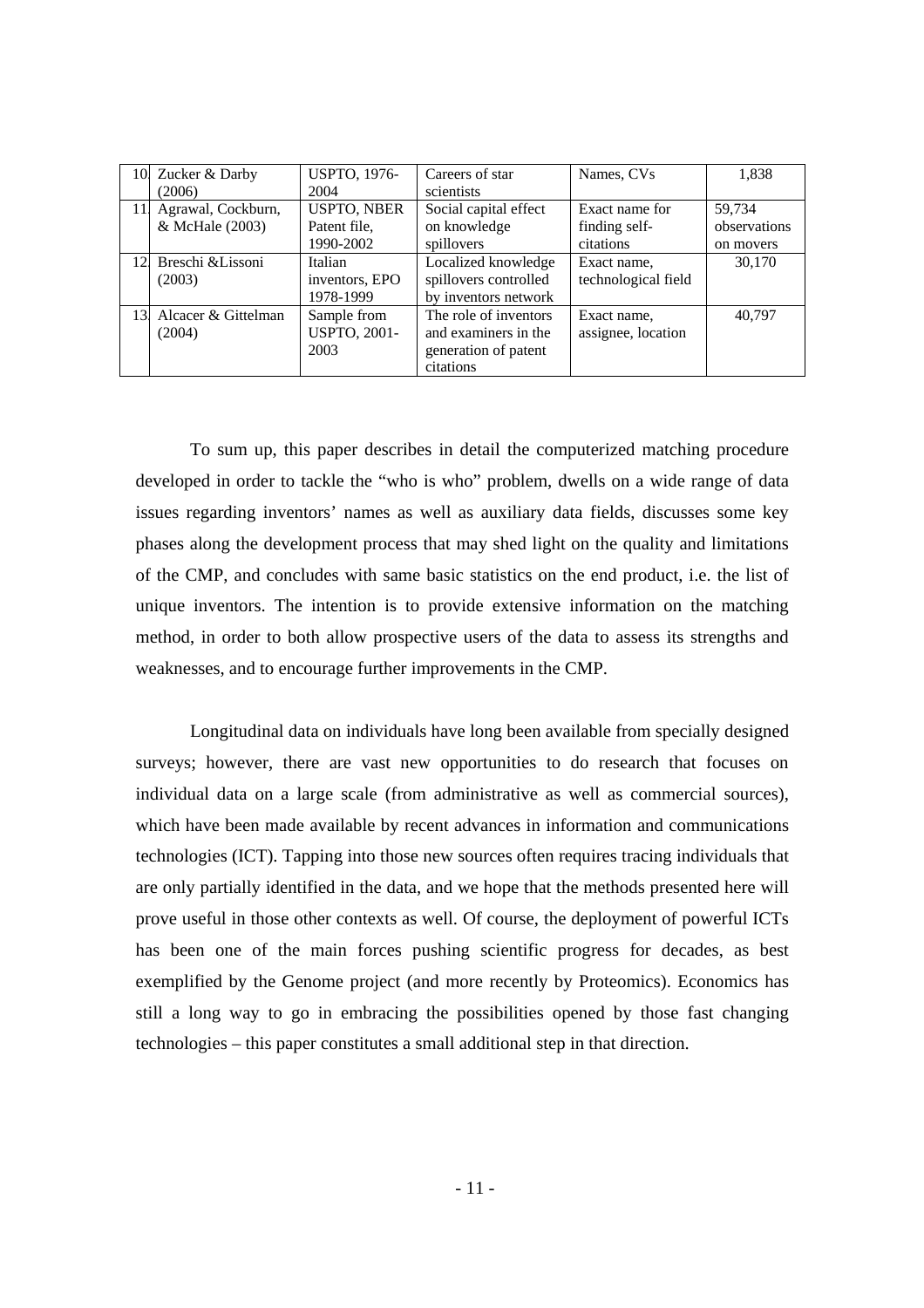## **II. Overview of the data and methodology**

#### *II.1 The data inputs*

The raw data used in this project come from the NBER Patents and Citations Data File (see Hall, Jaffe and Trajtenberg, 2001), and in particular from the PAT63\_99 file, the Inventor file and the CITE75\_99 file.<sup>7</sup> PAT63\_99 contains the main data fields from the front page of utility patents issued by the USPTO between 1963 and the end of 1999, as well as additional variables constructed with the aid of citations. The Inventors file consists of all patent-inventor pairs: patents typically have more than one inventor (the mean is 2), and hence each patent generates a number of records equal to the number of inventors appearing in it. The data fields in the Inventors file include the patent number, the name of the inventor and her address, as shown in Table II.1.

| <b>Table II.1</b><br>Data Fields in the Inventors File |                                                                                             |  |
|--------------------------------------------------------|---------------------------------------------------------------------------------------------|--|
|                                                        | <b>I.</b> Name of inventor                                                                  |  |
|                                                        | Last name                                                                                   |  |
|                                                        | First name                                                                                  |  |
|                                                        | Middle name or initial                                                                      |  |
|                                                        | Surname modifier (e.g. Jr., Sr., III)                                                       |  |
|                                                        | II. Address of inventor                                                                     |  |
|                                                        | Street address (relevant only for unassigned<br>patents or patents assigned to individuals) |  |
|                                                        | City                                                                                        |  |
|                                                        | $(US \text{ only})$<br><b>State</b>                                                         |  |
|                                                        | Zip code <i>(only in some US patents)</i>                                                   |  |
|                                                        | Country                                                                                     |  |

We merged the data of the Inventors file with the PAT63\_99 file, thus creating a data set in which each record contains the information described in Table II.1 plus some of the key variables of the patent itself, such as the Assignee and Patent Class. Since as said each patent has on average about 2 inventors, the 2,139,313 patents in PAT63\_99 for

<sup>&</sup>lt;sup>7</sup> The methodology presented here can be applied of course to any set of USPTO patents; in fact, we intend to deploy it next to updated patent data running up to 2005.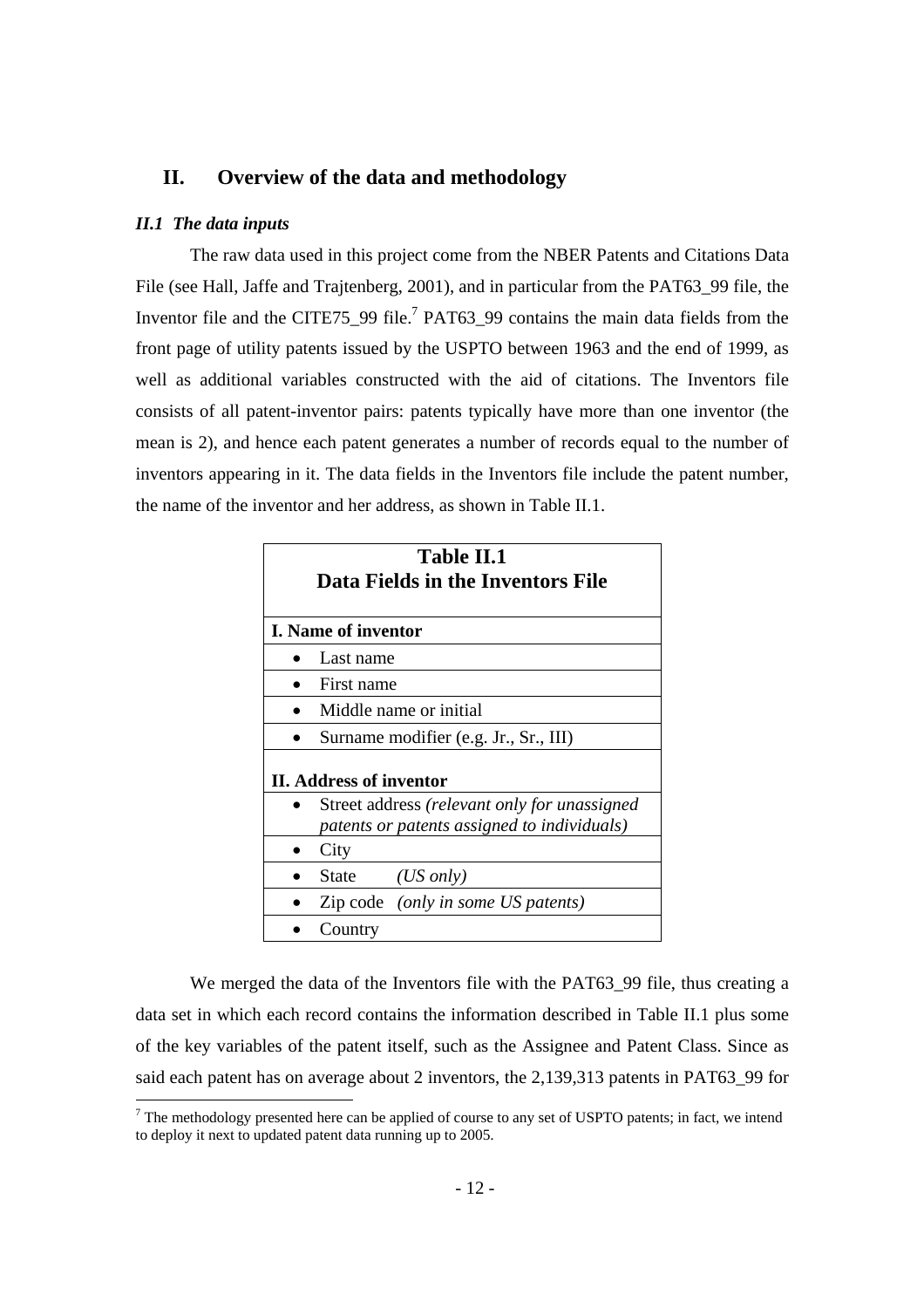1975-1999 generated 4,298,457 records in the new Inventors file; $^8$  this file constitutes the starting point of our work here.

#### *II.2 A roadmap to the methodology*

We sketch here the 2-stage matching methodology, and in later sections we dwell on the conceptual and technical details of each stage. As already mentioned, establishing "*who is who*" poses two fundamental problems: first, the name of the same inventor may be spelled slightly differently across her patents, and second, even if the inventor name in one patent is exactly the same as the name in another patent we don't know whether or not such name refers to the same person.

In order to address the first problem, namely the fact that the name of the same inventor may be spelled slightly differently from patent to patent, we adopt a two-track approach. The first is to "clean up" and standardize the names as much as possible, the second is to rely upon the "Soundex" system. The latter is a coding method adopted by the US Census in the 1930's, in order to tackle the problems posed by variations in the spelling of names (in particular of foreign names), for the purpose of indexing the census data. In our context the Soundex method offers a handy tool to group together all records that may potentially refer to the same inventor.

The second problem of determining who among the potential "suspects" displaying the same name (or equivalent names according to Soundex) refer in fact to the same person proved to be much more difficult. For that purpose we rely on pair-wise comparisons between any two "suspects", of a series of variables such as the middle name, the geographic location (e.g. zip codes, cities, etc.), the technological area (i.e. patent class), the assignee, the identity of the co-inventors, etc. If a data item is the same in two suspect records (e.g. if two records display the same address, or are in the same patent class, or share the same partners), then the pair is assigned a certain score. If the sum of these scores is above a predetermined threshold, the two records are "matched",

 $8$  The "gross" total was of 4,301,229 records. However, 2,772 records with missing last names or "duplicate" records" were eliminated, rendering a net of 4,298,457 records. By duplicate records we mean records that have the same patent number and exactly the same inventor name, and hence are almost certainly mistakes.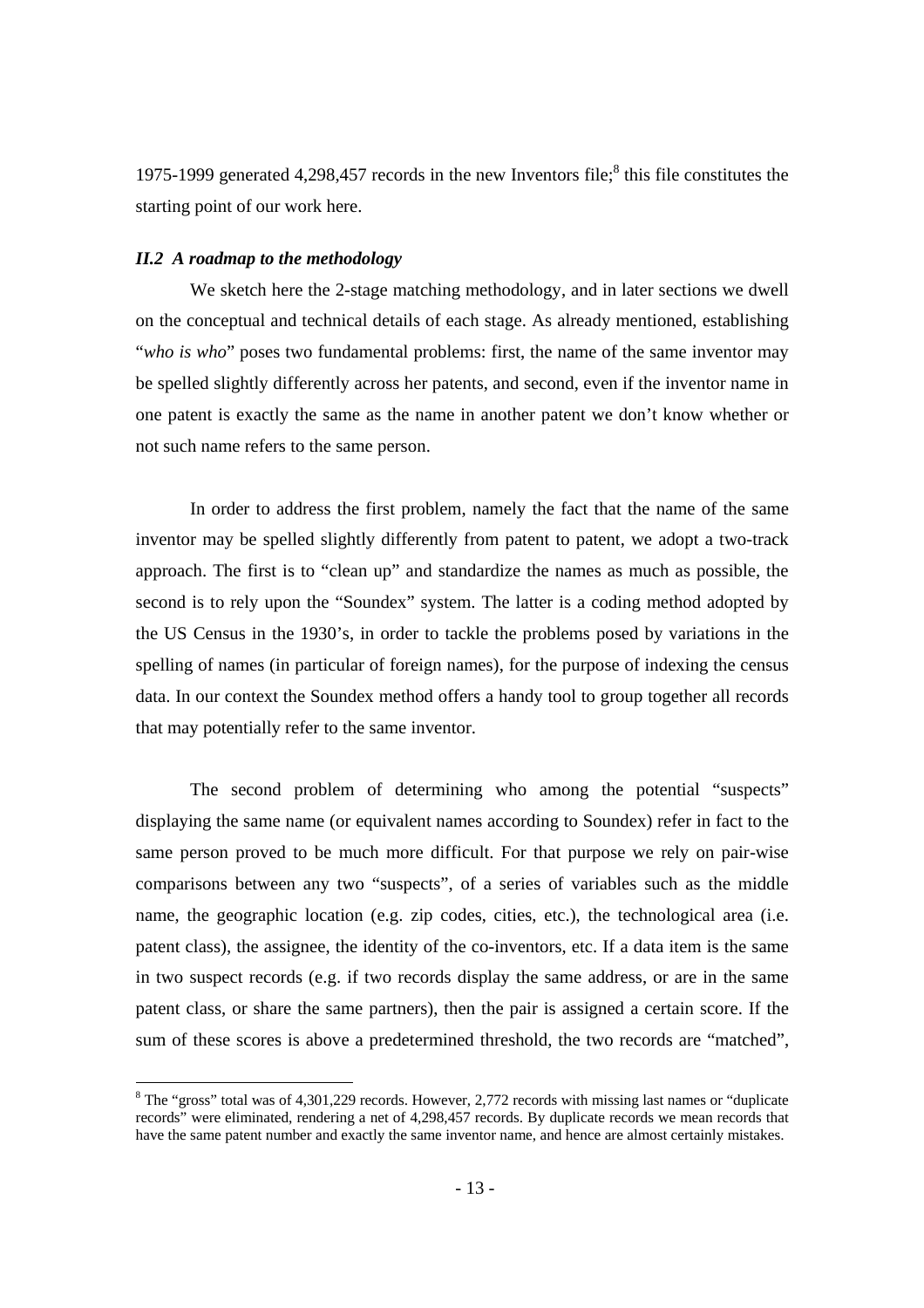that is, they are regarded as being the same inventor. Once that is done for all the pairs in the comparison set we impose transitivity, that is, if record *A* is matched to record *B,* and *B* to *C*, then the three are regarded as the same inventor (for a first glimpse of how the matching procedure works, see the 3 examples in Appendix 6).

We made some of the scores depend upon the "size" of the category used in the comparisons (such as city, assignee or patent class), and upon the frequency of names. Thus for example, if two suspects are located in the same city but the city is large they would receive a *lower* score on that account than if the two reside in a small town. The reason is simply that co-location in say New York is deemed to be less informative of the identity of individuals than co-location is small localities. In other words, the probability that two records displaying the same inventor name refer to the same individual is deemed higher if the two are located in a small town rather than a large one, and similarly for employers (i.e. assignees) and patent classes. The other parameter affecting the scoring system is the frequency of the names themselves: if a name is "rare" in terms of the number of times it appears in the Inventors file (e.g. Griliches versus Smith), then the score would be higher. The obvious reason is that two records displaying an identical "rare" name and appearing say in the same city are significantly more likely to refer to the same inventor, than if the name were a common one. The two criteria thus render a scoring *matrix* that relies on the size of cities, assignees, and patent class, and on the relative frequency of the inventor's name.

A serious issue that arose early-on was the absence of a clear benchmark against which to asses the performance of the proposed methodology: how could we know how well we were doing in matching names? How could we fine-tune it? In order to establish such benchmark, we constructed "manually" what we regard as a comprehensive set of unique Israeli inventors (i.e. inventors appearing in US patents that listed their addresses in Israel at least once). We could do that since their number was manageable (the initial list of "suspect" Israeli inventors consisted of about 15,000 records), we were familiar with the variations and frequencies of Israeli names, assignees and cities, and in those cases where the information was inconclusive we could resort to other sources of data,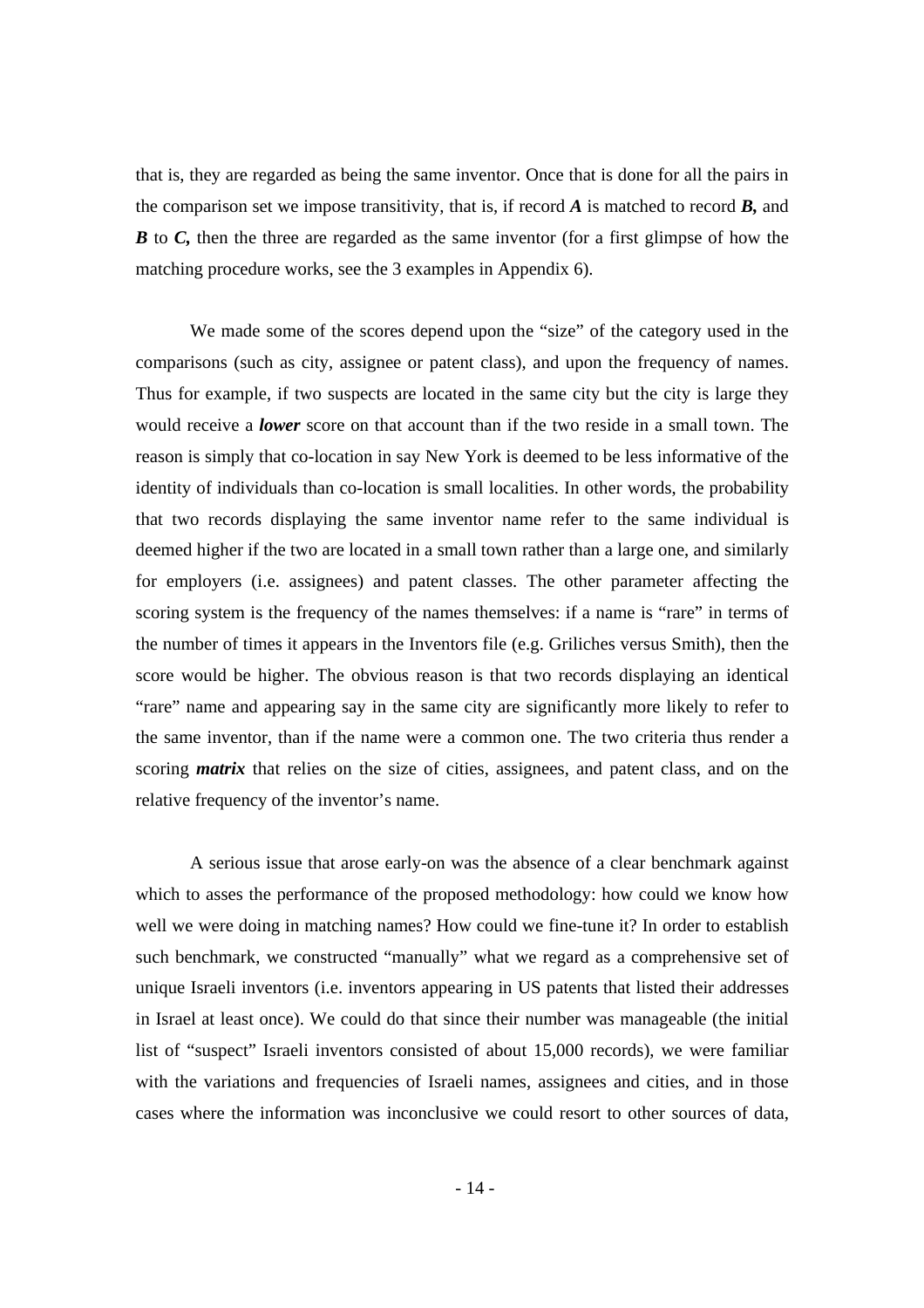and even contact the inventors themselves. The end result is a set of about 6,000 Israeli inventors, which surely is not entirely error free, but nevertheless can be regarded as sufficiently comprehensive and accurate to serve its purpose as a benchmark. Having developed in parallel the computerized algorithms to do the same, we could then finetune the methodology by "calibrating" the computerized results for Israeli inventors to the benchmark. This procedure is explained in detail in Section VI.

## **III. Stage 1: Grouping similar names using Soundex**

The first stage of the procedure consists of identifying and grouping together all names/records that are deemed to refer potentially to the same inventor, e.g. Ben Grosman*n*, Ben Grossman and Ben*n* Grossman; we call such groupings *"p-sets"* – *p* for "potential," that is, potentially the same inventor. The key problem of course is that the name of a given inventor may be spelled in slightly different ways across the various patents in which the inventor appears. That may be due to typos, transcription errors, abbreviations, errors introduced by intermediaries handling the patent applications (e.g. patent lawyers), different perceptions with regard to the "correct" way of spelling a name (particularly relevant for foreign or non-English names), or even deliberate variations for strategic reasons.

Two types of problems arise in this context: The first is technical in nature, and refers to the appearance of all sorts of non-letter characters and symbols in the names, such as apostrophes (e.g. O'Brian), the bar mark (e.g. Jean-Jacques), numbers, spaces in the middle of names, etc. The second refers to differences in the actual spelling of names, e.g. Grosmann vs. Gros*s*mann. In order to tackle the first we undertook the following steps (these changes affected 214,844 records):

• Eliminated *all* non-letter characters and symbols from the names (i.e. last name, first name, middle name and surname modifier), including numbers, apostrophes, commas, bar marks, and periods following initials**,** as well as the following symbols:  $\&$ , :,  $\land$ ,  $\land$ , and ;.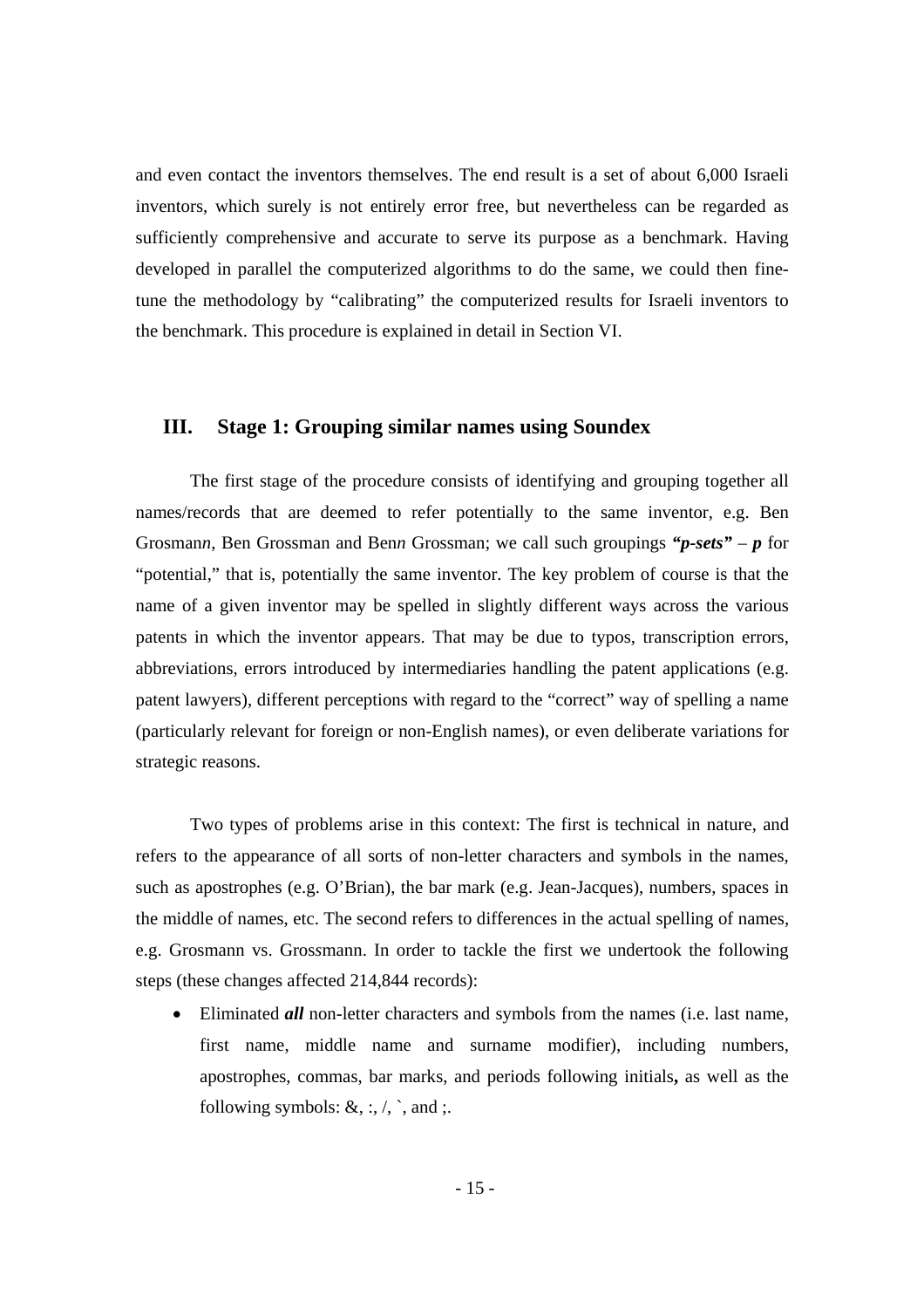- Eliminated all spaces within names.
- All names were rewritten in capital letters.

Thus for example, the inventor name Klaus-Wolf Von Eickstedt was transformed into KLAUSWOLF VONEICKSTEDT.

In order to tackle the remaining spelling variations we needed a set of rules to "standardize" names, such that say the names Grosmann and Grossman would be identically coded, and thus (if having the same first name as well) be considered as part of the same *p-set***.** In the second stage it may turn out that these refer to different inventors, but the point is that we would never know if the two records are not brought together to begin with and considered for a potential match.

The procedure we use is based on the "Soundex" algorithm for name standardization, developed by the US Census in order to overcome spelling variations of surnames (see http://www.archives.gov/genealogy/census/soundex.html). This algorithm transforms names into alphanumeric codes as follows: the first character in the code is the first letter of the original last name (upper case), followed by a 3-digit number, each representing a letter (consonant) appearing in the name. The digits are generated according to the following procedure:

- 1. Go through each of the letters after the initial, giving them numerical values as indicated in Table III.1 (these are called "scoring characters").
- 2. Ignore any letter if it is not a scoring character. The same holds true for spaces and punctuation marks. In particular, this means that all vowels as well as the letters **H, Y** and **W** are ignored.
- 3. If the value of a scoring character is the same as the previous letter then ignore it. Thus, if two '**T**'s come together in the middle of a name they are treated exactly the same as a single '**T**' or a single '**D**'. If they are separated by another nonscoring character then the same score can follow in the code. For example, the name PETTIT is P330: the second 'T' is ignored but the third one is not since a non-scoring 'I' intervenes.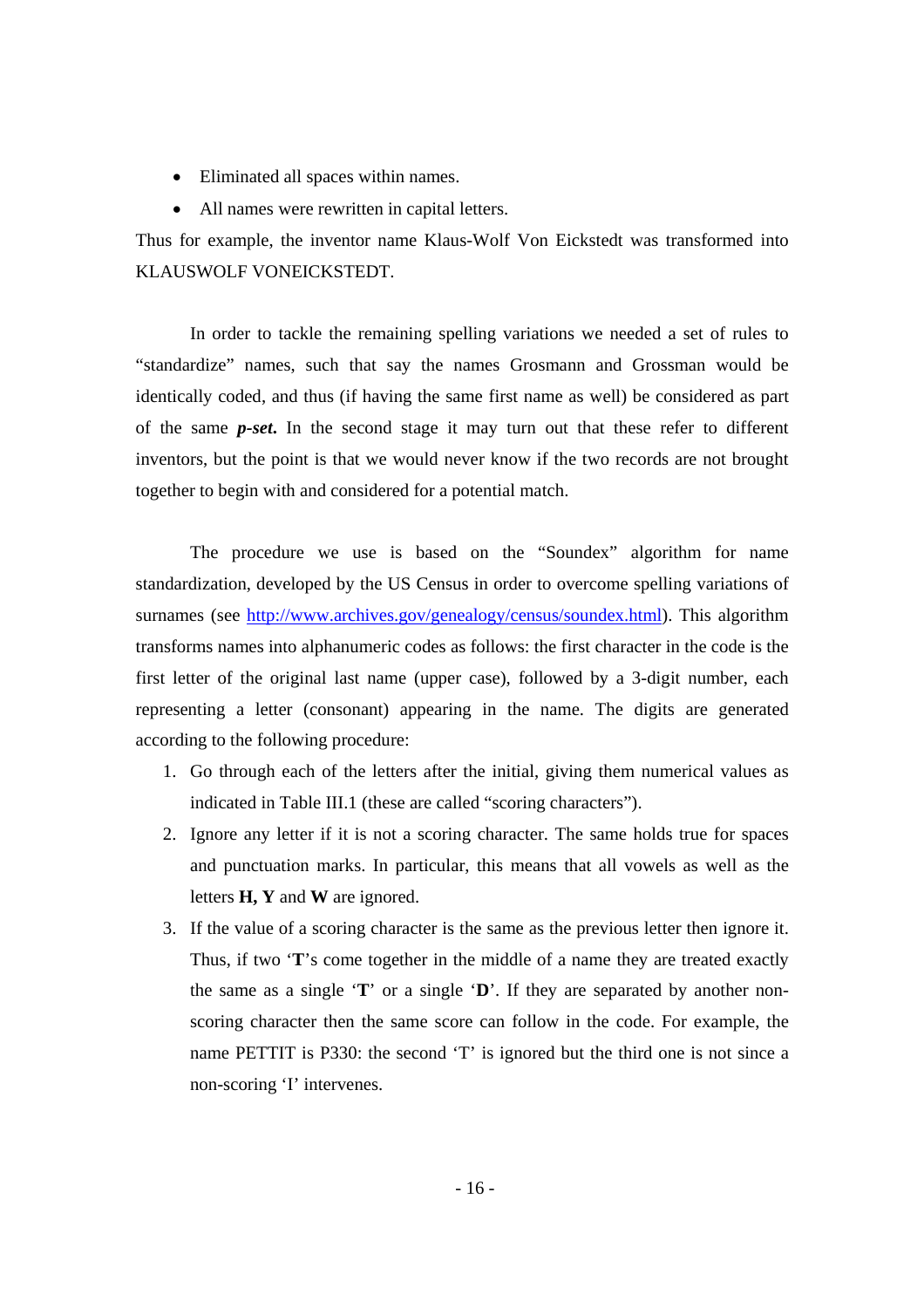- 4. Keep working through the name until you have created a code of 4 characters maximum (i.e. the first letter, and 3 digits); if there are less than 4 characters then pad zeros at the end to complete the 4 characters.
- 5. Optionally one can ignore a possessive prefix such as 'Von' or 'Des' (we did not implement this option).

| <b>Table III.1</b><br><b>The Coding Soundex System</b> |                                  |  |  |
|--------------------------------------------------------|----------------------------------|--|--|
| <b>Score</b>                                           | Letters (upper & lower case)     |  |  |
| 1                                                      | BFPV                             |  |  |
| $\overline{2}$                                         | CGJKQSXZ                         |  |  |
| 3                                                      | D T                              |  |  |
| 4                                                      | L                                |  |  |
| 5                                                      | M N                              |  |  |
| 6                                                      | R                                |  |  |
| none                                                   | Vowels, punctuation, H, W, and Y |  |  |

In order to increase the accuracy of the code we deploy the same algorithm, but with 6 additional digits rather than 3, that is, we continue the process indicated above (coding successive, non-identical consonants in the name) up to 6 digits, rather than stopping at three. Thus for example, **Trajtenberg** would be coded **T623** using the standard 3-digit Soundex, but we expand it to **T623516** (and even so we have not coded the last "g"). An important additional departure from the original Soundex system is that we implement the same procedure also for the inventor's *first* name, e.g. **Trajtenberg Manuel** would be fully coded as **T623516 M420000**. However, we ignore in the coding any other component of the name, such as middle name, middle initial, surname modifier (such as Jr. or Sr.), etc.; some of these items will play a role later on, when comparing pairs within the *p-set*. Here are further examples: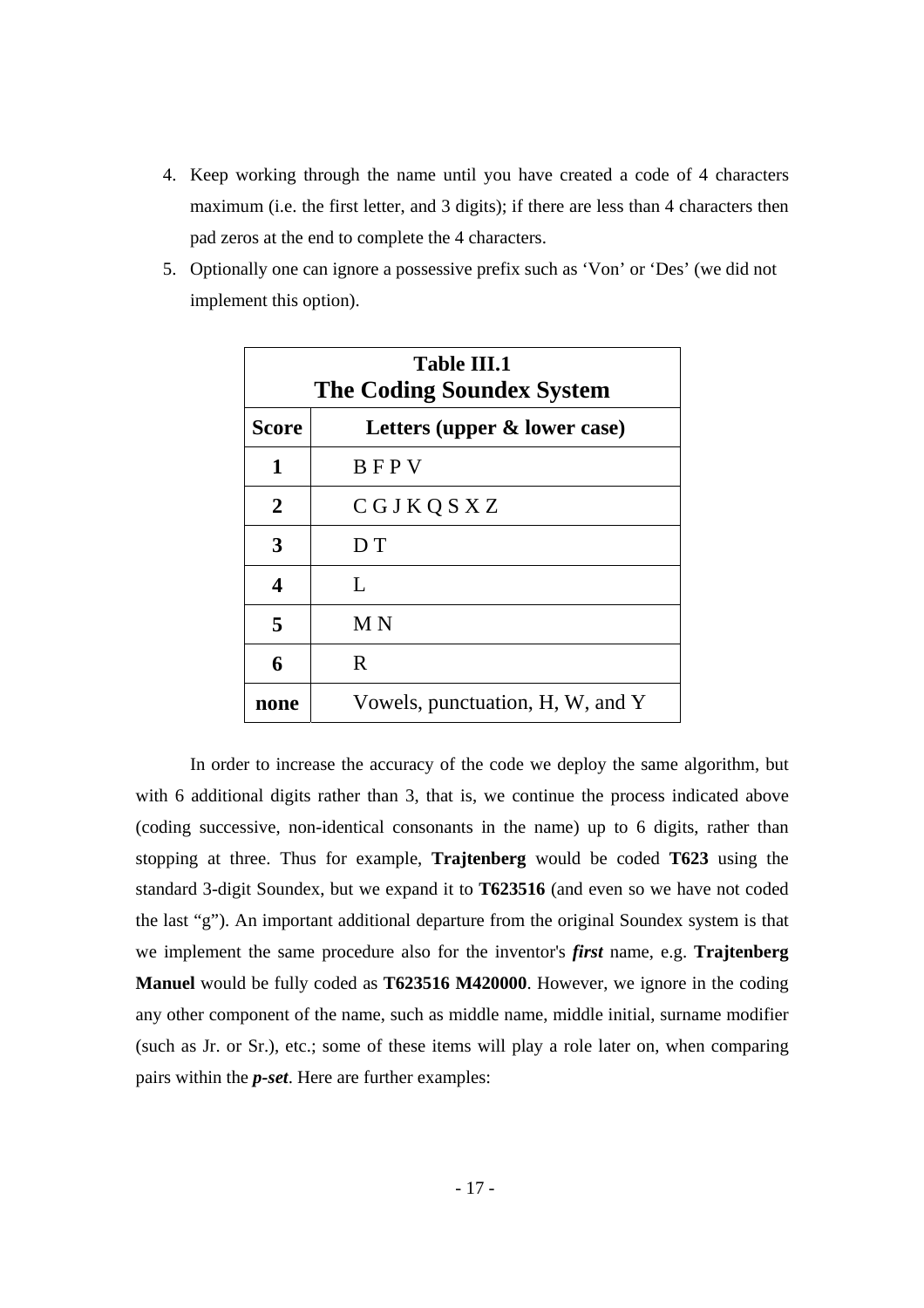| <b>GROSMANN</b>        | <b>KLAUS</b> |                                         |
|------------------------|--------------|-----------------------------------------|
| <b>GROSSMAN</b>        | <b>KLAUS</b> | G625500 K420000                         |
| <b>GROSSMANN KLAUS</b> |              |                                         |
|                        |              |                                         |
| <b>HAGIAWARA</b>       | <b>MASAO</b> |                                         |
| <b>HAGIWARA</b>        | <b>MASOU</b> | H <sub>260000</sub> M <sub>200000</sub> |
| <b>HAGIWARE</b>        | MASAY        |                                         |

After assigning to each of the 4.3 million names/records a Soundex code in this manner, we proceed to form mutually exclusive *p-sets*, that is, groupings of identical Soundex codes, of which there are 630,887. Potentially then there are as many distinct, unique inventors, but of course we would expect that the second stage will rule out many inclusions, that is, some of the names within a *p-set* that were coded the same will turn out to belong to different inventors (see example 3 in Appendix 6). The 630,887 figure of *p-sets* rendered by the first stage is then a lower bound for the number of distinct inventors, and constitute the raw data to be fed into the second stage. If we had relied instead just on identically spelled first and last names, the number of mutually exclusive *p-sets* would have been 1.2 million. The use of Soundex then helps us guard against what we shall refer to as *"Type I error"*, which occurs if we under-match records, i.e. if we miss records that should be compared to establish whether or not they match, but instead we regard them from the start as different inventors. A high incidence of Type I error would render a list that contains too many inventors presumed different (or "unique"), and therefore would lead to findings indicating too little mobility, too few spillovers, etc. relative to the true extent of these phenomena.

How well does the Soundex algorithm do in terms of avoiding Type I errors? There is no obvious way of assessing systematically the incidence of this type of error - if there were then we could improve the method accordingly. The only specific shortcoming of the Soundex system that we have been able to actually detect in the data is the following: in some cases there is a spelling problem precisely in the first letter of the last name, and that is of course fatal for Soundex, since it takes the initial as given. Thus, for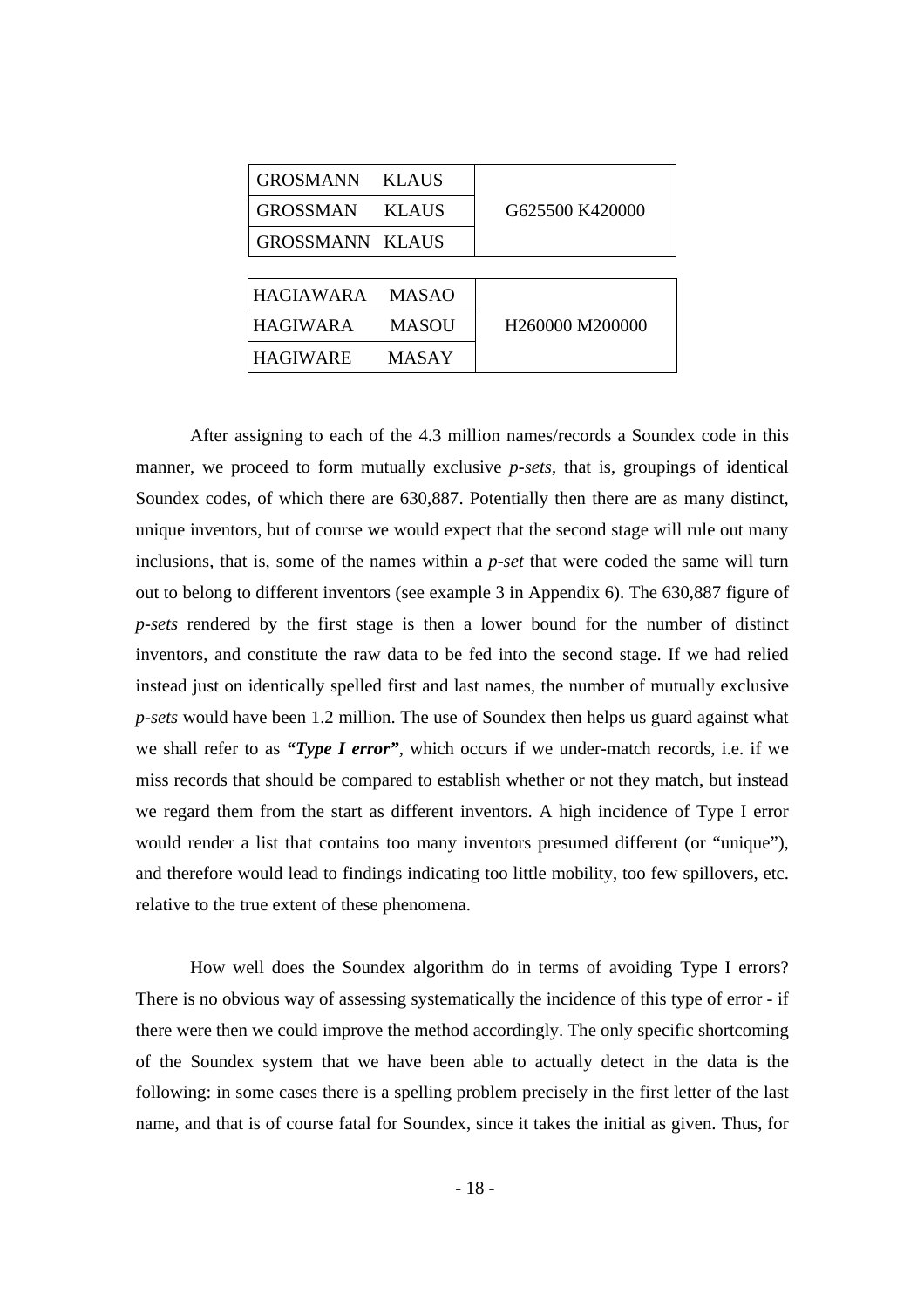example, we have found that to happen with some Hebrew names (of Israeli inventors), as with "Jacob" and "Yacob", "Tsiddon" and "Ziddon", etc. Beyond Israeli inventors though we are unable to assess the extent to which this problem occurs, if at all.

There are other potential sources of Type I error that one can think of, and that Soundex could not overcome, but once again it is not possible to pinpoint them in the data and assess their incidence. Here are some such possibilities: First, Type I errors would arise if a nickname rather the full first name appears in some of the patents of an inventor (e.g. "Bob" instead of Robert, or "Bill" instead of William), whereas the full name appears in the other patents. In those cases patents of the same inventor will be assigned from the start to different *p-sets* since the Soundex code for the first name would be different, and therefore will not be matched.<sup>9</sup> Second, there may be cases in which the first, middle or last names appear in the wrong data fields (e.g. Smith Robert instead of Robert Smith) in some patents, and in the right places in other patents of the same inventor.

Third, there may be legitimate changes in the name of an inventor over time, and in particular changes in the last name due to changes in marital status. Thus, suppose that at some point during her career an inventor gets married and changes her last name. Even if nothing else had changed she will appear in two different *p-sets* and therefore her patents would not be regarded as belonging to the same inventor. A similar problem may arise if an inventor emigrates and changes the name to a "local" version.<sup>10</sup> To repeat, there is no way of knowing what the incidence of these potential sources of error is; based just on causal observation our impression is that the remaining Type I errors are very rare overall, and hence that Soundex does a good job at inclusion, i.e. at bringing together names that should be considered as potential matches. However, this issue surely requires further research.

<sup>9</sup> Thus for example, the Soundex code for Robert is R163000 vs. Bob: B100000, Bill: B400000 vs. William: W450000, etc. A possible solution might to "standardize" the most common nicknames to the original given name, but one cannot be sure that the nickname is not the "real" name to begin with.

<sup>&</sup>lt;sup>10</sup> In some contexts this issue may be all too important to ignore, e.g. if focusing on research questions that involve women inventors or immigrant inventors to countries where adaptation of names to the local language is common practice.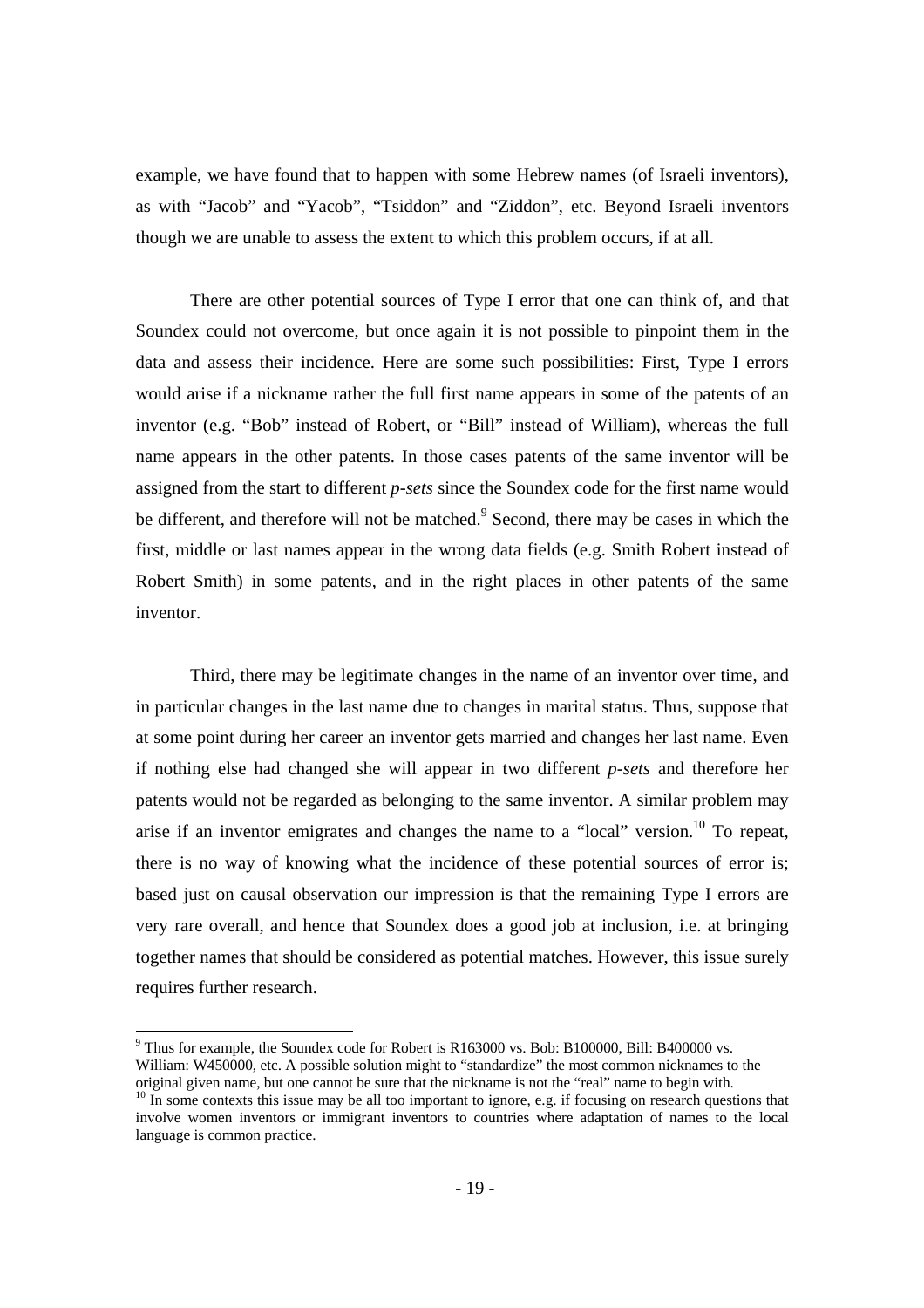We now turn to *"Type II"* errors, that is, those incurred when we end up matching records that belong in fact to different inventors. This will lead, of course, to "too few" inventors, and therefore to spurious mobility, spillovers, etc. As already mentioned, this turned out to be the predominant concern throughout, and therefore most of the methodological apparatus that we develop below is meant to tackle it. Here we address a more specific issue, namely, how the use of Soundex impinges on the probability of incurring Type II errors, and what can be done to ameliorate it. In principle the second stage of the matching process (i.e. checking every pair of records within a given *p-set* to see if they refer to the same inventor) should take care of Type II errors, but it turns out that the Soundex method itself may induce Type II errors that would have not occurred otherwise. Here are some examples:

| <b>BROOK WILLIAM</b> |                 |
|----------------------|-----------------|
| I BRYG – WILLIAM     | B620000 W450000 |
| <b>BYERS WILLIAM</b> |                 |

| <b>GARCIA</b> | <b>DAVID</b> |                 |
|---------------|--------------|-----------------|
| <b>GREIG</b>  | <b>DAVID</b> | G620000 D130000 |
| <b>GROSS</b>  | DAVID        |                 |

Clearly, there is no way that Brook, Bryg and Byers refer to the same inventor, but they happen to have the same first name, and the three records turned out to have enough in common otherwise to have passed the tests of Stage 2 (even though this is a very low probability event), thus ending up as the same inventor. The same happened with Garcia, Greig and Gross. The fact that Soundex grouped them together expanded the *p-set* too much and, given that Stage 2 is not (and cannot be) full proof, caused the error. How do we guard against Type II errors at this initial stage? One way is to use, as already mentioned, a 6-digit numeric code (after the initial) rather than 3 digits as envisioned in the original Soundex. As shown in Table III.2, this might make a difference in a large number of cases.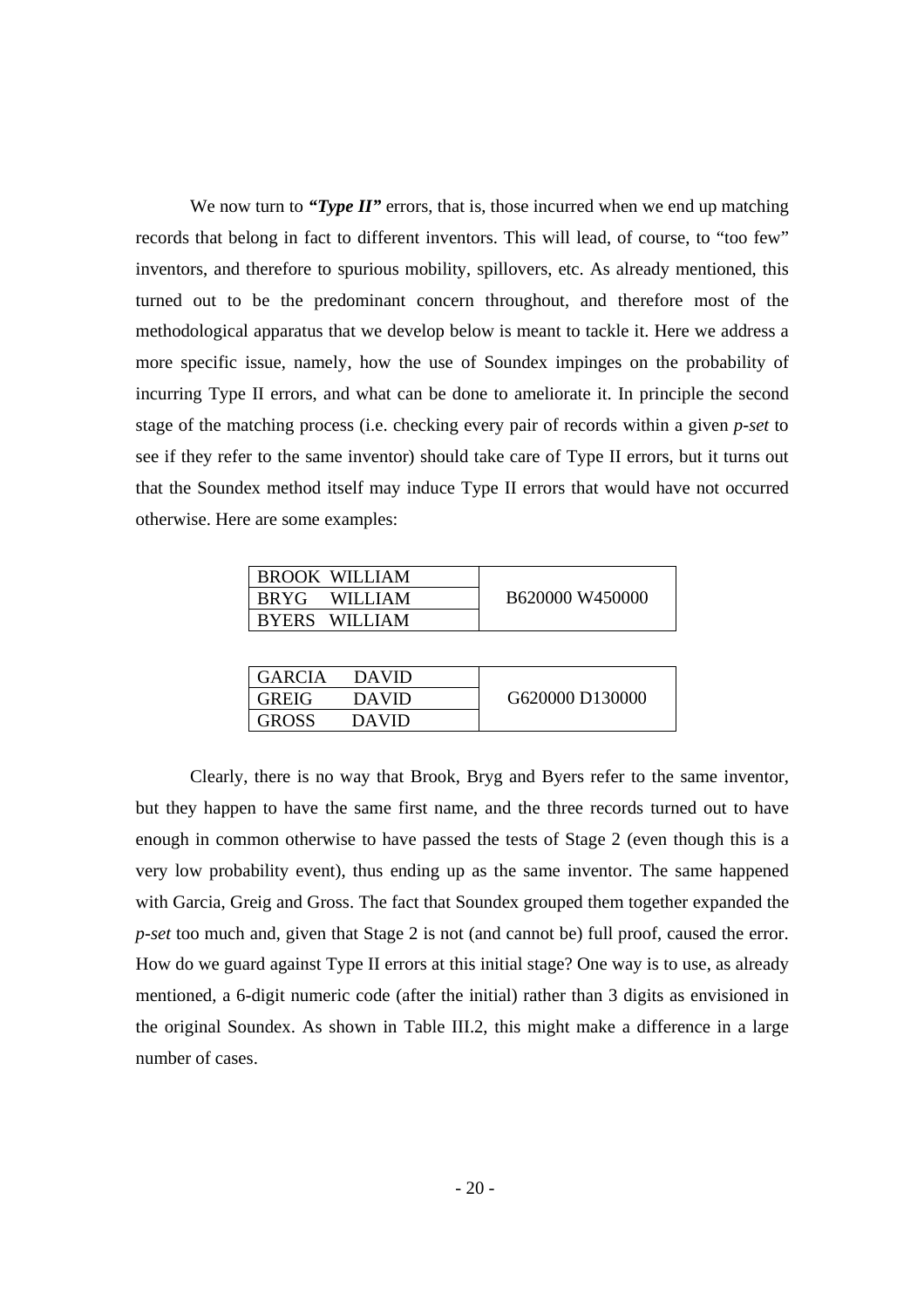| <b>Table III.2</b><br>Distribution of Names According to the Number of<br><b>Non-Zero Digits in the Soundex Code</b> |                    |                     |  |
|----------------------------------------------------------------------------------------------------------------------|--------------------|---------------------|--|
| # of digits in the<br><b>Soundex code</b>                                                                            | # of<br>last names | # of<br>first names |  |
| $\Omega$                                                                                                             | 103,490            | 102,220             |  |
| 1                                                                                                                    | 756,001            | 837,828             |  |
| 2                                                                                                                    | 1,531,152          | 1,884,079           |  |
| 3                                                                                                                    | 1,177,833          | 1,119,766           |  |
| $\overline{4}$                                                                                                       | 491,332            | 273,333             |  |
| 5                                                                                                                    | 174,530            | 69,968              |  |
| 6                                                                                                                    | 64,119             | 11,263              |  |

Thus, if we had used just 3 digits, over 700,000 last name records (i.e. those with 4 or more digits), and over 350,000 first name records would have received a code that does not sufficiently discriminate between different original names. Consider for example the case of two inventors named BERGEMONT and BRUGGEMANN: if using a 3-digit Soundex code, the two would have received the same code, B625. By expanding to 6 digits, each receives a different code, the first B625530, and the second B625500 (although in this particular case 5 digits would have been sufficient to discriminate).

The Soundex algorithm was originally designed to handle only last names, so the use of Soundex for the first name as well caused in many cases over-expansion of the *psets* and thus turned into an additional source of Type II errors. Therefore, we narrowed the *p-sets* definition from all records with the same last and first Soundex code, to all records with the same last name Soundex code and the same first name Soundex code *only if the first name code is at least 2 digits long*. Otherwise (i.e., if the Soundex code of the first name has just *one* digit) the first names should be *exactly* the same in order to be included in the same *p-set*. Another way of guarding against Type II errors due to the use of Soundex is to demand stringent matching criteria in Stage 2 for cases with short Soundex-coded first names, which is in fact what we do in Section V.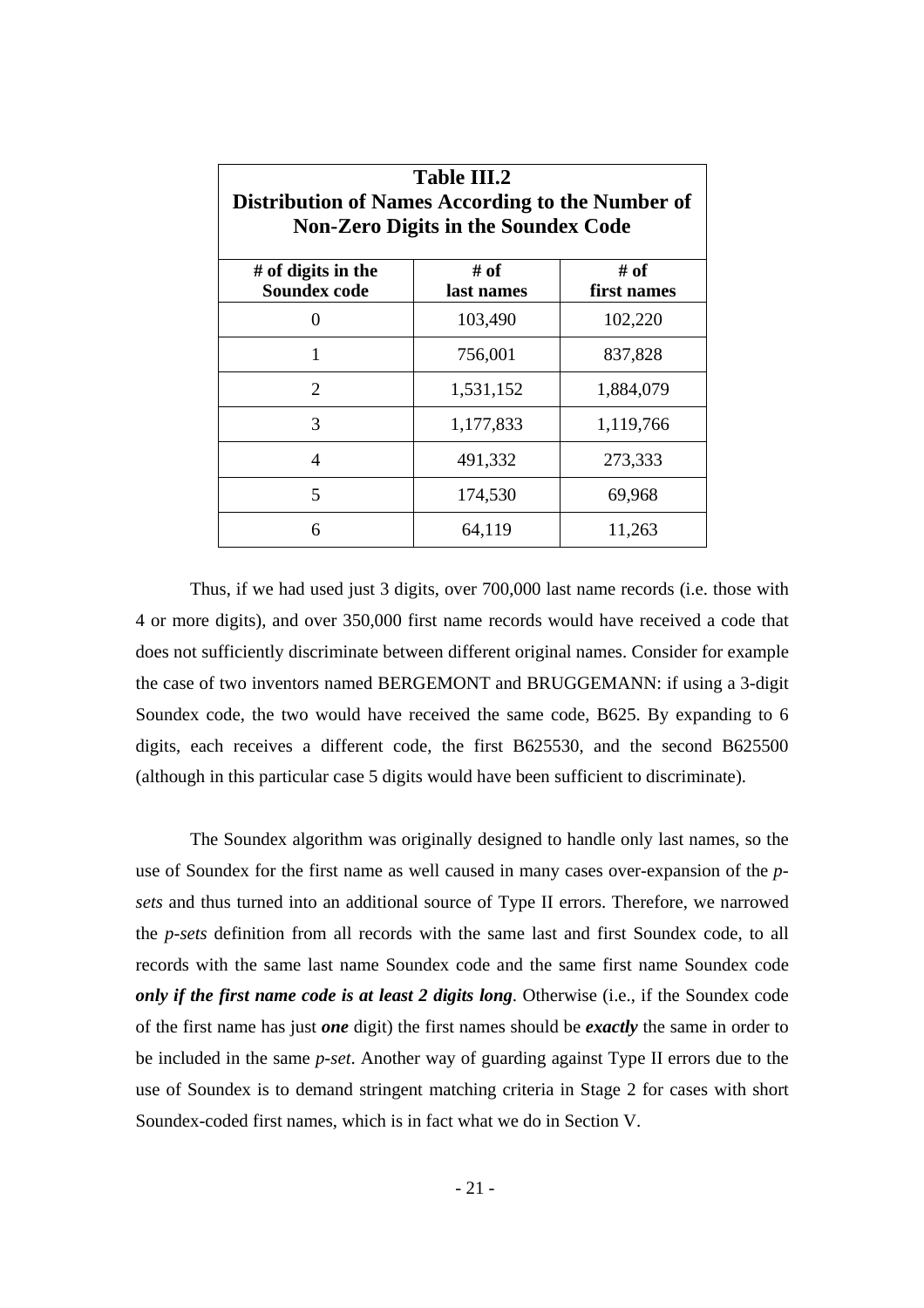Another potentially serious problem is that the Soundex system has been designed for English names, and seems to perform pretty well also for German names,  $1\text{}$  but definitely not for East-Asian names, in particular not for Japanese names (which constitute about 25% of all names). The following case exemplifies the poor performance of Soundex due to the abundance of vowels and the letter  $H$  in East-Asian names – to recall, Soundex ignores vowels and H, and hence assigns the same code, C000000, to all the following quite different last names: $^{12}$ 

In view of these limitations of the Soundex system, we treated East-Asian names in a slightly different manner during the matching process, setting in fact different matching criteria for inventors from Japan, Korea, China, Taiwan, Hong Kong and Singapore (see Section V and Appendix 4).

One way to assess *ex post* the impact of using Soundex (that is, after implementing Stage 2 of the matching process) is to count the number of inventors that were matched in spite of having different last names (but of course that do have the same Soundex-coded name). As we shall see below, the end result of the matching process is a list of 1,632,532 unique inventors; out of these, 23,548 were affected by Soundex (1.5%), that is, originally each had two or more different last names or different first names, and they would have not been matched together had it not been for the use of Soundex. The

<sup>&</sup>lt;sup>11</sup> There are many cases of German names where the difference in spelling between two otherwise identical names is the presence or absence of an "E" (particularly following a "U"), such as in Mueller and Muller; Soundex solves easily this problem, since it ignores vowels altogether.

<sup>&</sup>lt;sup>12</sup> Of course, different *first* names discriminate between some of the equally coded last names, but nevertheless many Type II errors are incurred. Tetsuo Wada of the Faculty of Economics at Gakushuin University, Japan, has long been working on the problem of matching Japanese inventors names, and may be able to contribute to further improving in that regard the CMP developed here.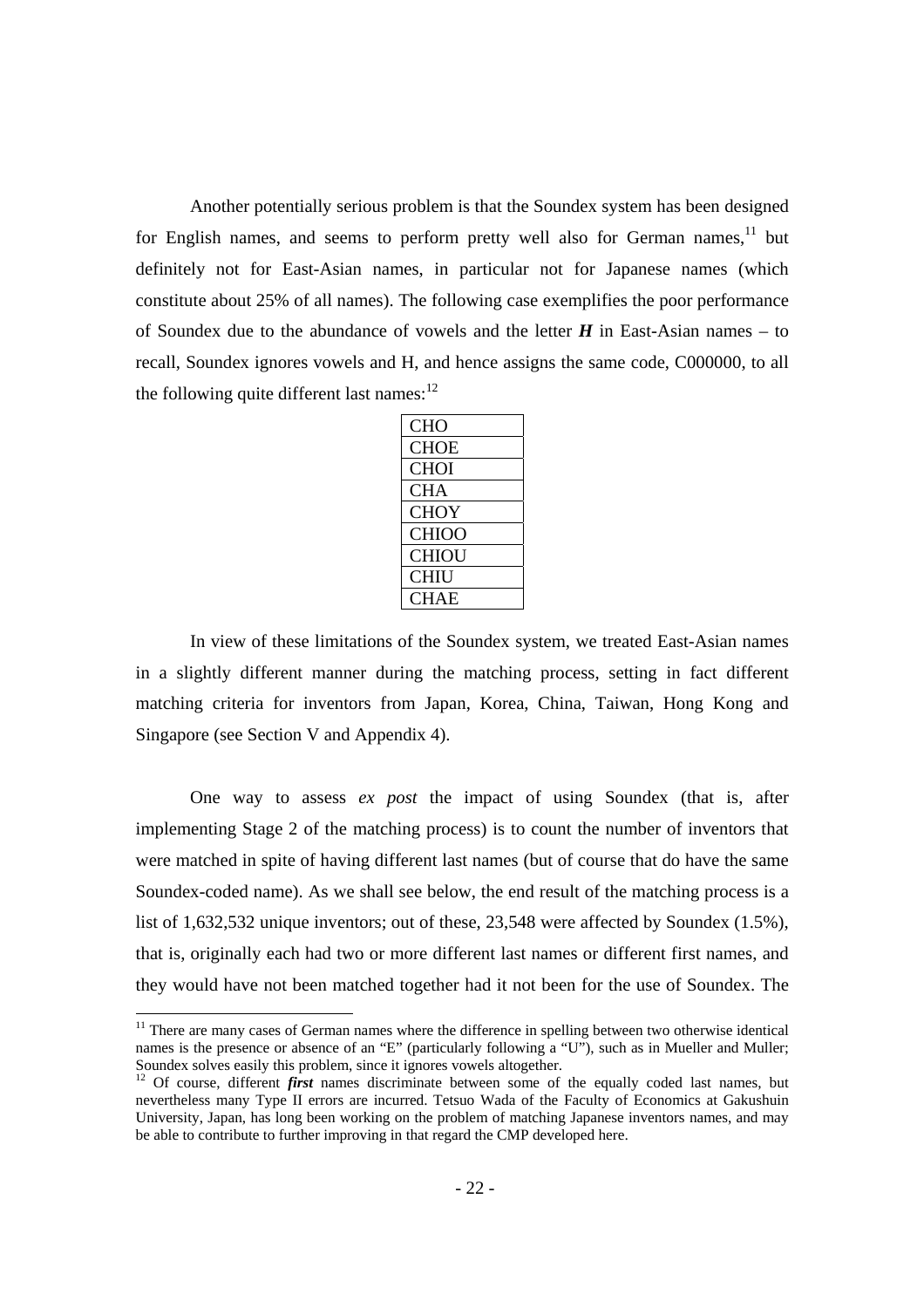distribution of different initial names per inventor is shown in Table III.3.

| <b>Table III.3</b><br><b>Distribution of Number of Different</b> |                        |  |  |
|------------------------------------------------------------------|------------------------|--|--|
| <b>Names per Inventor</b>                                        |                        |  |  |
| <b>Number of initially</b><br>different names                    | Number of<br>inventors |  |  |
| ı                                                                | 1,608,984              |  |  |
| 2                                                                | 21,994                 |  |  |
| 3                                                                | 1,259                  |  |  |
| 4                                                                | 164                    |  |  |
| 5                                                                | 54                     |  |  |
| 6                                                                | 28                     |  |  |
| 7                                                                | 16                     |  |  |
| 8                                                                | 9                      |  |  |
| 9                                                                | 6                      |  |  |
| 10                                                               | 5                      |  |  |
| $11+$                                                            | $13^{13}$              |  |  |
| Total                                                            | 1,632,532              |  |  |

To clarify, the overwhelming majority of unique inventors had *exactly* the same name to begin with, and hence Soundex was not relevant for them. However, 21,944 inventors had two different names, such that if Soundex would have not been used we would have not regarded them as the same inventor, and so forth for those with more than two original names.

In view of these figures one might conclude that the impact of Soundex is marginal (in terms of percentages it is indeed very small), and therefore perhaps not worth the trouble. A closer examination of the results indicates otherwise: the inventors affected by Soundex have by definition more than one patent, and hence their number should be contrasted to the 648,673 that have 2 or more patents, and not to the total of 1.6 million. More importantly, these inventors are inherently the more interesting ones, since they are by definition more prolific, and have patenting careers that can be traced over

l

 $13$  All of these 13 inventors are Japanese, and most of them constitute quite likely Type II errors, i.e. they were matched together but should not have been. In most cases the matching was done on the basis of the same city (see Appendix 3), and/or same Soundex-coded partners' names. Among those 13 inventors, 12 have 11-15 different names and one has 36 different names!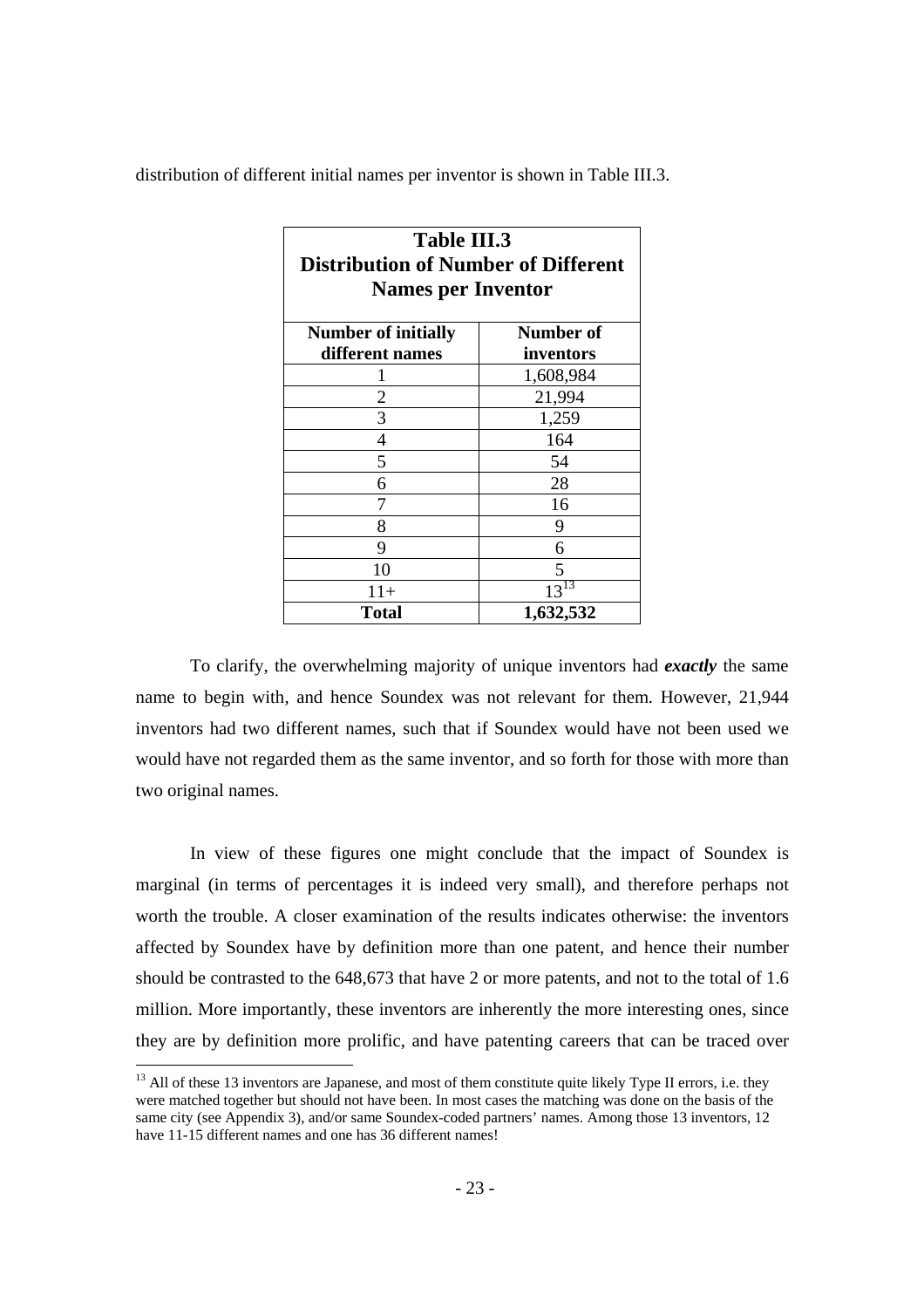time and space. Ignoring them (that is, regarding their different patents as belonging to different inventors) would seriously affect our ability to study the type of phenomena that this whole enterprise is supposes to allow for. Furthermore, there is a big difference in this respect between the *ex ante* and the *ex post*: there was no way of knowing *ex ante* how much of a difference Soundex would make, and not using it (or some other coding system) would have left us in the dark regarding the incidence of Type I errors. Clearly, the better we do in terms of "cleaning" the names before using Soundex, the less Soundex will matter, but again, we may know what that implies only on hindsight.

To recap, Stage 1 consists of transforming the raw file of 4.3 million records into mutually exclusive *p-sets*, that is, groupings of records that have sufficiently similar names to be regarded as being potentially the same inventor. In so doing, we first cleanup and standardize the names (last and first names), and apply the 6-digit Soundex coding method to both the first and the last name of each record. Records with the same such alphanumeric code are grouped together into *p-sets*, for consideration in the second stage.

## **IV. Stage 2.a: Comparing names**

Having grouped the standardized inventors' names in the first stage, the question now is how to decide whether or not each pair of records within a given *p-set* refers to the same inventor. As already mentioned, this turned out to be by far the most difficult task, and absorbed accordingly most of our efforts. The ensuing procedure involves comparing each pair of records within a given *p-set* according to a set of criteria, assigning a score to the dichotomous result of each comparison, and then setting decision rules based on the total score. We rely for that purpose on detailed information contained in each patent, data on each inventor and her co-inventors, and ancillary information derived from the patent file, such as the frequency of names, the size distribution of cities, firms, etc.

Just to get a sense of the scope of the problem of establishing *"who is who"* in the second stage, take as an example the proverbial John Smith case: there are 552 records with the Soundex code S530000 J500000, and a priori we have no idea how many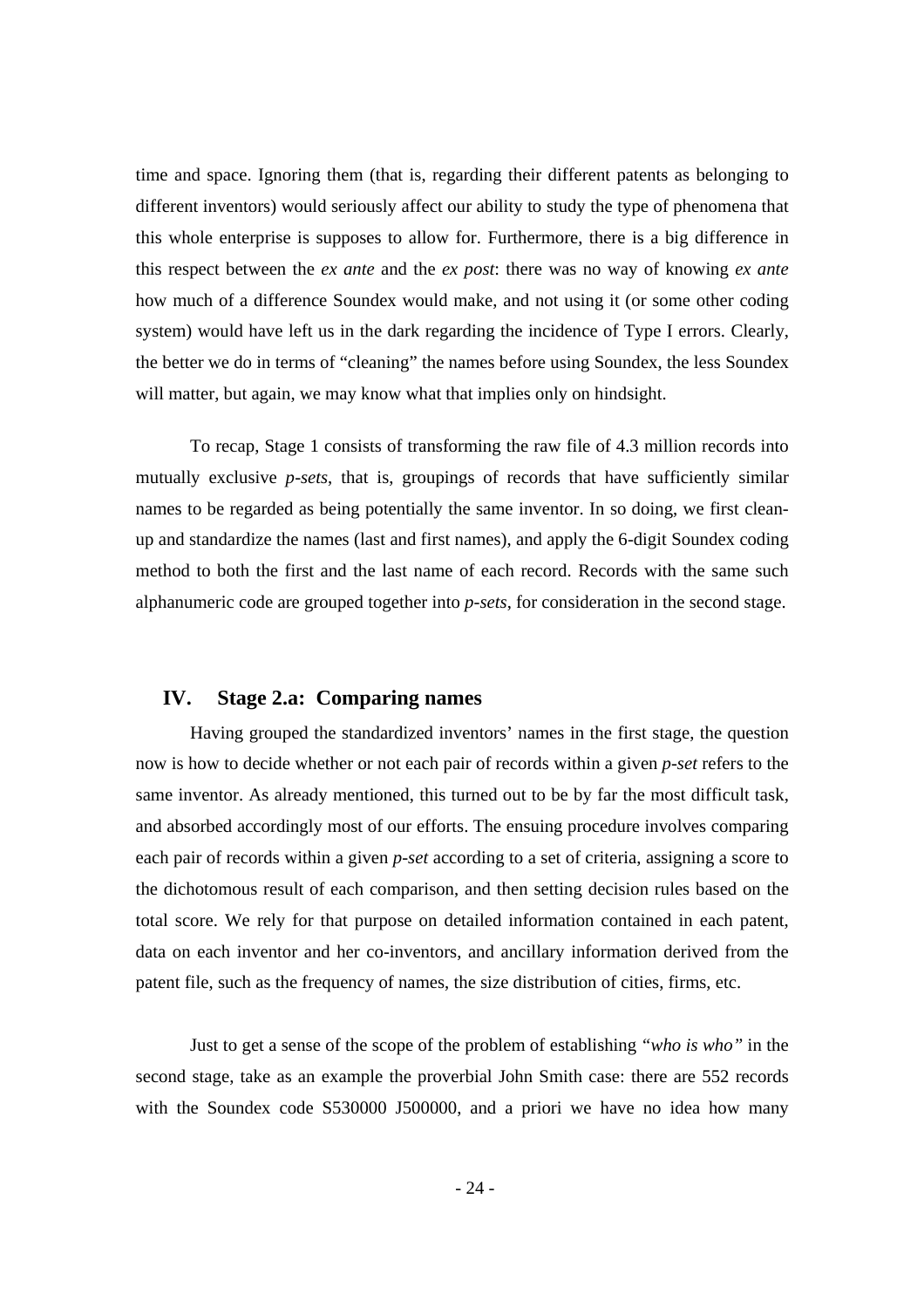different inventors are included within this set. Using middle names narrows down the problem, and yet there are for example 78 records with the S530000 J500000 code and the middle name initial "W".14 Again, there is no way of knowing *"who is who"* within that restricted set, unless one undertakes to develop a comprehensive, computerized system for comparing look-alike records.

#### *IV.1 Auxiliary tools: name frequencies and category size*

Before presenting the matching criteria, we dwell on two issues that affect the informativeness of the criteria used: name frequencies, and the size of the categories involved (for cities, assignees, and patent classes). Both family names and first names vary a great deal in terms of their observed frequency in the relevant populations, some being very common (e.g. Smith), others relatively rare. Clearly, such information is potentially very useful in deciding whether or not two records with the same Soundexcoded name refer to the same inventor: if the names are "rare" there is a priori a higher likelihood that they are indeed the same inventor, whereas the converse is true if the name is rather common. Implementing this idea would require building a measure of the frequency of the names appearing in our data, *within their relevant populations*. 15 The problem is that our data comprises names of inventors from 165 countries, and hence doing that would require a massive effort that is well beyond the scope of the present project.

Short of using the (true) frequencies of each name within its population, we could compute the frequencies of names in our data, and use these as proxies. Surely such measures are informative, particularly for countries heavily represented in the data such as the US, Japan and Germany. However, for other countries not only the samples get much smaller, but there is no clear relationship between the size (population) of the country and the number of patents taken in the US. Thus for example, there are few patents from China or India, and hence the observed frequency of Chinese or Indian

l

 $14$  In the course of this project we have unwittingly learned a large number of "trivia", e.g. that the most prevalent middle name initial for John Smith is "W"...

 $<sup>5</sup>$  Thus for example, Fleming and Marx (2006) use name frequencies from the US Census website for the</sup> names of US inventors.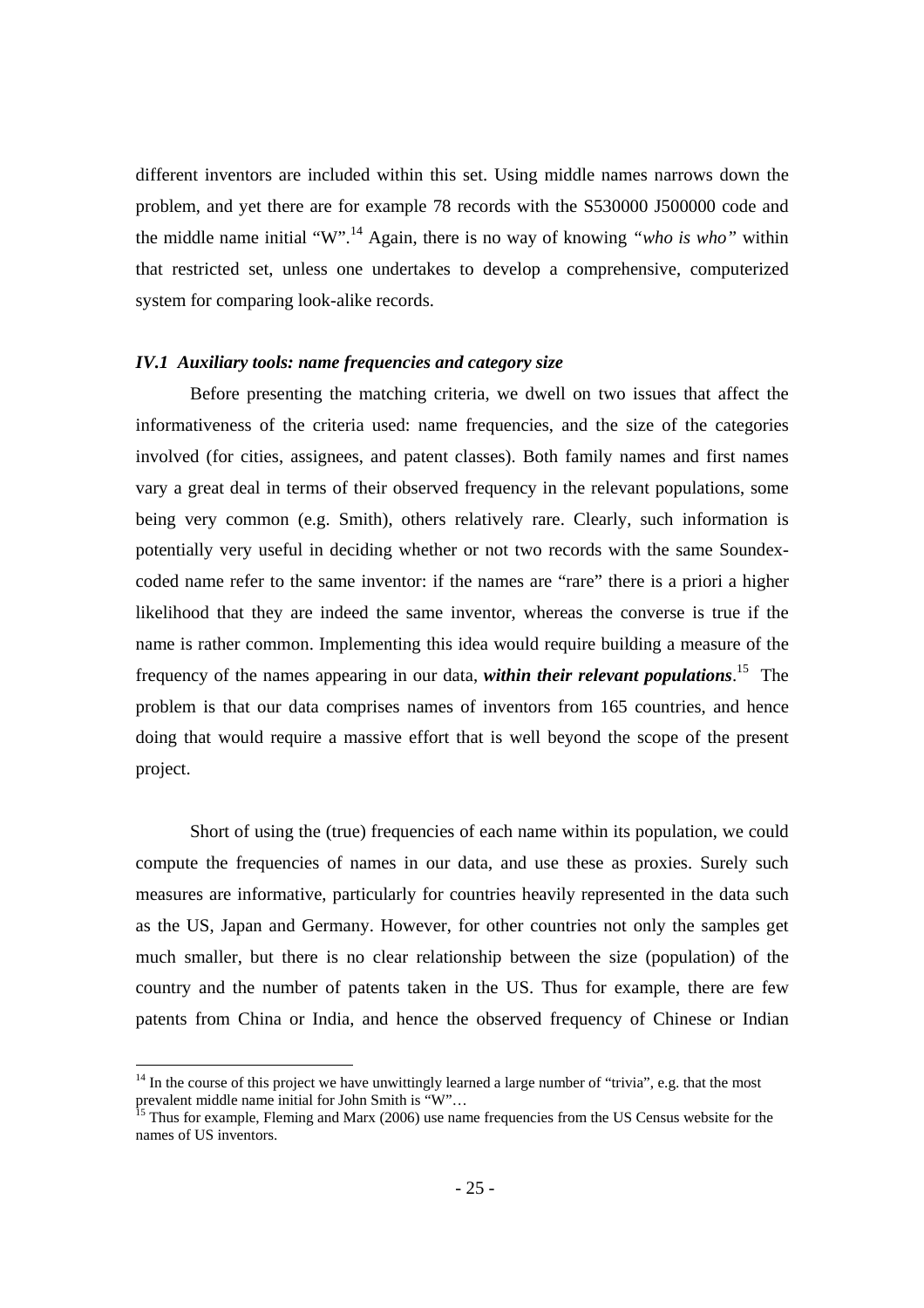names in our data cannot be taken to be representative of how common these names are in their respective populations. For that reason we decided not to use the observed frequency of names in our data as a matching criterion of its own, but rather as an auxiliary tool determining the "strength" (i.e. the informativeness) of various criteria, including assignee, city and patent class. Take for example two records having the same Soundex-coded name that share also the same assignee: we shall regard this matching criterion (i.e. same assignee) to be more informative of a possible match if the name of the inventor is relatively "rare" than if the name is "common." We compute for that purpose the frequency of (Soundex-coded) names in the population of inventors in our data, and set a cutoff value: a name is considered "rare" if it appears at most 16 times, otherwise it is considered "frequent" (see Appendix 3).

We rely also upon the *size* of the assignee, the city and the patent class as an auxiliary criterion in setting the matching scores: belonging to a small entity is regarded to be more informative, and hence confers a higher score than belonging to a large entity, where size is taken to mean here the number of patents. The logic is simply that the probability that two different inventors will have the same name is higher in large entities than in small entities: two John Fields in IBM are less likely to refer to the same inventor than two records with such name in a small startup. The same goes for New York versus Boca Raton, and for a large patent class versus a small one. That is, two records exhibiting the same name are more likely to refer to the same inventor if the location is a small town, and/or the patent class encompasses a relatively narrow technological area.

We determine the size of cities, assignees, and patent classes according to the number of patents that each received in our data. This is not a self-evident choice: in principle one could use external data such as population for cities, or the number of employees for assignees (for patent classes there is no obvious size measure other than the number of patents). The reason we resorted to the number of patents is simply expedience: it would have been very hard to collect the necessary outside information, and link it up correctly with our data. In fact, this would have been virtually impossibly for the majority of assignees, in light of the difficulties encountered in matching their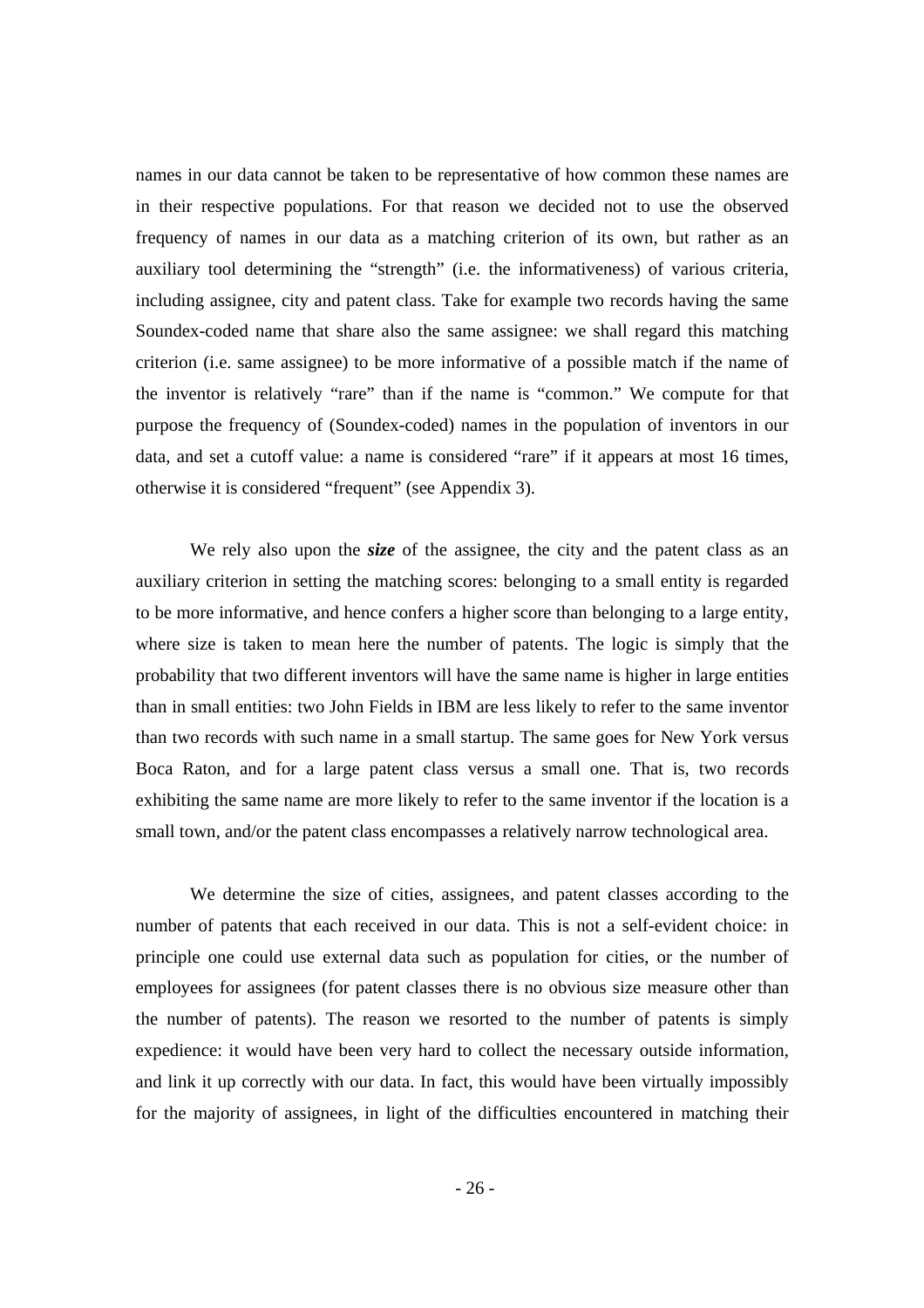names to Compustat (see Hall *et al* 2001). Besides, it is not clear which is the most appropriate (external) size measure  $-$  is it say the city's entire population, or just the "relevant" population of patenting inventors?

We thus compute the patent frequencies of each city, assignee and patent class, and set for each of them a cutoff level such that being below it makes the respective category "small" (and hence as more informative), and conversely a category is deemed "large" and hence less informative if it is above the cutoff value. In order to determine the cutoff values we examined closely in each case the distribution of patent frequencies, particularly around the mean and the median to see if these could serve as reasonable values (see Appendix 3 for a detailed discussion). Table IV.1 presents the median and the actual cutoff values for each matching criteria.

| <b>Table IV.1</b><br><b>Cutoff Values</b><br>(in terms of number of patents) |               |                      |  |
|------------------------------------------------------------------------------|---------------|----------------------|--|
| Category                                                                     | <b>Median</b> | <b>Actual Cutoff</b> |  |
| Soundex-coded Names                                                          | 23            | 16                   |  |
| City                                                                         | 1,382         | 1,382                |  |
| Assignee                                                                     | 1,540         | 500                  |  |
| Patent Class                                                                 | 18,861        | 18,861               |  |

#### *IV.2 The matching criteria*

We now lay out in detail the use of matching criteria, and discuss their relative informational strength. Once again, given that two records exhibit the same Soundexcoded name and hence belong to the same *p-set*, we compare them according to whether or not various criteria hold for them, e.g. whether or not they share the same address, the same middle name, the same assignee, and so forth. Whenever a criterion holds the pair is assigned a score, and then the sum of the scores is compared to a threshold. Table IV.2 lists the data fields used in developing the comparison criteria.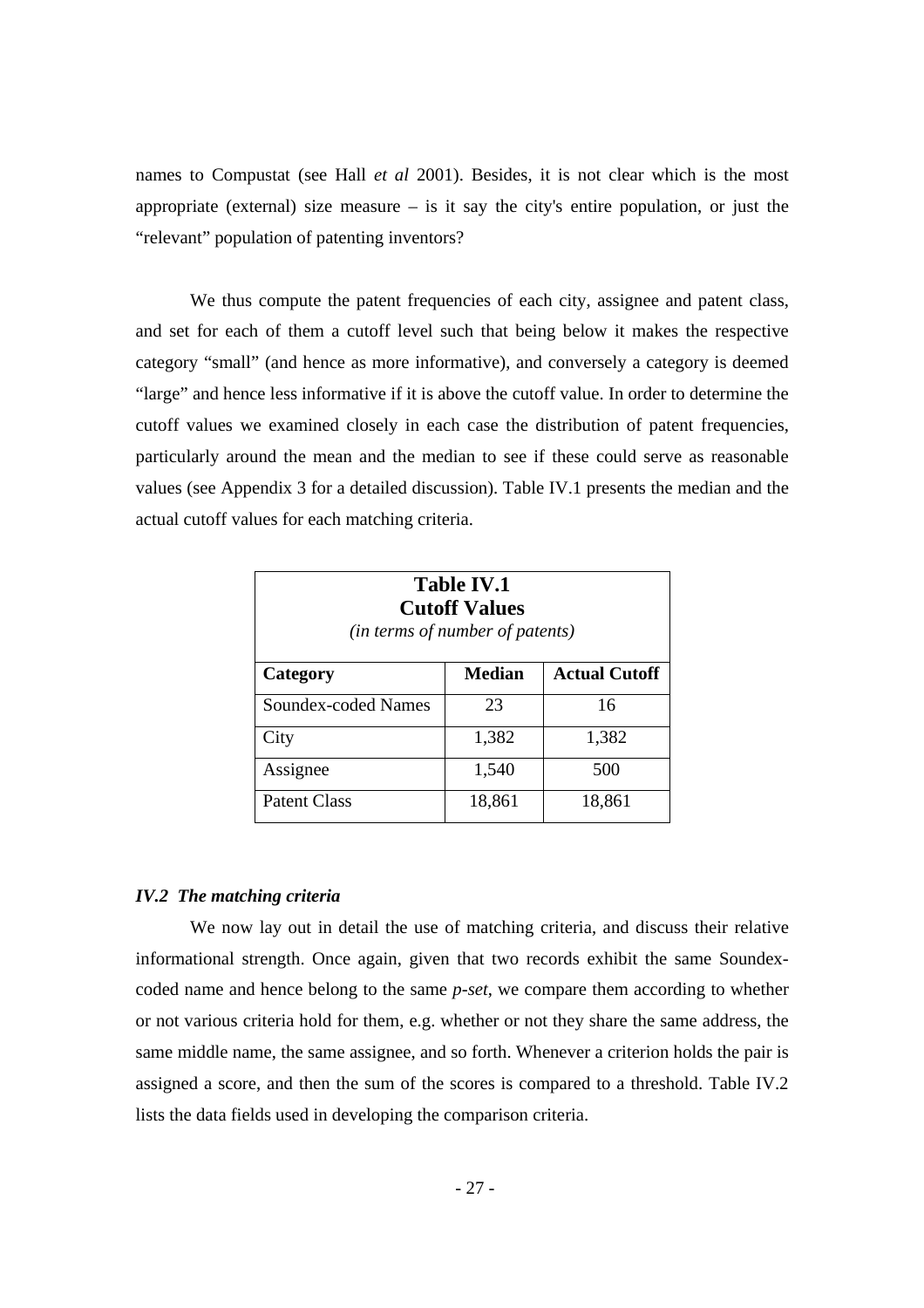| <b>Table IV.2</b><br>List of Data Fields Used in Matching Criteria                          |  |  |  |  |  |  |  |
|---------------------------------------------------------------------------------------------|--|--|--|--|--|--|--|
| <b>1. Name of inventor</b> (in addition to first and last):                                 |  |  |  |  |  |  |  |
| Middle name<br><i>(name or initial)</i>                                                     |  |  |  |  |  |  |  |
| Surname modifier <i>(Jr., Sr., III, etc.)</i>                                               |  |  |  |  |  |  |  |
| 2. Location of inventor:                                                                    |  |  |  |  |  |  |  |
| Street address (relevant only for unassigned patents<br>or patents assigned to individuals) |  |  |  |  |  |  |  |
| City                                                                                        |  |  |  |  |  |  |  |
| $(US \text{ only})$<br>State                                                                |  |  |  |  |  |  |  |
| Zip code (only in some US patents)                                                          |  |  |  |  |  |  |  |
| Country                                                                                     |  |  |  |  |  |  |  |
| 3. Assignee                                                                                 |  |  |  |  |  |  |  |
| 4. Technological classification:                                                            |  |  |  |  |  |  |  |
| Patent class                                                                                |  |  |  |  |  |  |  |
| <b>5. Patent citations</b>                                                                  |  |  |  |  |  |  |  |
| 6. Overlap of co-inventors                                                                  |  |  |  |  |  |  |  |

The first three criteria which will be detailed below are the "strongest" and stand on their own, whereas the following ones depend upon the frequency of names and the size of the categories:

## **1.** *Full Address*

This criterion is met whenever two records share the same country, city and street address,16 as in the following example:

| record | patent  | <b>Last name</b> | <b>First</b> | Mid  | street        | city     | state |
|--------|---------|------------------|--------------|------|---------------|----------|-------|
|        |         |                  | name         | name |               |          |       |
|        | 4211224 | Kubach           | John         | S    | 1406 Milan RD | Sandusky | OН    |
| 2      | 4287794 | Kubach           | John         | S    | 1406 Milan RD | Sandusky | OН    |
| 3      | 5404787 | Kubach           | John         | S    | 1406 Milan RD | Sandusky | OН    |

<sup>16</sup> For U.S. addresses the Zip code can be used as well.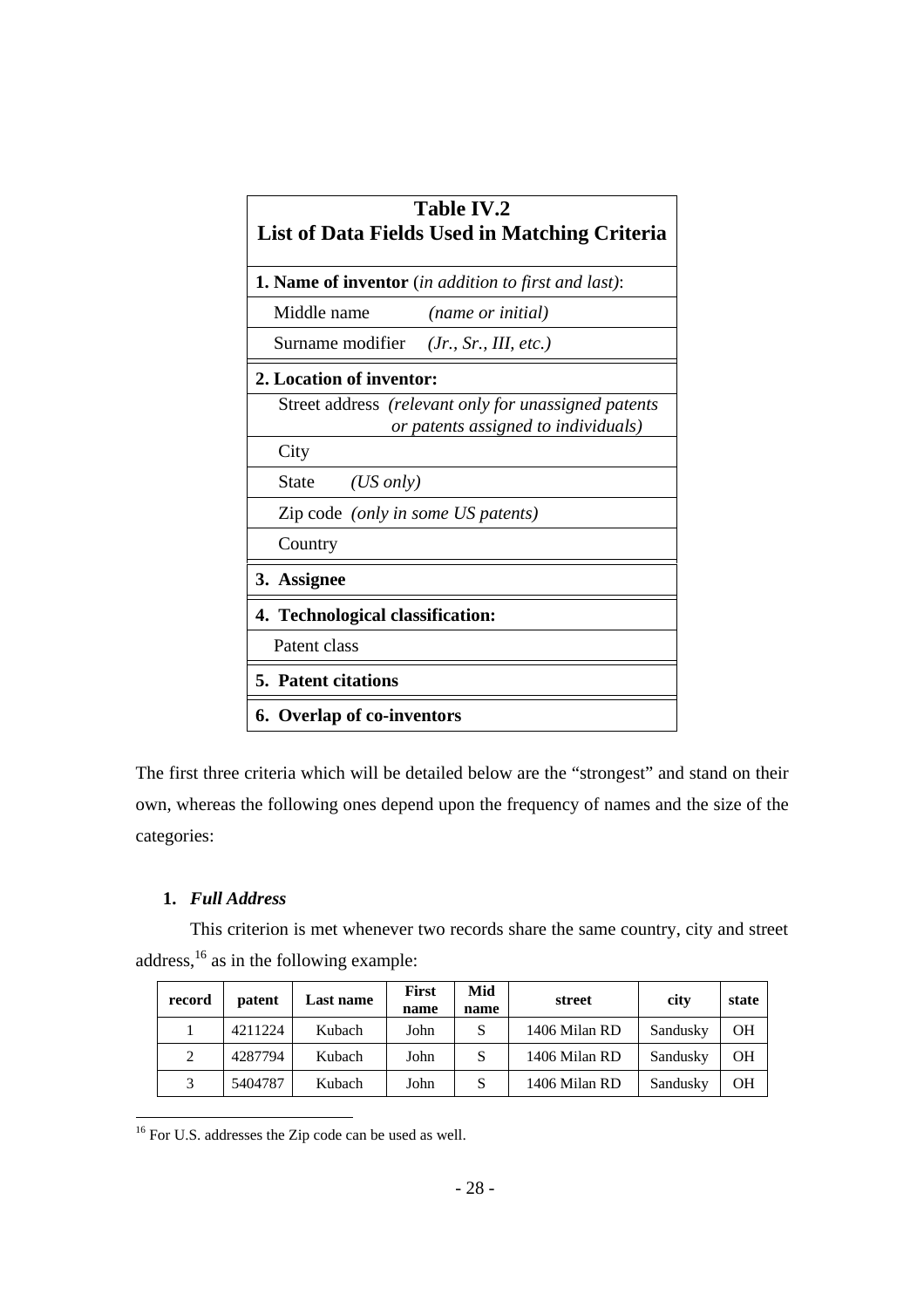We consider this to be a very "strong" criterion, since it is extremely unlikely that two different inventors with the same Soundex-coded name reside in exactly the same address. One could conceive of cases in which that might be so, e.g. if by sheer coincidence two inventors with the same name live in the same apartment building, or if a parent and his/her son/daughter reside in the same house, happen to have the same Soundex-coded name, and the parent appears as inventor in one patent and the son/daughter in another. However, it is fair to assume that cases like these are extremely rare,<sup>17</sup> and therefore we view the *full address criterion* as "near-certain". Unfortunately, only about 11% of the records have a non-missing value in the street address field.

#### **2.** *Self Citation*

Consider two patents, 1 and 2, sharing the same Soundex-coded inventor's name; the self-citation criterion is satisfied when patent 2, where Joe Doe appears as one of the inventors, cites patent 1, where the same Soundex code appears. Since the probability of self-citation is known to be significantly higher *ceteris paribus* than the probability of citing someone else's patent, then the converse must also be true, that is, if we observe a self citation then the two Soundex-equivalent names are likely to refer to the same inventor. In other words, a citation relationship, conditional upon the name of the inventor being the same in both records, significantly raises the probability that the two are in fact the same person.<sup>18</sup>

#### **3.** *Shared Partners*

This criterion refers to the fact that collaborations among inventors are very likely to be persistent: if two patents share the same Soundex-coded name and the same coinventor(s) Soundex-coded name, then the two quite probably refer to the same inventor. One may ask the question the other way around: suppose that two inventor names, Joe

<sup>&</sup>lt;sup>17</sup> We know though of a few hundred records whereby family members are listed as inventors in the same patent, and in some cases reside in the same address. In order to avoid confusion we deleted these records from the data set.

<sup>&</sup>lt;sup>18</sup> One could further improve the procedure in this respect, by iterating on this criterion, that is, run the matching procedure once, then run it again but with the citing and cited names as identified by the first run, and so forth.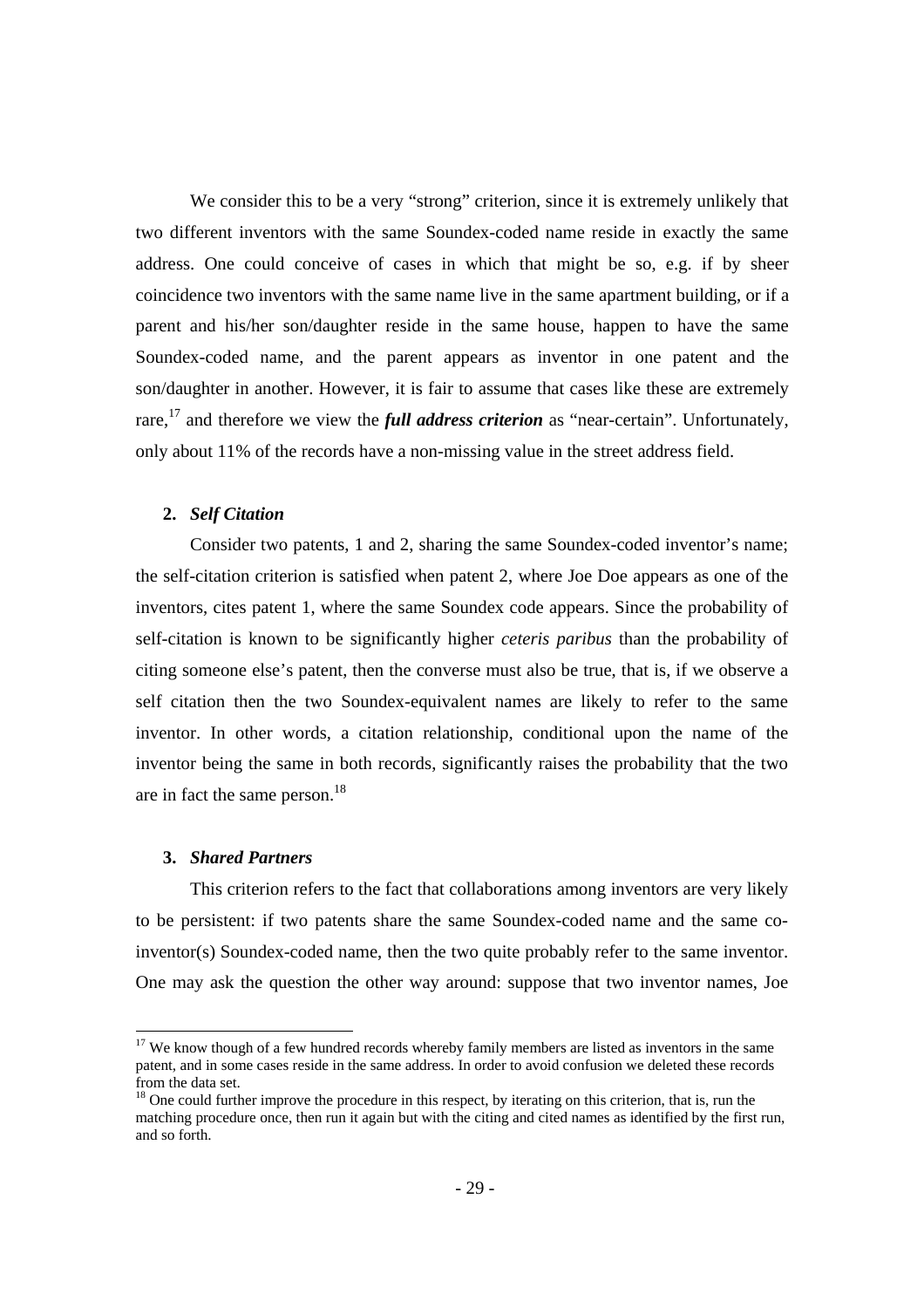Doe and Mary Beth, appear both in patent 1 and in patent 2, and suppose that we know that Mary Beth is one and the same inventor in both, but we are not sure whether the name Joe Doe in patent 1 stands for the same inventor as Joe Doe in patent 2. It is quite clear that the probability that Mary Beth will team up with two different inventors that have the same Soundex-coded name is exceedingly low.

#### **4.** *Full middle name / middle name initial / surname modifier*

The premise here is that the degree of informativeness of names (regarding the *"who is who"* problem) follows the following order: last (family) name, first name, middle name, middle name initial, surname modifier. Thus, given that two records share the same Soundex-coded first and last name, we further look into whether or not the two share also the same middle name and so forth.

About half the records in our data contain a non-missing value for MIDNAM; the *full middle name* criterion is satisfied whenever two records share the same Soundexcoded middle name, and the code is longer than one character, that is, it refers to a true name and not just to an initial. We regard this criterion as fairly strong, less so than full address or shared partners, but more than other criteria listed below. An obvious advantage of this criterion is the fact that a person's middle name is (typically) permanent, unlike location, assignee or technical field. The backdrop is that the middle name need not be consistently specified, that is, it may appear in one patent of the inventor but not in another.

In many records we observe just the initial rather than the full middle name, and hence we may not be able to tell for example, whether John W. Fields and John William Fields refer to the same inventor. As already mentioned, the *full middle name* criterion would not be satisfied for such two records, since we ignore initials in that context. However, the middle name's initial is informative in and of itself, and should increase the likelihood of a match.<sup>19</sup> We define the variable INITIAL as containing the first character

<sup>&</sup>lt;sup>19</sup> One could argue that people may have a fixed tendency to specify their middle name either as an initial or as the full name. In such a case, a "John William Fields" and a "John W. Fields" would be *less* likely to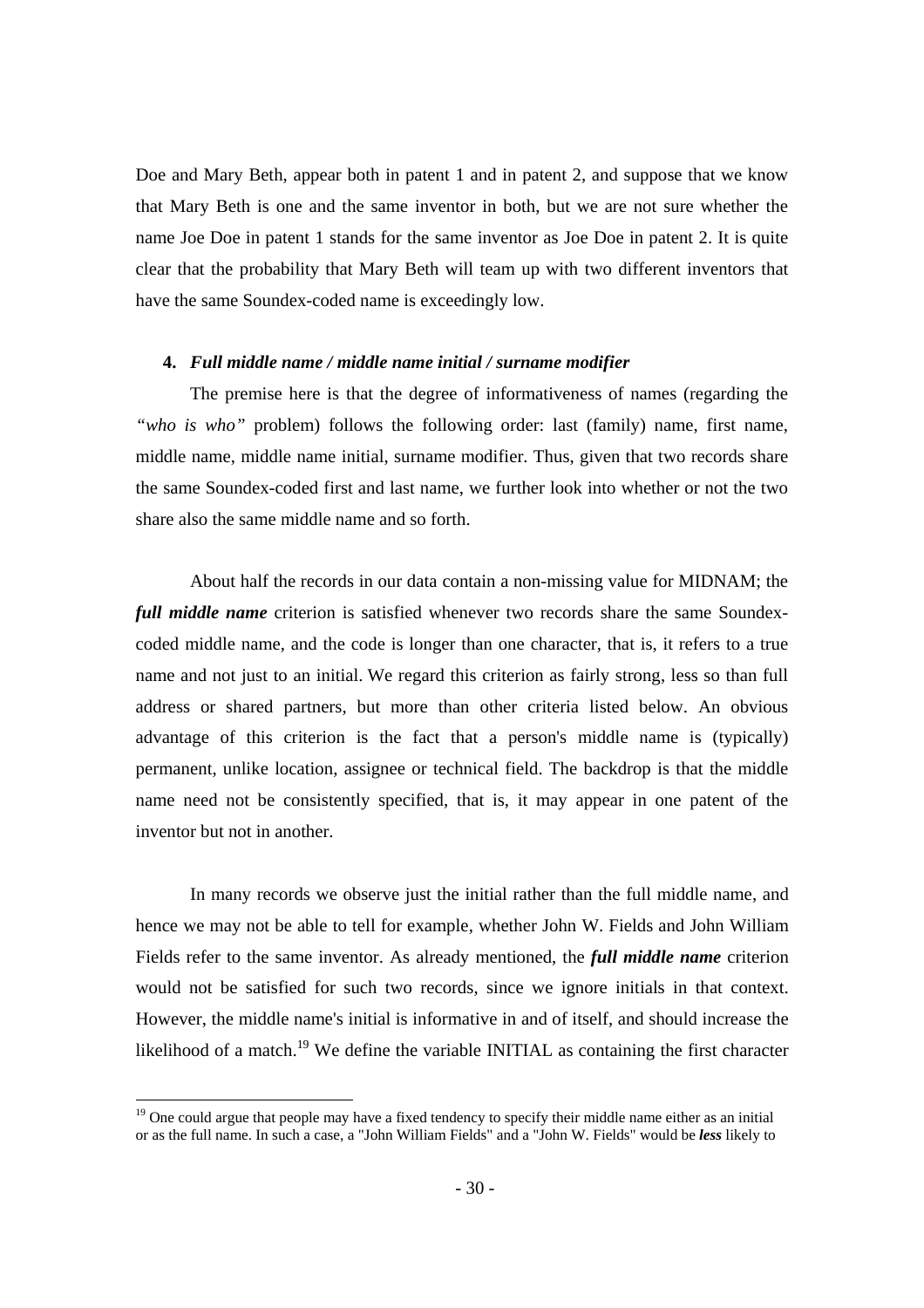of MIDNAM: whenever two records in a *p-set* share the same (non-missing) value of INITIAL this criterion holds. We make the score associated with this criterion depend also on the frequency of the last and first names involved. $20$ 

Lastly, the *surname modifier* criterion is satisfied whenever two records share the same non-missing MODIFNAM value (a typical value for the MODIFNAM variable is "Jr."). Only 88,587 records in our data have non-missing values for this field.

### **5.** *Assignee*

The "assignee" is the organization to which the patent is assigned at issue (or reassigned later on). The assignee may be the firm/corporation in which the inventor works (these are the majority of cases), a Government agency, a University or other such organizations. Missing values for assignee indicate that the patent was unassigned or assigned to an individual. Clearly, if two patents exhibiting the same Soundex-coded name exhibit also the same assignee, it is more likely that the two refer to the same inventor than if the assignees were different. As already mentioned, if the assignee appearing in both records is "small" the same assignee criterion confers a higher score than if the assignee is "large." Likewise, for a given assignee size rare names get a higher score than common names. $21$ 

#### **6.** *City*

This criterion is satisfied whenever two records sharing the same Soundex-coded name share also the same (non-missing) city (for U.S. inventors the ZIP variable serves

be the same person than two people named simply "John Fields" with no middle name information at all. Here we took the stance that the coincidence of the initials is informative, and thus assigned this criterion a positive score.

 $20$  In view of the difficulties mentioned above, we decided not to preclude the matching of records bearing different middle names initials, primarily because this would have confounded the use of transitivity. Although this may induce in some cases Type II errors, we found that enabling such matches yields better results than preventing them.

 $21$  One may claim that by using same assignee or same city as criteria for a match we may be introducing a downward bias in the very phenomenon that we would like to study, namely the mobility of inventors across assignees or locations. On the other hand, such information is clearly relevant, and it would be wrong to ignore it. The issue then boils down to the weight given to these criteria: by making them depend upon size and name frequency, we are clearly making it harder to match by them.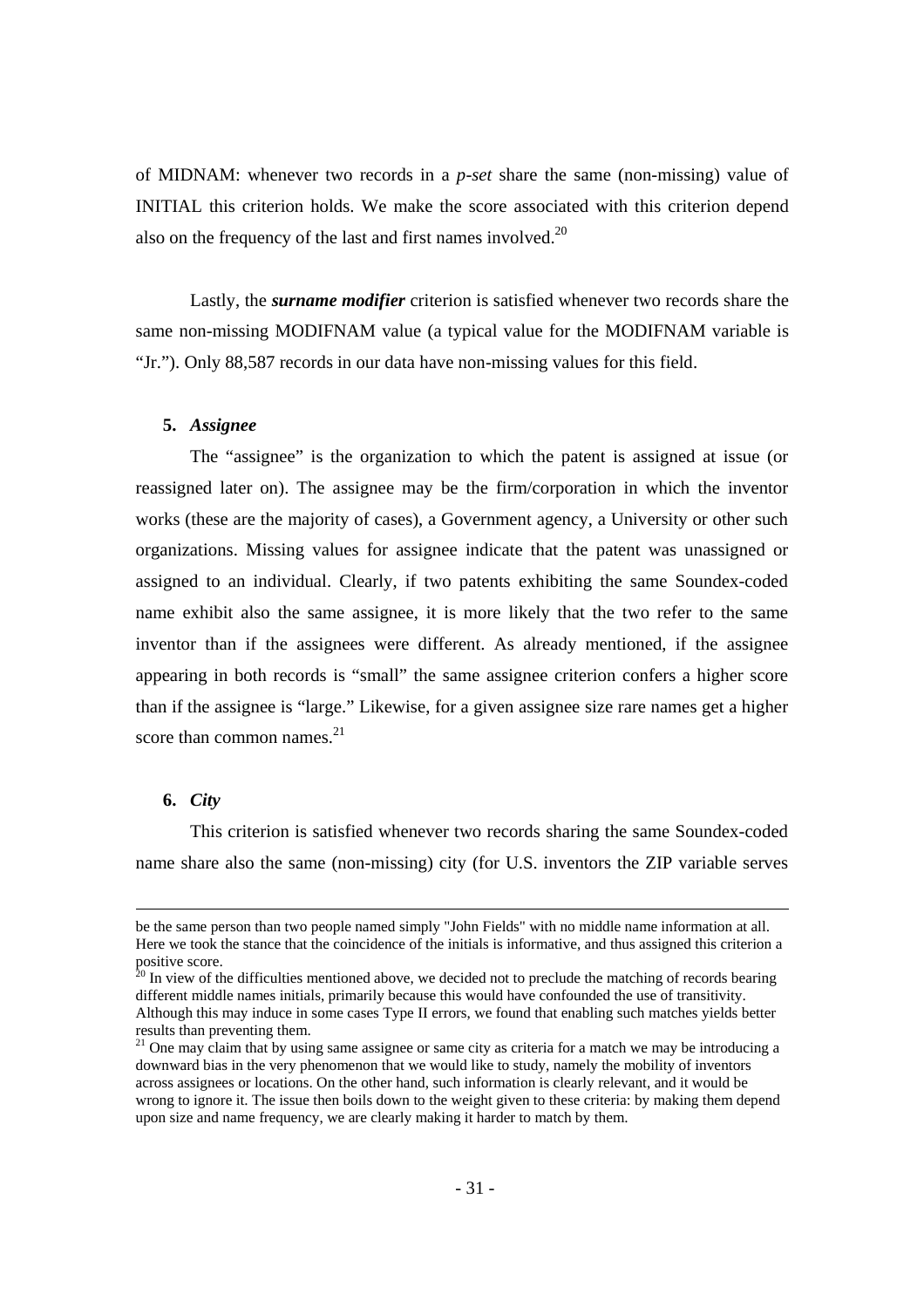the same function).<sup>22</sup> As with assignee, we distinguish between large and small cities, and further differentiate the score by the frequency of names: a rare name in a small city carries more informational weight than a common name in a large city. An alternative suggested by Agrawal, Cockburn, & McHale (2003) and by Fleming & Marx (2006) would be to rely on Metropolitan Statistical Areas (MSA), and use it as a weaker matching criterion. Another possible refinement would be measuring the distances between the locations of any pair of records in the same *p-set,* and having the score on that account vary continuously with distance. That is, we would assign a higher score if the two suspect records are located in nearby cities and a lower one otherwise.<sup>23</sup>

## **7.** *Patent class*

This criterion pertains to the affinity between records in technology space, as indicated by the patent classification system: inventors are likely to work in the same or similar technological fields over time, and hence are likely to obtain patents classified in the same patent class. To put it differently, two records exhibiting the same Soundexcoded name are more likely to refer to the same inventor if the patent class in both is the same. Note however that patents may be closely related and yet not be classified in the same (main) patent class, and hence this criterion is rather weak even in what it pertains to capture.<sup>24</sup> As with the previous two criteria, belonging to smaller patent classes is deemed to be more informative than belonging to larger ones.

## **V. Stage 2.b: The matching process**

The first stage of the matching process consists of comparing each pair of records within a given *p-set* according to each of the above criteria, and assigning a "score" whenever the criterion holds. The scores are meant to reflect the strength of each criterion, that is, the extent to which the comparison according to that variable is thought

 $22$  "Same city" means the same city name in the same country, and in the same state if in the US.

Obviously, he city criterion is relevant only if the stronger full address criterion was not used (the full address includes the city name).

<sup>&</sup>lt;sup>23</sup> This manner of scoring (continuous vs. discrete) may be implemented also in the context of other criteria, such as proximity between assignees in terms of SICs, or technological proximity between patent classes. <sup>24</sup> One could think of further refining this criterion, by using also cross-classification and not only the main

patent class, and perhaps also field of search. It is not clear whether the extra effort is worth its while in terms of increases in matching accuracy.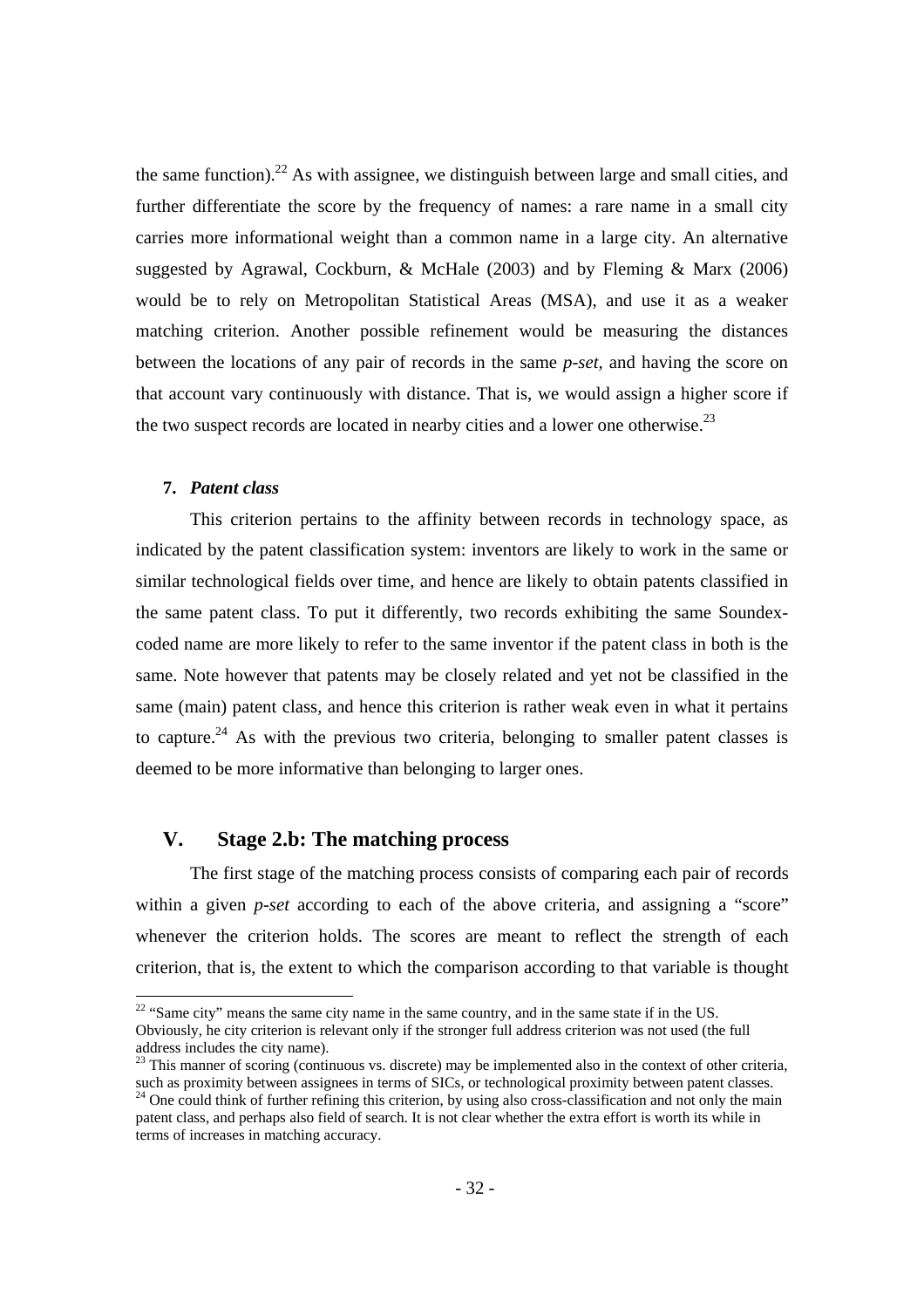to be informative. Thus for example, if two records having the same Soundex-coded name have the same full address then we are as sure as one can be that the two refer to the same inventor, and hence the score on that account will be the highest (and in fact in most cases it will be sufficient for a match). On the other hand, sharing the same patent class is a rather weak indicator, and hence the score on that account will be low and sizedependent. Once all comparisons have been made we sum up and compute the total score. If it exceeds a certain threshold, the two records are said to correspond to the same inventor and a match is performed.

Clearly, any numerical scheme of scores and thresholds would be inherently arbitrary, since we would be assigning a *cardinal* measure to what is essentially only an *ordinal* relationship. In other words, we can rank with a reasonable degree of confidence the different criteria in terms of how informative they are for matching inventors, but we can hardly be very precise in terms of how much any one criterion is "stronger" than the next in line. Nevertheless, we want to impute (cardinal) scores for the following reasons: first, to be able to sum up individual scores and use the resulting total as the final criterion for matching; second, to use the total score for diagnostic purposes (in finetuning the method, and in characterizing the degree of similarity between matched records); and finally, in order to use the total scores further down the line as weights in econometric estimation.

Following a lengthy and cumbersome process of extensive experimentation with alternative scoring schemes and corresponding thresholds, we settled for the one presented below, which seems to perform fairly well. However, we should keep in mind that this is by no means a full-proof scheme, and that there is as said an unavoidable measure of arbitrariness in the use of any such procedure. Quite clearly, there is no inherent meaning to the numerical values of the scores, but only in conjunction with the thresholds. Thus for example, a score of 100 for a given criterion *vis a vis* a threshold of 120 just means that this criterion by itself is not enough to ensure a match, but is quite "close" to it, so that in conjunction with just another "weak" criterion it would suffice. We could have normalized the scores relative to the highest threshold (and set the latter to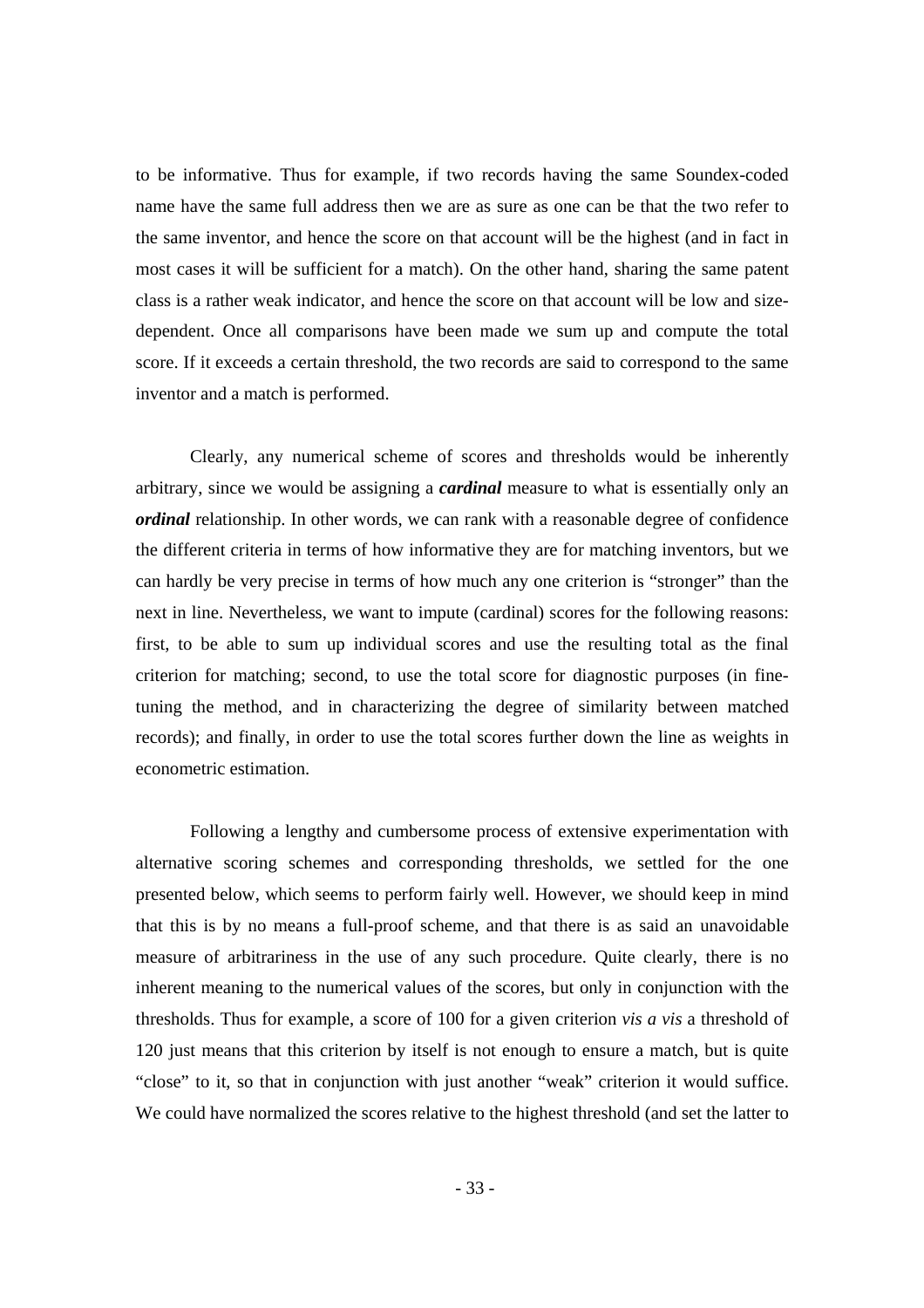1), so that the scores could be interpreted as being fractional to the max threshold. However, we followed a different convention during the trial and error process, and we decided to stick to it entirely for pragmatic reasons.<sup>25</sup>

#### *V.1 Thresholds*

 Since the scores are meaningful only *vis a vis* the thresholds, we start with the latter. Rather than having a unique threshold we specify three different threshold levels, depending on various characteristics of the names themselves. The alternative would have been to treat these characteristics as matching criteria, add their scores to the criteria listed above, and compare the total to a unique threshold. Obviously one can construct the scoring scales so as to make the two procedures exactly equivalent, but then again "history matters": the experimentation process that we followed led us to the present scheme, and we saw no reason to tinker with the computer algorithm, given that it works well as is.

The thresholds differ according to the extent to which the last and first names are informative in and of themselves: whether or not the names are *exactly* the same (as opposed to being the same Soundex-coded), and what is their length in terms of Soundex characters. Thus, the threshold level is lower the more similar the names are to begin with, and the more non-zero Soundex characters they comprise – clearly, longer Soundex-codes are more informative, a fact that is particularly relevant for East-Asian names. Table V.1 presents the criteria used to set the thresholds and their respective numerical values.

<sup>25</sup> Setting the scores as percentages of the threshold would require setting *different* scores for each of the different thresholds, hence further increasing the programming complexity and the room for error.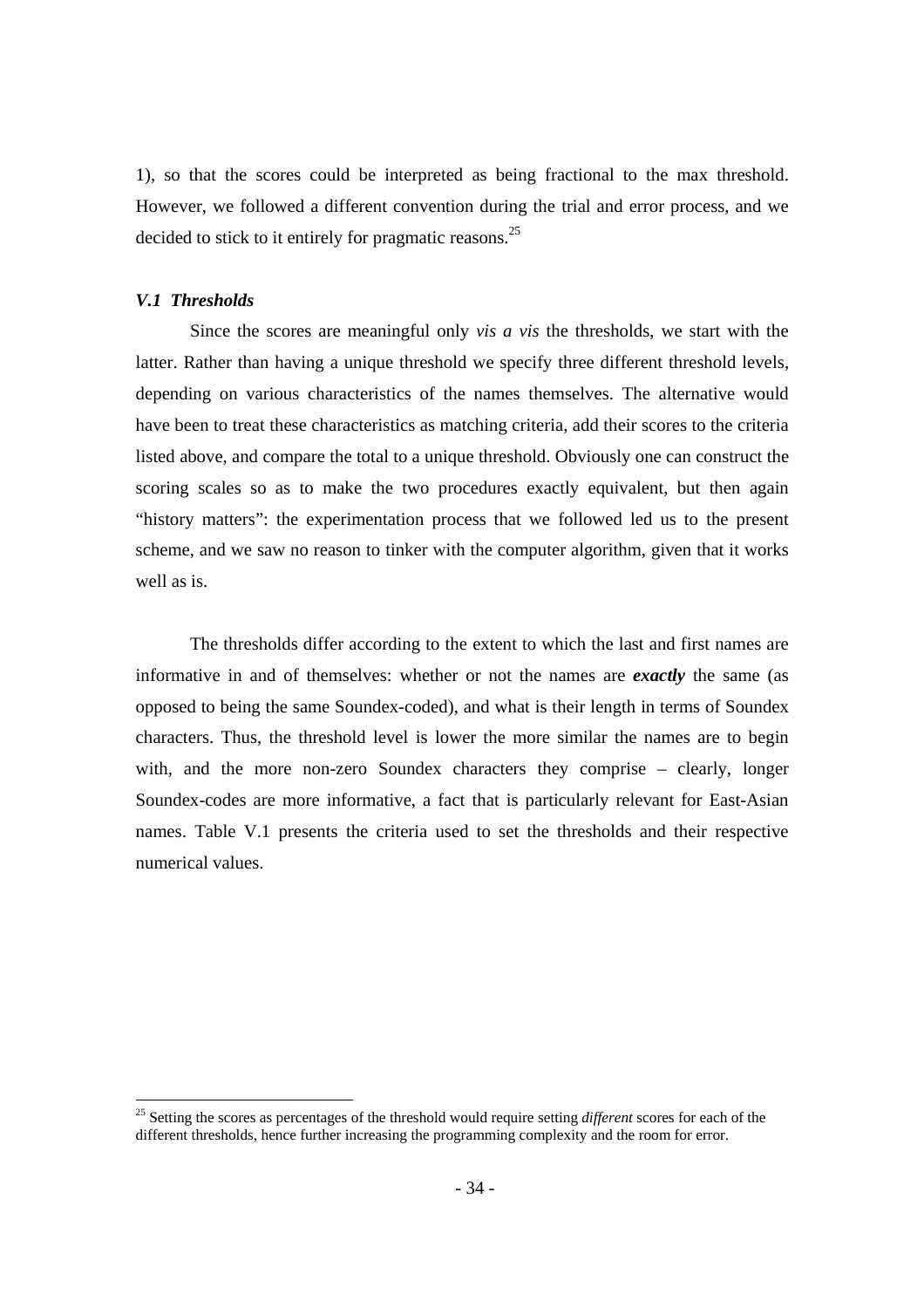| <b>Table V.1</b><br><b>Thresholds</b>                                                                                                                                                                 |                  |  |  |  |  |  |  |
|-------------------------------------------------------------------------------------------------------------------------------------------------------------------------------------------------------|------------------|--|--|--|--|--|--|
| Informativeness of names and determination of                                                                                                                                                         | <b>Threshold</b> |  |  |  |  |  |  |
| thresholds                                                                                                                                                                                            | values           |  |  |  |  |  |  |
| <b>Exactly</b> same first name (or Soundex-coded first name has<br>$\bullet$<br>at least 5 non-zero digits) and exactly same last name (or<br>Soundex-coded last name has at least 5 non-zero digits) | 100              |  |  |  |  |  |  |
| <b>Exactly</b> same last name (but not exactly same first name)<br><b>or</b><br>Soundex-coded last name has at least 2 non-zero digits (but<br>less than $5)$                                         | 120              |  |  |  |  |  |  |
| All other cases                                                                                                                                                                                       | 180              |  |  |  |  |  |  |

## *V.2 The scoring scheme*

We categorize the various criteria into four "groups" according to their relative strength in conveying information for the matching decision, and assign to each group a numerical score, which should be interpreted in terms of the specified threshold levels. As mentioned before, the scoring of the criteria related to city, assignee and patent class depends both upon the frequency of names and upon size (computed as the number of patents of each category), as shown in Table V.2.

| Table V.2<br><b>Size and Frequency Dependent Scores</b> |                            |                                          |                        |                               |  |  |  |  |  |
|---------------------------------------------------------|----------------------------|------------------------------------------|------------------------|-------------------------------|--|--|--|--|--|
|                                                         | <b>Cutoff levels</b>       | <b>Score</b>                             |                        |                               |  |  |  |  |  |
|                                                         | "Rare" name<br>(freq > 17) | "common" name<br>$(\text{freq} \leq 16)$ | <b>Below</b><br>cutoff | <b>Above</b><br><b>Cutoff</b> |  |  |  |  |  |
| <b>City</b>                                             | 2,500                      | $1,382$ (median)                         | 100                    | 80                            |  |  |  |  |  |
| <b>Assignee</b>                                         | 2,500                      | 500                                      | 100                    | 80                            |  |  |  |  |  |
| <b>Patent Class</b>                                     | 30,000                     | 18,861 ( <i>median</i> )                 | 80                     | 50                            |  |  |  |  |  |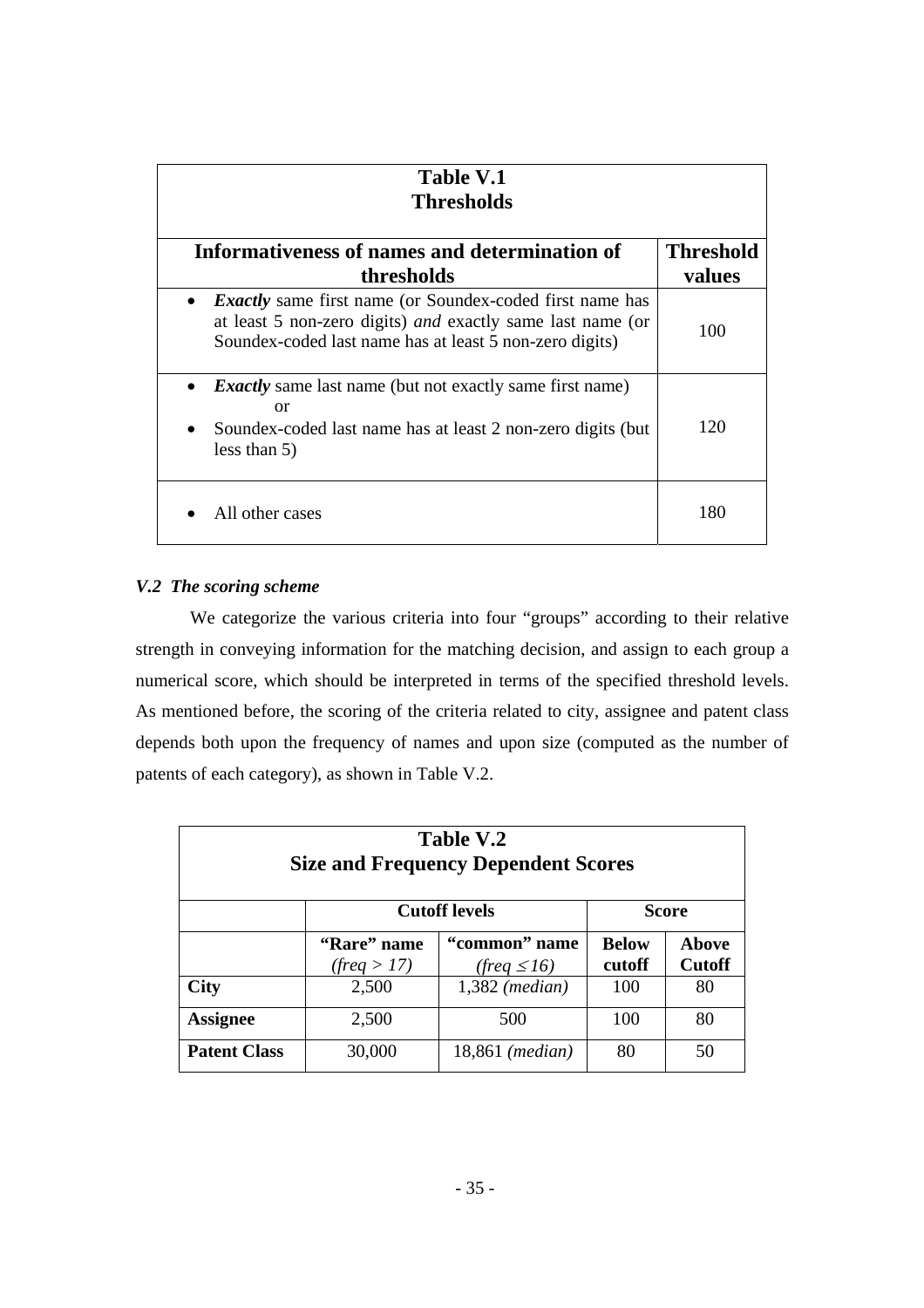Thus, if two records/inventors are located in the same "small" city (in the sense that less than 2,500 patents originate there), and their name is "rare", then on that account the pair would receive a score of 100. If the same pair would have been located in a "large" city (i.e. with more than 2,500 patents), the score would have been 80. The following example may help visualize this scoring scheme:

|             | <b>City Size</b>       |                                 | Scores according to name<br>frequencies |  |
|-------------|------------------------|---------------------------------|-----------------------------------------|--|
| <b>City</b> | (number of<br>patents) | <b>John Smith</b><br>("common") | <b>Aharon Trajtenberg</b><br>("rare")   |  |
| Sacramento  | 1,217                  | 100                             | 100                                     |  |
| Memphis     | 2,097                  | 80                              | 100                                     |  |
| Los Altos   | 5,968                  | 80                              | 80                                      |  |

Thus two records with "Aharon Trajtenberg", both in Memphis, give a score of 100 to the same city matching criterion, since the 2,097 patents of Memphis are below the cutoff of 2,500 for the combination of city size and rare names; however, if the name would have been John Smith the score would have been just 80 (i.e. less informative). Table V.3 shows the complete scoring scheme.

| Table V.3<br><b>Scoring Scheme</b><br>(threshold levels: 100, 120, 180) |                                                       |              |  |
|-------------------------------------------------------------------------|-------------------------------------------------------|--------------|--|
| Group                                                                   | <b>Criterion</b>                                      | <b>Score</b> |  |
|                                                                         | Exact same address                                    | 120          |  |
|                                                                         | Self citation                                         | 120          |  |
| 1                                                                       | Shared partners (co-inventors)                        | 120          |  |
| $\mathcal{D}_{\mathcal{L}}$                                             | Full middle name                                      | 100          |  |
| $\mathfrak{D}$                                                          | Initial of middle name for "rare" names <sup>26</sup> | 100          |  |
| 2                                                                       | "Small" assignee / rare names                         | 100          |  |

 $26$  To recall, the cutoff level for names is 16, i.e. if the frequency of a name in the data is less than 16 it regarded as "rare", and the converse for names that appear 16 or more times.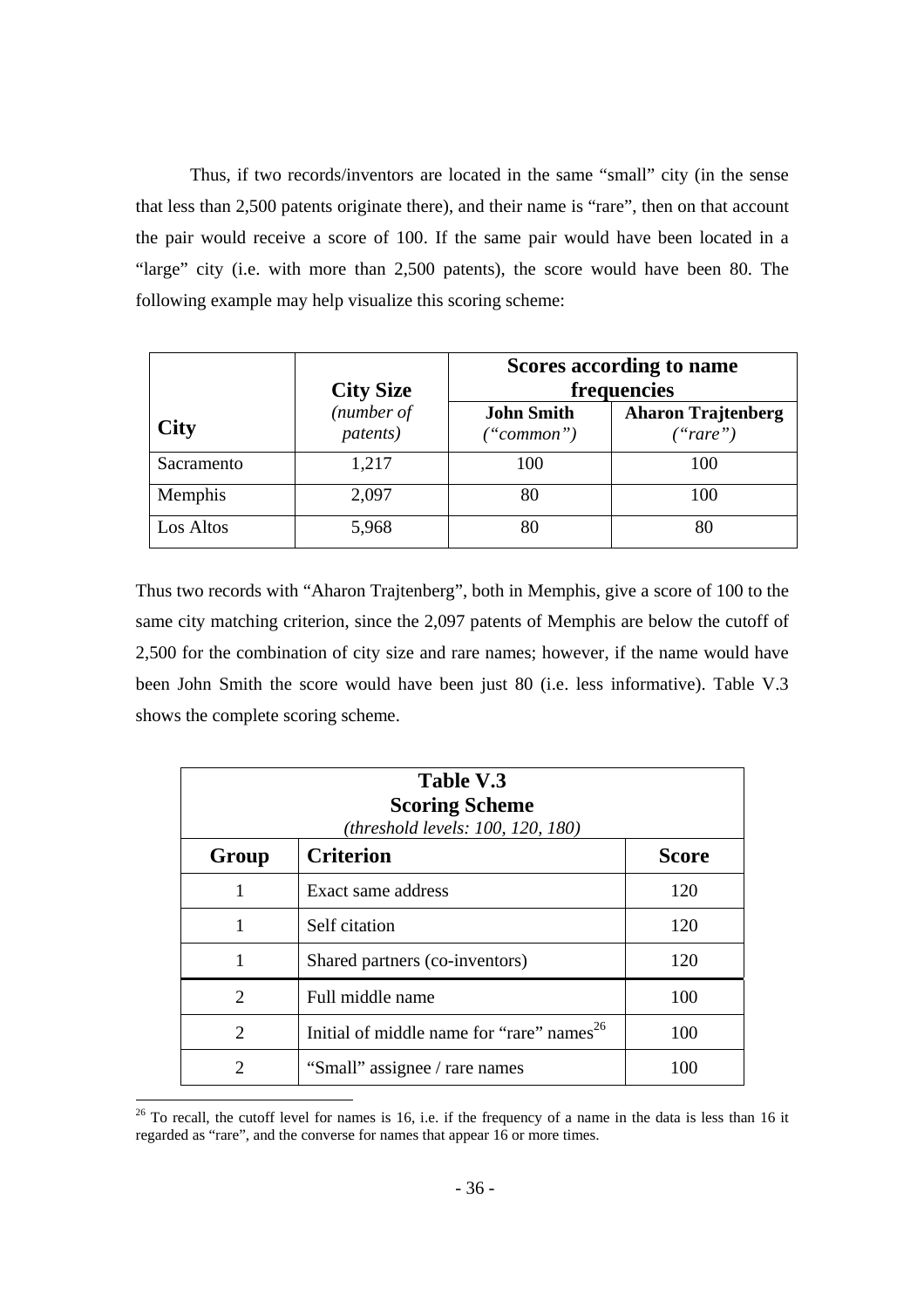|   | "Small" city (or Zip) / rare names        | 100 |
|---|-------------------------------------------|-----|
| 3 | "Small" patent class / rare names         | 80  |
|   | "Large" assignee / frequent names         | 80  |
| 3 | "Large" city / frequent names             | 80  |
|   | "Large" patent class / frequent names     | 50  |
|   | Surname modifier                          | 50  |
|   | Initial of middle name for frequent names | 50  |

Thus, any of the criteria in Group 1 is sufficient to ensure a match if the last name of the two records compared is *exactly* the same, or if the Soundex-coded last name has at least 2 non-zero characters, since in such cases the threshold is 120 and so is the score that Group 1 criteria get. On the other hand, if the names are not very informative to begin with and hence the threshold is 180, then no single criterion is enough, and in fact for weaker criteria it would take at least two of Group 4 and one of Group 3 to ensure a match.

To recap, the procedure entails comparing every pair of records within a given *pset* according to the various matching criteria, so that whenever a criterion holds the pair receives the corresponding score according to the table above. Finally, we compute the total score and compare it to the appropriate threshold, which in turn depends upon the characteristics of the name. If the total score exceeds the specified threshold we regard the two as the same inventor, and assign her a uniquely defined ID.

#### *V.3 Transitivity*

Stage 2 of the matching procedure entails making  $n(n-1)/2$  pair-wise comparisons within each *p-set*, where *n* is the number of Soundex-coded names in the *p-set*. Each such comparison renders a discrete decision of whether to match or not, but then we may be confronted with the following conundrum: supposed that there are 3 Soundex-coded names in the *p-set*, *A, B,* and *C*, and that the comparisons indicate that *A* and *B* match, *B*  and *C* match, but *A* and *C* do not – whom should we regard as being the same inventor?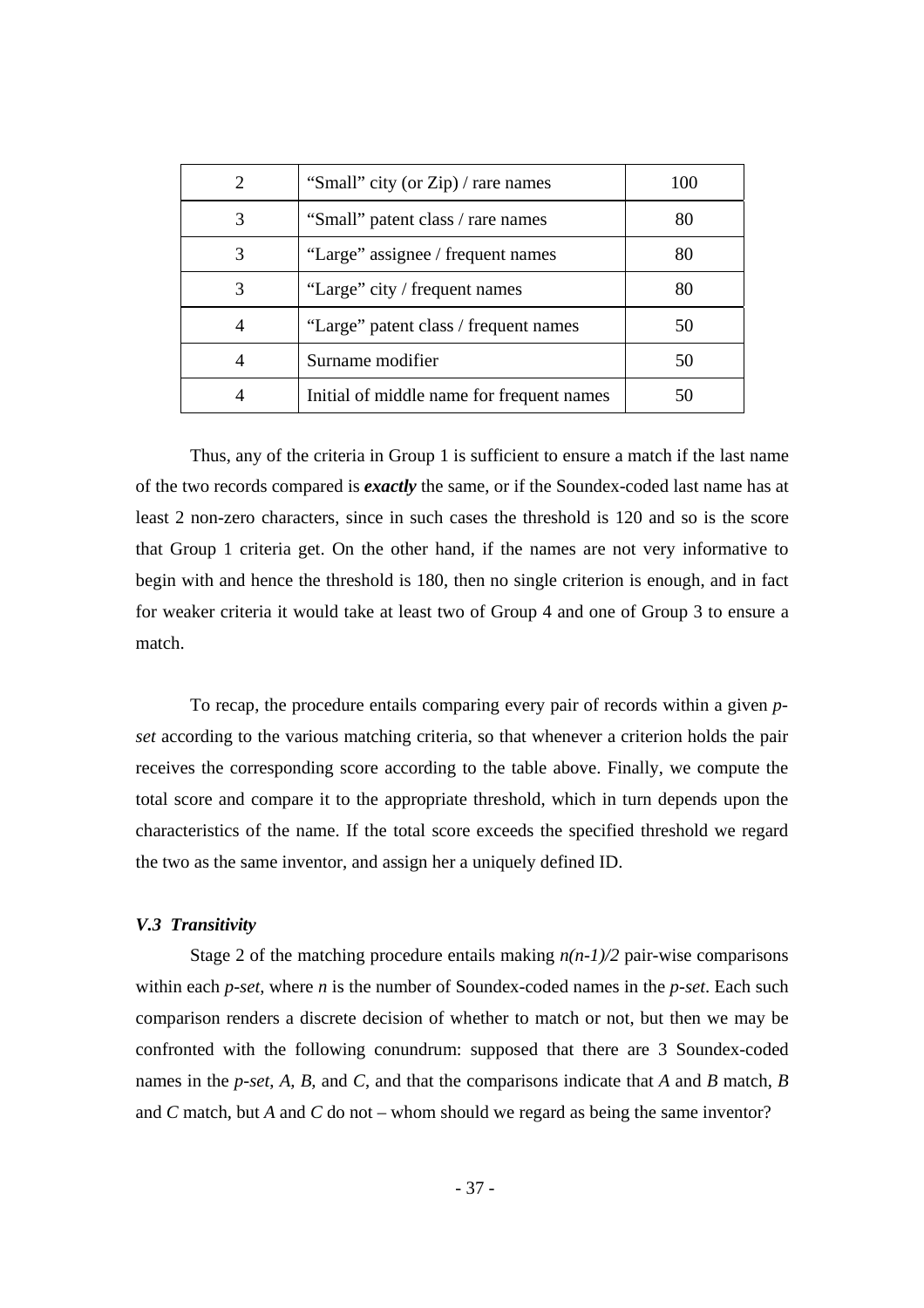Logic dictates that we should impose transitivity, that is, if *A* and *B* refer to the same inventor, and so do *B* and *C,* then *A* should match *C* as well, and thus the three of them should be regarded as one and the same inventor. This is not a trivial decision and certainly not an innocent one, particularly if the *p-set* is large;<sup>27</sup> however, it seems that transitivity is the only plausible course of action in such situations, which would render a logically consistent procedure.

### **VI. The Benchmark Israeli Inventors Set (BIIS)**

One of the key problems facing the development of a computerized matching procedure (CMP) is how to assess its performance: on the one hand the file is far too large to allow for good enough sampling/random manual checks (and even then it is not clear how to conduct such tests), and on the other hand there is no natural or readily available benchmarks against which to compare the results. This is particularly troublesome in view of the fact that the procedure entails by necessity the choice of a series of discretionary matching parameters (primarily the matching scores *vis a vis* the thresholds, and the cutoff values for the size and frequency dependent categories): a priori considerations (as much as common sense) may help set starting values, but how are we to fine-tune them in order to optimize the procedure?

Mindful of this prime concern, and also of the need to engage in a learning-bydoing process on a manageable scale, we decided to tackle at first just the set of Israeli inventors, defined henceforth as inventors that had at least one USPTO patent with an address in Israel. Given that there were relatively few of them (about 6,000), and in view of our intimate familiarity with the country and its High Tech sector (which is the source of the vast majority of Israeli patented innovations), we could hope to be able to pin them down with a high degree of accuracy in finite time. Thus, the expectation was that doing a "manual" matching of Israeli inventors would result in a reliable and comprehensive set

<sup>&</sup>lt;sup>27</sup> Consider for example the case where  $n=5$ , and hence there are 10 pair-wise comparisons to make between A, B, C, D and E. In principle it could be that the only comparisons that get a "passing score" are the 4 sequential ones (i.e. A to B, B to C, C to D and D to E), whereas the 6 others do not. In such case transitivity means that the end result is that all five are deemed to be the same inventor, even though most pair-wise comparisons fail to detect sufficiently similarity between them.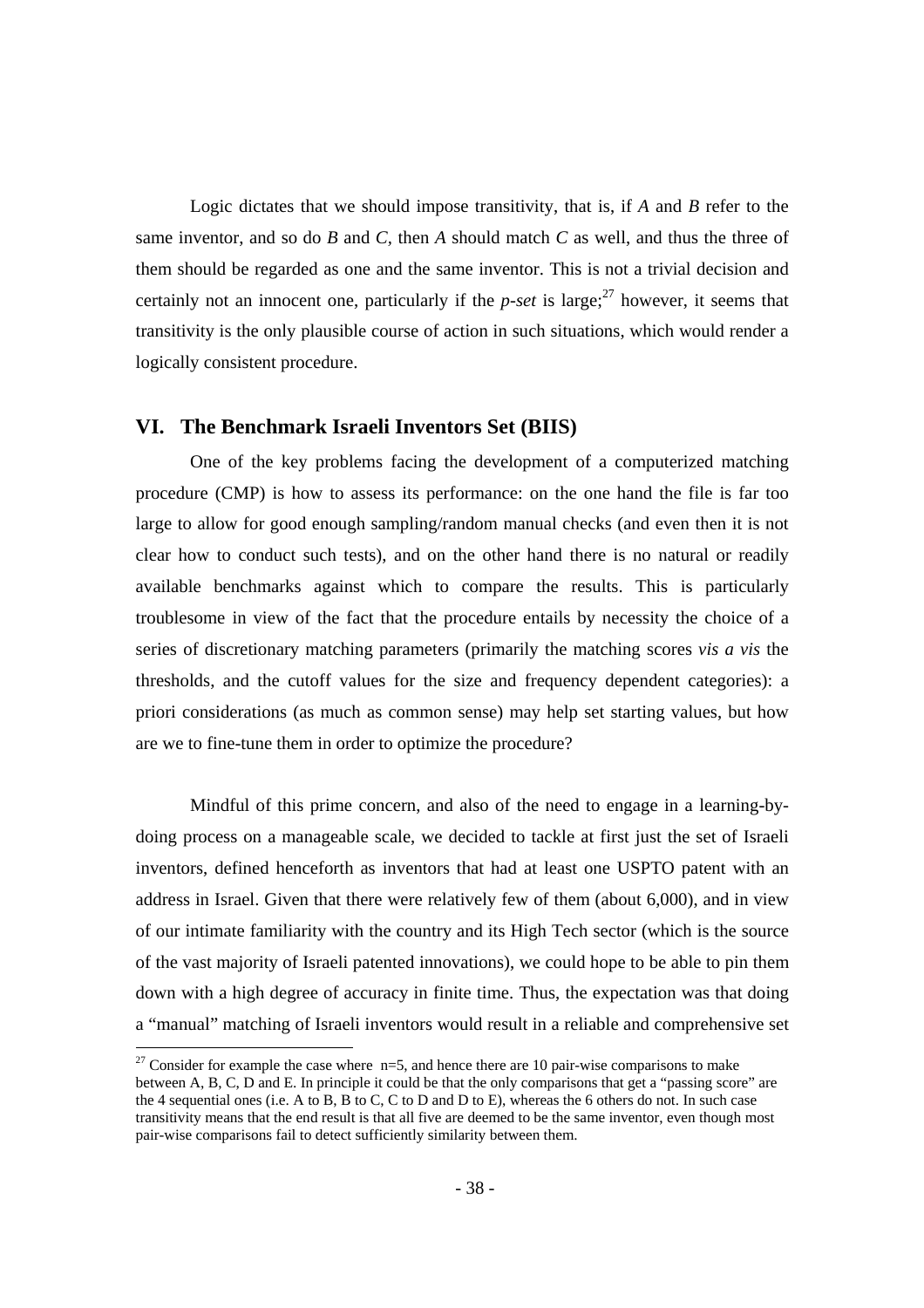of Israeli inventors that could serve as benchmark for the CMP, and at the same time allow us to gather a great deal of know-how about how to design such procedure.

The starting point was thus all patents in which one of the inventors had an address in Israel (there were 13,565 such records); we then took the names of those inventors, and extracted *all* the patents bearing also their names (obviously with addresses in other countries as well), which brought the total to 18,807 records: these can be regarded as all the patent records associated with Israeli inventors (we refer to it as the "all inclusive set"). The goal was then to create a list of *unique* Israeli inventors that could serve as said as a benchmark.<sup>28</sup>

We proceeded by developing a first-cut CMP following similar (but much coarser) principles as those outlined above, deployed it on the all-inclusive Israeli set, and examined carefully the ensuing list one by one (in alphabetical order). Suppose that 3 records were "matched" by this method: we observed then 3 rows of data, each with the data fields of each of the 3 patents presumed to belong to the same inventor, including the corresponding name in each case, address, assignee, etc. We then applied specific knowledge of names and spelling, assignees, locations, etc. as much as discretion and common sense in order to decide whether or not the match was justified. In case of remaining doubts we looked for further clues in the patents themselves, and in a few hundred recalcitrant cases sought additional external information, including phone calls to dozens of individuals and firms.

This tedious, time consuming procedure was made even harder by the fact that in some cases the initial alphabetical sorting of names did not necessarily bring together (that is, in close proximity) all the names that needed to be considered for a match: Yakoby and Jacoby for example would not appear next to each other on the spreadsheet, and hence if they referred to the same inventor we could easily miss them. Awareness of

l

 $^{28}$  Note that in this case not all the records would end up as part of the final set: if for example we start with inventor *A* having a patent located in Israel, and we extract a patent with inventor *A'* (i.e. with a name similar or even identical to *A*) but with an address in another country, then if the comparison rules out that the two are the same inventor, the record belonging to *A'* just gets discarded from the set.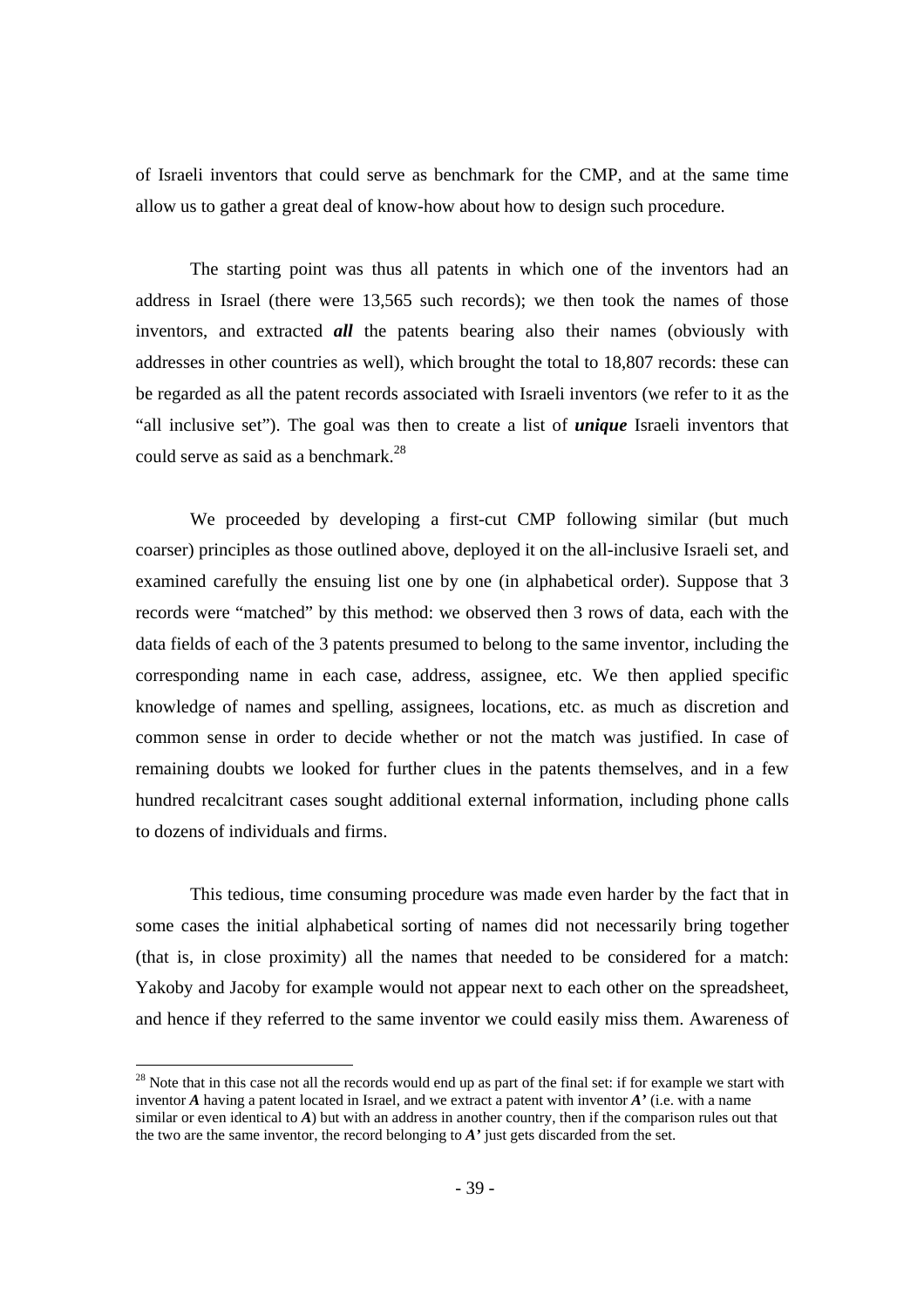this problem brought us to develop heuristic rules to seek additional matches, particularly for some letters/initials (such as J and Y).

 The end result was a list of 6,023 unique Israeli inventors and all their patents, totaling 15,316 records, which we can safely regard as being as comprehensive and accurate as possible. "Accuracy" here means that there should be very few Type II errors left, that is, as far as we know we have not matched together inventors that are in fact different individuals. As to Type I errors, we may have missed records when forming the all-inclusive set, and as said there may still be cases such as "Yacoby and Jacoby" which we did not identify. Note however that since the key issue is the performance of Stage 2 of the matching procedure, the benchmark should indeed minimize the incidence of Type II errors. We shall refer to this final set of Israeli patents as the "Benchmark Israeli Inventors Set," or *BIIS* for short.

#### *VI.1 Using the BIIS to fine-tune the computerized matching procedure (CMP)*

As already mentioned, contrasting the results of the CMP to the BIIS was one of the key methods used to try to improve the matching algorithm. The difficulty lied in the fact that there is no clear way of doing the comparison, let alone of quantifying it. In other words, any specific version of the CMP would render a list of unique Israeli inventors (and their corresponding patents), which obviously would not be identical to the BIIS – how could we then assess the "goodness of fit" between the two (if the latter is regarded as "data")? Spotty comparisons of differences between them are surely informative but can go only so far, and furthermore they cannot be too helpful if one considers multidimensional small changes in the matching parameters. We thus developed three alternative "goodness of fit indices", *GOFIs*, and used them to fine tune the CMP *vis a vis* the BIIS: we adopted changes in the matching parameters that resulted in an improvement in these indices, worsening would lead to rejection of the changes, and mixed results would prompt us for further checks and close up examinations of the differences.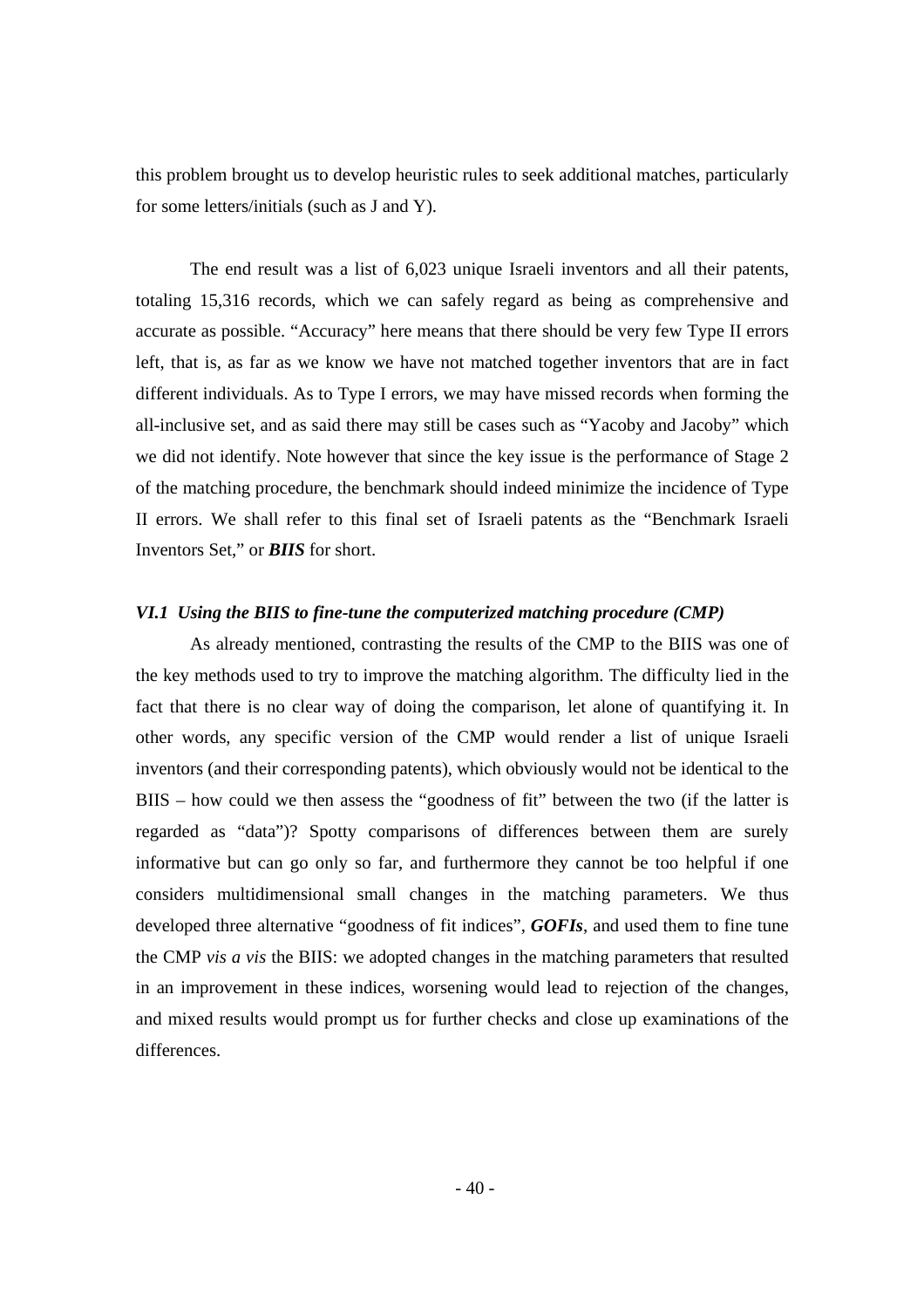As a first stage, we "match" each unique inventor arrived at by the CMP (refer to it as *"C"*) to its counterpart in the BIIS (call it *"B"*). Accordingly, let *Cij* be the set of all patents of inventor *j* named on patent (record) *i*, as identified by the CMP, and  $B_{ij}$  the corresponding set found in BIIS. The indices are then defined as follows:

(1) 
$$
GOFI_1 \equiv Mean \left[ \frac{|B_{ij} \cap C_{ij}|}{|B_{ij} \cup C_{ij}|} \right], \quad i = 1,...,N_{IL}
$$

where  $\left|B_{ij} \cap C_{ij}\right|$  is the number of patents assigned to inventor *j* named in patent *i* both by the CMP and by BIIS,  $|B_{ij} \cup C_{ij}|$  is the number of patents assigned to that inventor by the union of the two, and  $N_{IL}$  is the total number of patents/records associated with Israeli inventors. The idea is simply that we compute for each record of each inventor the share of the intersection of both sets out of the union of the sets: the max value is 1, which will be achieved only when both sets are exactly the same, and decreases as the two are less similar.

$$
(2)a \quad GOFI_2 \equiv Mean \left[ \frac{|B_{ij} \cap C_{ij}|}{|B_{ij}|} \right], \quad (2)b \; GOFI_2 \equiv Mean \left[ \frac{|B_{ij} \cap C_{ij}|}{|C_{ij}|} \right]
$$

The basic intuition is similar to that of *GOFI<sub>1</sub>*, except that this index uses the number of patents assigned to the inventor by *either* method as the denominator, and not their union. In this case the comparison between  $(2)a$  and  $(2)b$  can be quite informative, in terms of which procedure is over or under matching relative to the other, and by how much. Thus for example if the CMP is under-matching then (2)*b* will be close to 1 and larger than (2)*a*.

 We also developed a similarly constructed index to count the number of records handled differently by the two methods (note that there is no double counting of records matched differently). First define,

$$
GOFI_{3}(i, j) = \begin{cases} 1 & \left[ |C_{ij}| - |B_{ij} \cap C_{ij}| \right] \neq 0 \quad \text{or} \quad \left[ |B_{ij}| - |B_{ij} \cap C_{ij}| \right] \neq 0 \\ 0 & \text{otherwise} \end{cases}
$$

and,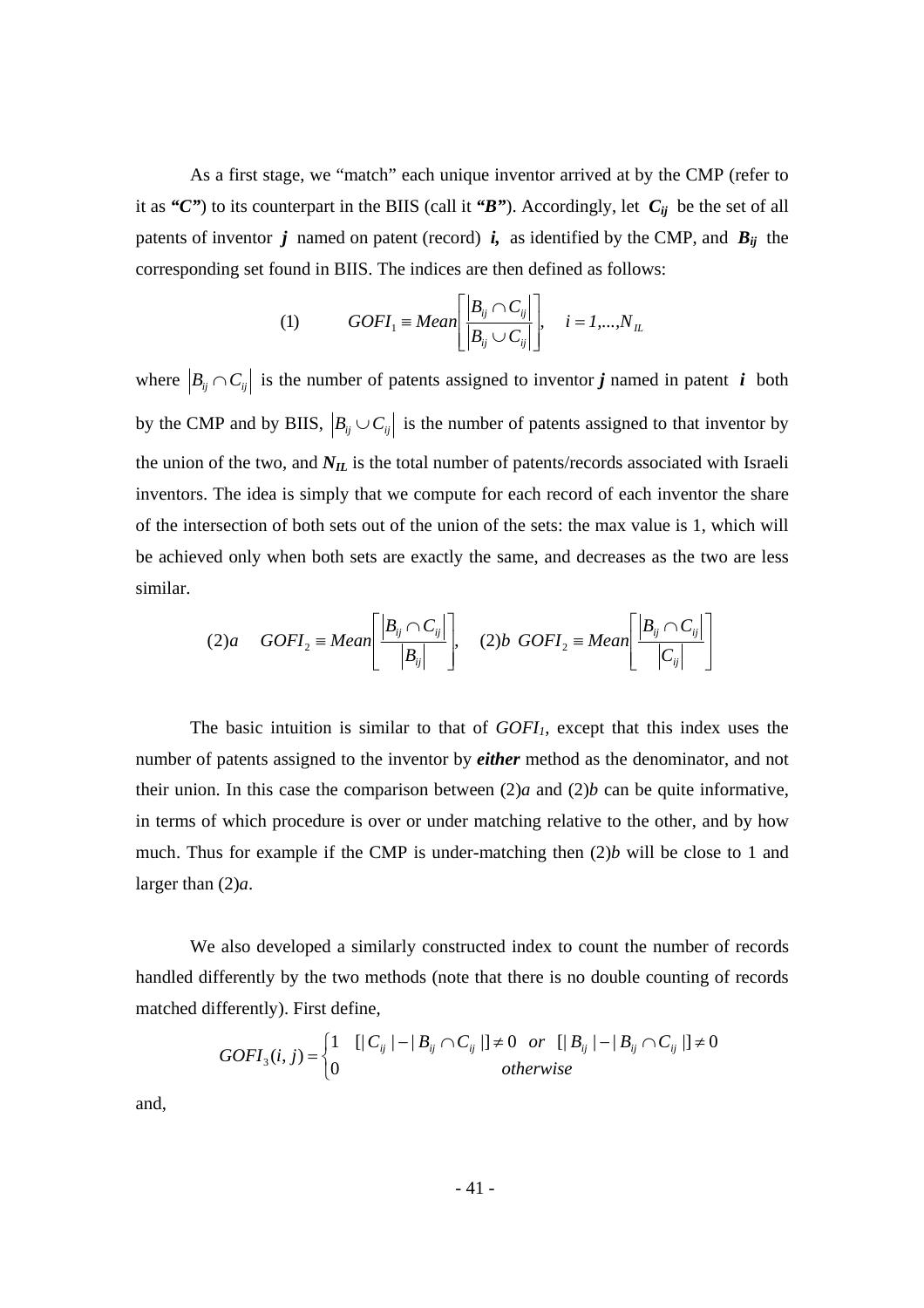$$
(3) \qquad GOFI_3 \equiv \sum_{i,j} GOFI_3(i,j)
$$

Thus *GOFI3* is the size of the file that contains all records that ended up matched differently by the two methods.

These indices allow us to diagnose the extent to which the CMP comes close to replicating the BIIS, which we regard as the "true" matching. In practice we proceeded as follows: first, we constructed the BIIS in parallel to developing the first-cut CMP; second, we tested, improved and refined the CMP in a variety of ways; lastly, we compared the (already much improved) CMP to the BIIS using the GOFI indices, and further fine-tuned the CMP. Table VI.1 shows the last round of the latter stage: as we can see, the two methods are quite "close" according to GOFI<sub>1</sub>, but the difference in the values of GOFI<sub>2</sub> reveals that the CMP it still significantly under-matching. Indeed, the number of unique inventors identified by the CMP is 6,900, versus the 6,023 inventors singled out by the BIIS. This is a significant difference (of about 15%), and hence the question now is what accounts for such disparities.

| <b>Table VI.1</b><br><b>Comparing the CMP to the BIIS</b>         |               |             |  |
|-------------------------------------------------------------------|---------------|-------------|--|
|                                                                   | <b>CMP</b>    | <b>BIIS</b> |  |
| Number of patents                                                 | 9,155         |             |  |
| Number of records                                                 | $15,306^{29}$ |             |  |
| Number of original names                                          | 6,314         |             |  |
| Number of Soundex-coded names<br>(i.e. number of $p\text{-}sets)$ | 5,858         |             |  |
| Final number of unique inventors                                  | 6,900         | 6,023       |  |
| Average number of patents per<br>inventor                         | 2.21          | 2.54        |  |
| GOFI <sub>1</sub>                                                 | 0.88          |             |  |
| GOFI <sub>2</sub>                                                 | 0.99          | 0.89        |  |

 $29$  Ten "duplicate" records (i.e. records having the same name and same patent number) were deleted in the cleaning procedure.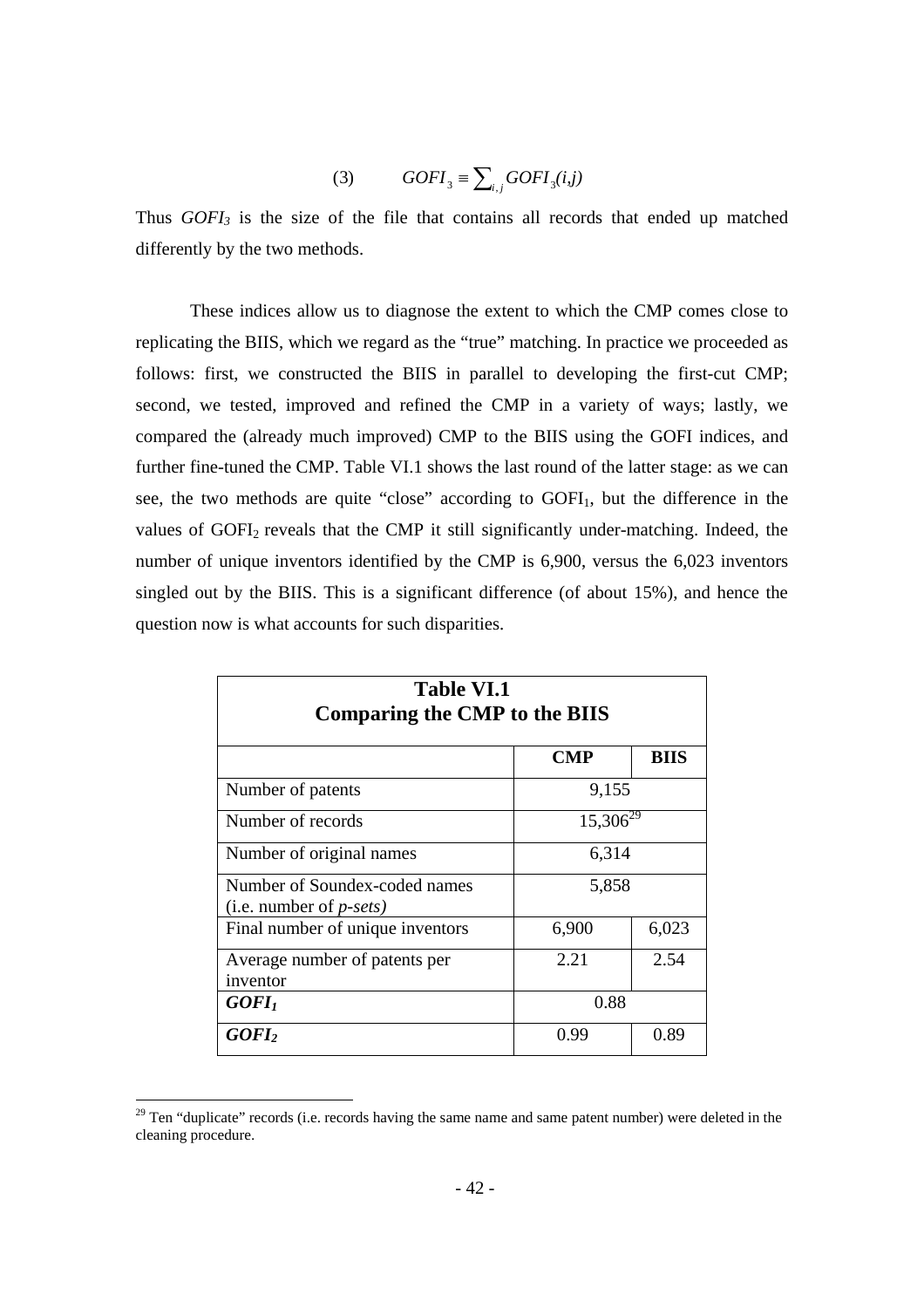Using GOFI<sub>3</sub> we identified the 5,081 records that were handled differently by the two methods, and proceeded to check the differences manually. The good news is that the incidence of Type II error induced by the CMP is indeed very low: there were only 73 inventors that the CMP over-matched (i.e. they corresponded to 196 inventors as identified by the BIIS). Furthermore, in most cases these were in fact not errors at all, but rather the CMP was right and thus the BIIS was wrong. Given that the emphasis in developing the CMP was in avoiding Type II error, it seems that goal was accomplished. The bad news is the high incidence of Type I error: the CMP under-matched in about 15% of cases, that is, it erroneously split 780 inventors into 1,781. The main reasons were:

- 1. *Little in common (or move without a trace)*: These are cases whereby two records turn out to refer to the same inventor, even though there is little or nothing in common between them other than the name. Formally, that means that the criteria used for matching failed to detect any similarity or linkage between the records. In these cases the matching of records by the BIIS was obviously done according to additional information not found in the patents themselves, and hence this is pretty much the upper bound of the matching ability of the CMP (or any such automated method that relies only on patent data).
- 2. *Spelling mistakes in the names*: Soundex-coded names cannot overcome all possible spelling mistakes, and hence we may not match with the CMP two records that belong to the same inventor simply because they were not in the same *p-set* to begin with. This is a Type I error that could in principle be reduced if the coding improves.
- 3. *Remaining errors in the spelling of cities and street addresses:* As explained in Appendix 2, the quality of the match depends to a significant extent on the quality of the data fields used by the matching criteria. If of two records in a given *p-set*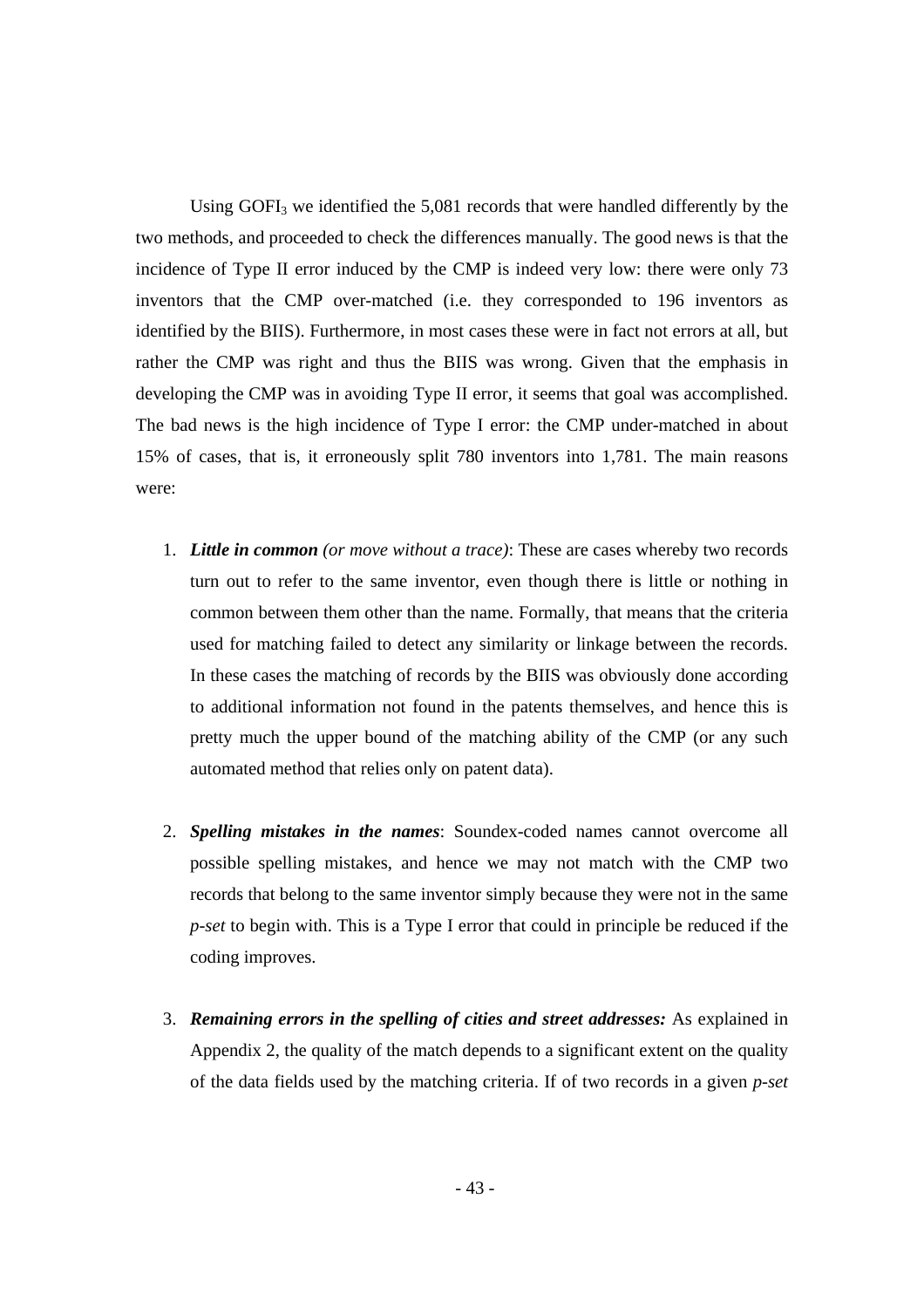one names "Jaffa" as the city of the inventor and the other "Yaffa", we probably will not match them even though we should.

Whereas the frequency of cases corresponding to cause 1 should be seen as an irreducible rate of Type I error, that is not so for causes 2 and 3: further cleaning of the data, and further fine-tuning of the Soundex method may significantly reduce these sources of Type I error as well. Close examination of the distribution of actual causes of Type I error revealed that about ½ of them correspond to cause 1, 1/3 of cases to cause 2 and the remainder of about 1/6 to cause 3. Thus, even if we were able to avoid Soundexbased and other spelling mistakes altogether, the CMP is still expected to result in *7-8%* of Type I errors, which thus constitutes a *lower bound for Type I errors*. However, these results should be treated with caution, if only because Israeli inventors cannot be regarded as a random sample (in view of some of the peculiarities of Israeli names). For example, we know that for East-Asian inventors that situation is reversed: there is a high incidence of Type II errors relative to Type I. Clearly, further research experience is needed with these data in order to gain a better sense of its merits and limitations.

#### **VII. The Average Matching Scores: Diagnostics and Fine-tuning**

The end result of deploying the CMP of Stage 2 is a list of unique inventors, each with a number of records associated with her. As discussed in Section VI, one way of assessing the extent to which the CMP does a good job is by comparing it to the BIIS, but as said that represents just a small sample, and not necessarily a representative one. In order to assess the performance of the method in a comprehensive way and hence be able to further improve it, we rely on the average matching score (AMS) for inventor *i*, defined  $as.30$ 

(4) 
$$
AMS_i \equiv \frac{\sum_{j=1}^{m_i} pairwise\ score_j}{m_i}, \qquad m_i = \frac{N_i(N_i - 1)}{2}
$$

 $30$  Note that the AMS is defined for inventors having more than one record, otherwise it is set to "missing."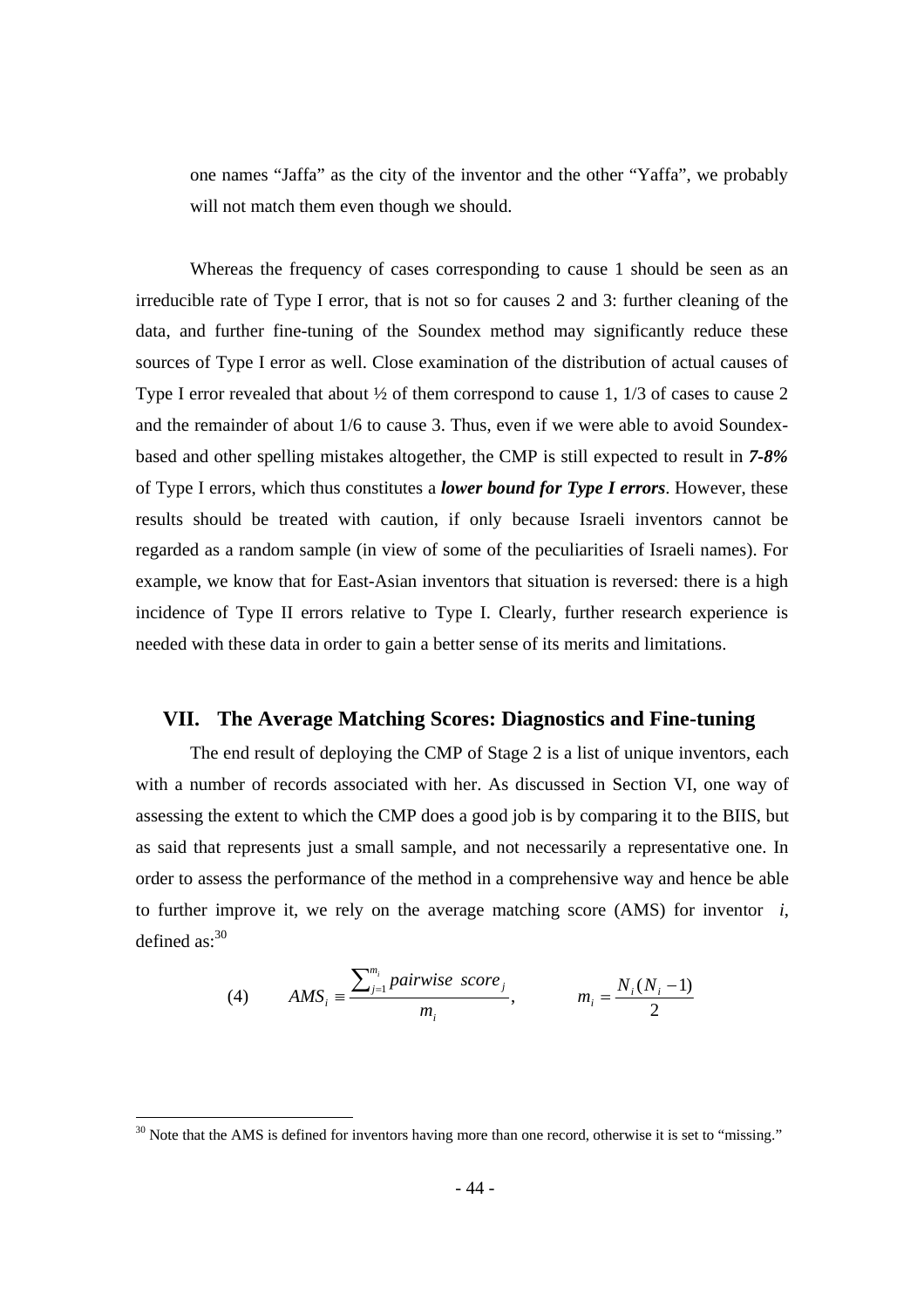where  $N_i$  is the number of records associated with inventor *i* (*after* applying the CMP), and  $m_i$  the number of all possible pair-wise comparisons of the records of that inventor. To exemplify, suppose that Stage 1 renders a *p-set* with 4 records (i.e. 4 patents that share the same Soundex-coded name), and that Stage 2 gives the following scores:

- Score (A, B): 310
- Score  $(B, C)$ : 150
- Score  $(A, C)$ : 80
- Score  $(D, j)$  < 100,  $j = A, B, C$

Given the thresholds showed in Table V.1, records {A, B, C} would be grouped together as belonging to the same inventor (call him "John Fields"), and D becomes a separate inventor. Note that A and B are very similar, B and C less so, whereas A and C have little in common and in the end get matched just because of transitivity. We can now ask how "similar" to each other are on average the records {A, B, C} in so much as referring to the same inventor, or equivalently, how sure are we that John Fields as named in them is in fact one and the same person? Computing (4) for John Fields gives an average score of 150, which is quite high relative to the thresholds given in Table V.1. By contrast, suppose that the scores had been,

- o Score (A, B): 120
- o Score (B, C): 120
- o Score  $(A, C)$ : 0

In this case the  $AMS_i$  would be a mere 80, meaning that although we did group the three records together, they don't seem to have much in common (again, notice the role played by transitivity). In other words, the average probability of Type II error is thought to be inversely proportional to the corresponding AMS. Beyond serving as a diagnostic tool, the final  $AMS_i$ 's could be used as indicators of the reliability of the respective observations in any econometric analysis, e.g. they could serve as weights in regression analysis. Having computed the  $AMS_i$  for each inventor *i*, we can then compute the overall matching score as,

(5) 
$$
AMS = \frac{\sum_{i} N_{i} AMS_{i}}{N}, \qquad N = \sum_{i} N_{i}
$$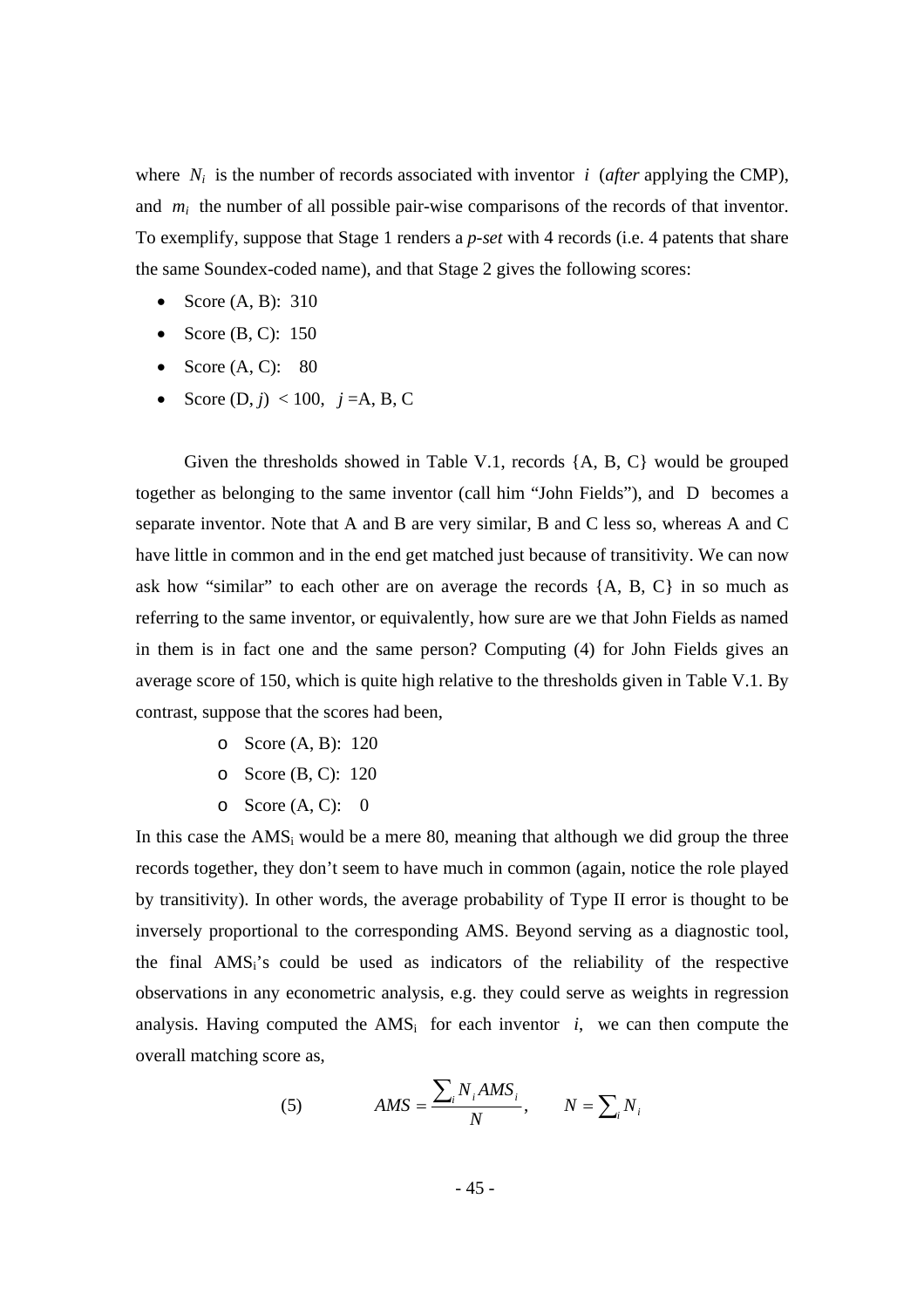i.e., AMS is the weighted average of the AMSi, using the number of patents per inventor as weights, which allows us to assess the performance of the entire matching procedure.<sup>31</sup>

 To recap: phase 1 of the development of the CMP consisted of a lengthy trial-anderror process by which a rudimentary algorithm was drafted (i.e. the "Mark I" CMP), in parallel to the creation of the benchmark Israeli inventors set  $(BIIS)$ .<sup>32</sup> The second phase entailed a more systematic comparison of the Mark I CMP to the BIIS, with the consequent learning by doing and ensuing improvements to the CMP, which led to the "Mark II". At the end of phase 2 we had then a preliminary set of parameters (i.e. cutoff values, scores and thresholds) which allowed us to run the Mark II CMP, and obtain a (still tentative) list of unique inventors with their corresponding  $AMS's$ .<sup>33</sup>

In phase 3 we undertook a series of iterative "partial-derivative" changes, that is, in each step we changed just one parameter, run again the CMP (on a large sample of records) and analyzed the results of the change by comparing the new results to those obtained at the end of phase 2. Suppose for example that a change leads to significantly more matching decisions and correspondingly fewer distinct inventors (hence reducing the probability of Type I error), accompanied only by a minor reduction in the overall AMS (i.e. a minor increase in Type II error).<sup>34</sup> In such case we would be inclined to adopt the change, recalibrate the system accordingly, and restart the process by performing a marginal change in another parameter. In cases where the results were inconclusive, we examined manually a sample of records that were affected by the changed parameters so as to determine whether the changes were warranted or not.

 $32$  By "phases" we mean here the actual steps taken in the process of developing the matching procedure; these are not to be confused with "stages" which reflect the logical segmentation of the process *ex post*.

<sup>33</sup> It is worth noting that the introduction of the AMS was a key "innovation" in developing the matching procedure: we essentially had stalled after what we refer to as "phase 2", and could not find ways of fine tuning the procedure in a systematic way, for lack of means to pierce the "black box" of millions of inventors with their records. The AMS offered precisely that ability (with the caveat of footnote 31), and hence allowed for "phase 3", which proved very effective.

<sup>&</sup>lt;sup>31</sup> Given that the AMS is calculated on the basis of the scores used by the CMP, assessing the performance of the CMP and its sensitivity to different score values may be misleading: setting higher scores may lead to a higher AMS without real gains in reliability. Thus, the mean AMS should be judged against the maximal threshold value, and in any case it should not constitute the sole diagnostic tool.

<sup>&</sup>lt;sup>34</sup>To avoid the potential fallacy alluded to in footnote 31, the AMS was calculated using the scores and cutoff values used *before* the partial-derivative change.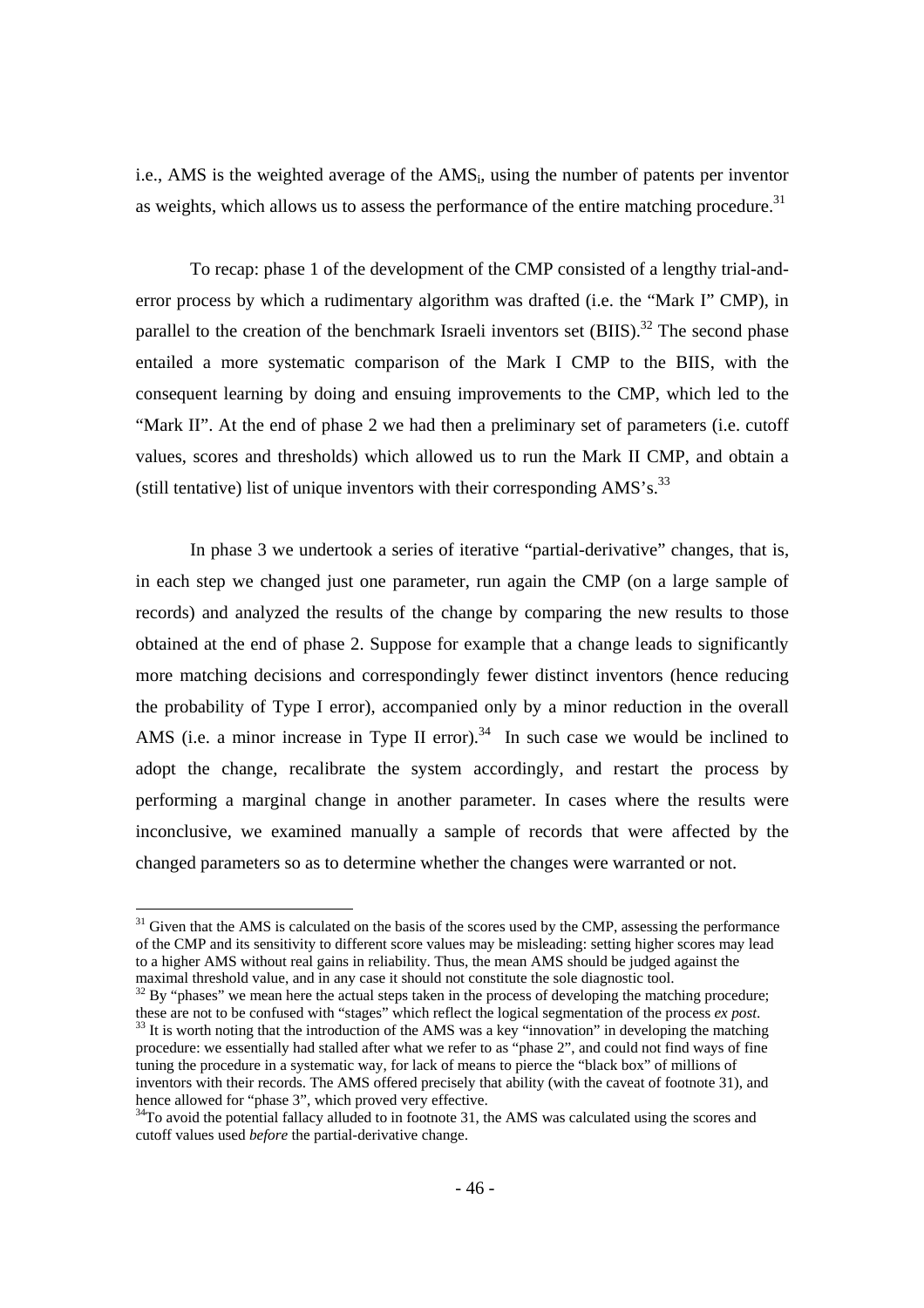The basic trade-off involved is depicted in Figure 1, where  $Y$  stands for  $[1 -$ Prob(Type II error)], which is a (positive) function of the AMS, and  $\overline{X}$  stands for  $[1 -$ Prob(Type I error), which is inversely related to the number of unique inventors.<sup>35</sup> Suppose that we decrease the scores shown in Table V.3 (e.g. same Middle Name would get a score of 80 rather than 100), so that we end up with a smaller number of matches per inventor. Such a change would increase the AMS (given that it is now more difficult to get a match, if one does occur then the two records ought to be more "similar" to each other), and it would increase of course the number of unique inventors. In other words, the probability of Type II error decreases, but on the other hand the probability of Type I error increases. If the initial position along the transformation curve in Figure 1 was a point such as *a* and the change brings us to a point such as *b*, the change was probably not worth its while: the loss in terms of Type I error is too large relative to the gain in the probability of Type II error.

 **Figure 1 Trade-Offs in Fine Tuning the CMP** 



 $35$  Note that inventors with just one record do not get an AMS value, and hence the overall mean AMS tells only part of the story: it should be always coupled with the number of unique inventors, as a diagnostic tool.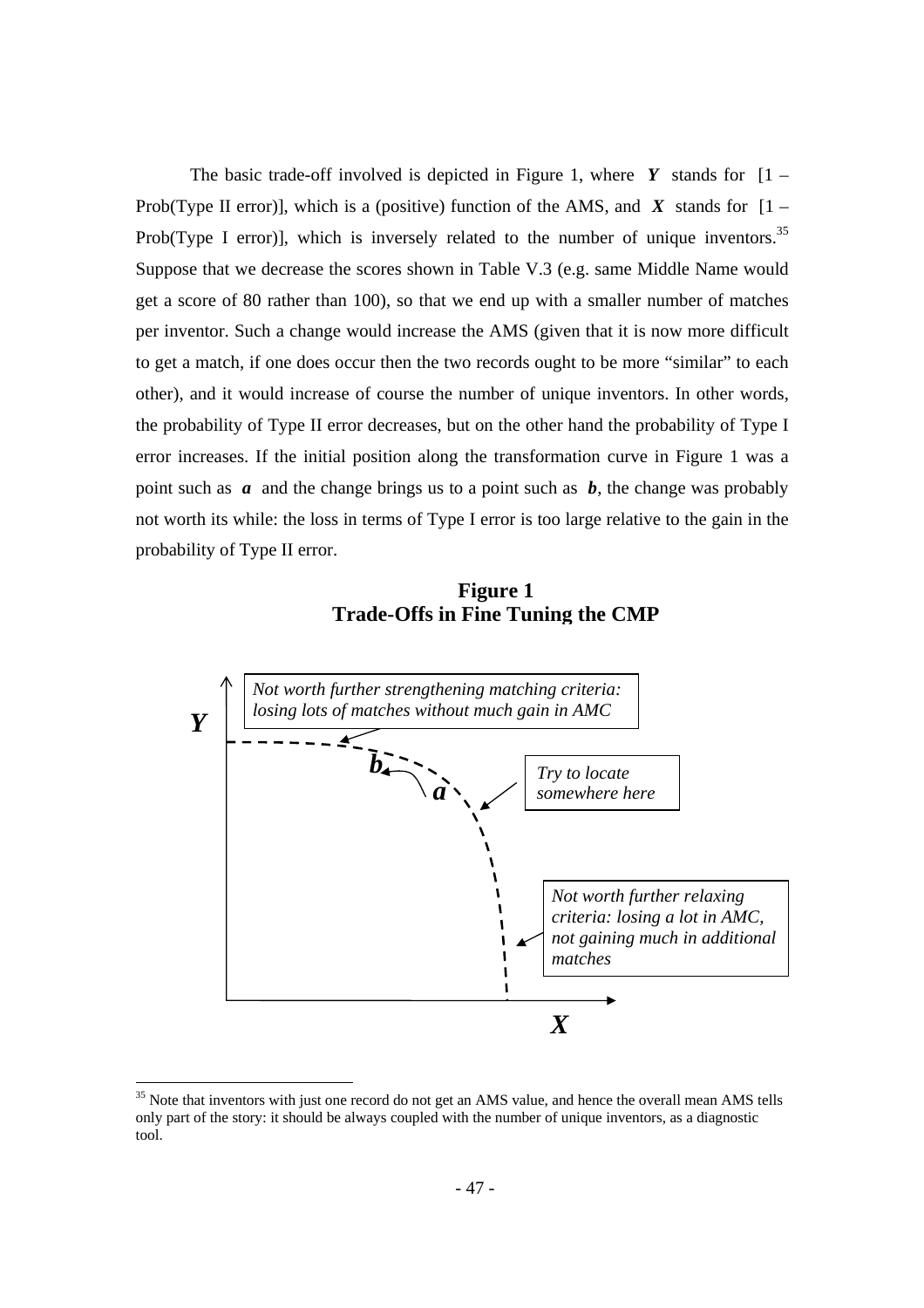This is then the type of process that we followed, experimenting with dozens of such incremental changes, and thus mapping out the transformation curve schematically depicted in Figure 1. The good news is that the curve turned out to have indeed the shape shown, that is, beyond a certain mid area where the trade-offs posed a real dilemma, we quickly discovered that further movements in either directions were clearly unwarranted. On the other hand we can by no means claim that this process is sufficiently rigorous or comprehensive to render "optimal" parameters – there is surely room for further experimentation and improvements.

After converging at the end of phase 3 to a final set of parameters and producing the corresponding final list of unique inventors, we examined again the AMSs as a way of gaining further insight into the matching procedure. In particular, Figure 2 shows that the distribution of AMSs (over the set of inventors with more than one patent) is slightly skewed, and has a mean of 235. This implies that the average pair of records within a matched group satisfies either two "strong" criteria (worth a score of 120 each), or three weaker criteria, which is certainly a lot given that the CMP demands significantly less. Another encouraging implication of this result is that transitivity apparently does not play a significant role in the process, since if it did the AMS would likely be significantly lower.

Yet another angle at the performance of our matching procedure as reflected in the AMS is to pose the following question: suppose that we would have obviated altogether the development of a CMP, and had relied instead just on naïve matching, that is, we would have just grouped together records exhibiting exactly the same first and last inventor names. We could then compute for the ensuing list of unique inventors their AMS, and compare its distribution to the one that we obtained with our CMP. As Figure 2 shows, the naïve method shifts the distribution to the left, having a mean AMS of 171 versus 235 for ours.<sup>36</sup> Moreover, a large number of inventors in the naïve case get an AMS of zero, meaning that pairs of records presumed to belong to the same inventor do

 $36$  For simplicity of computation, the comparison was done only for a sample of inventors, those with last names that begin with the letter 'A'.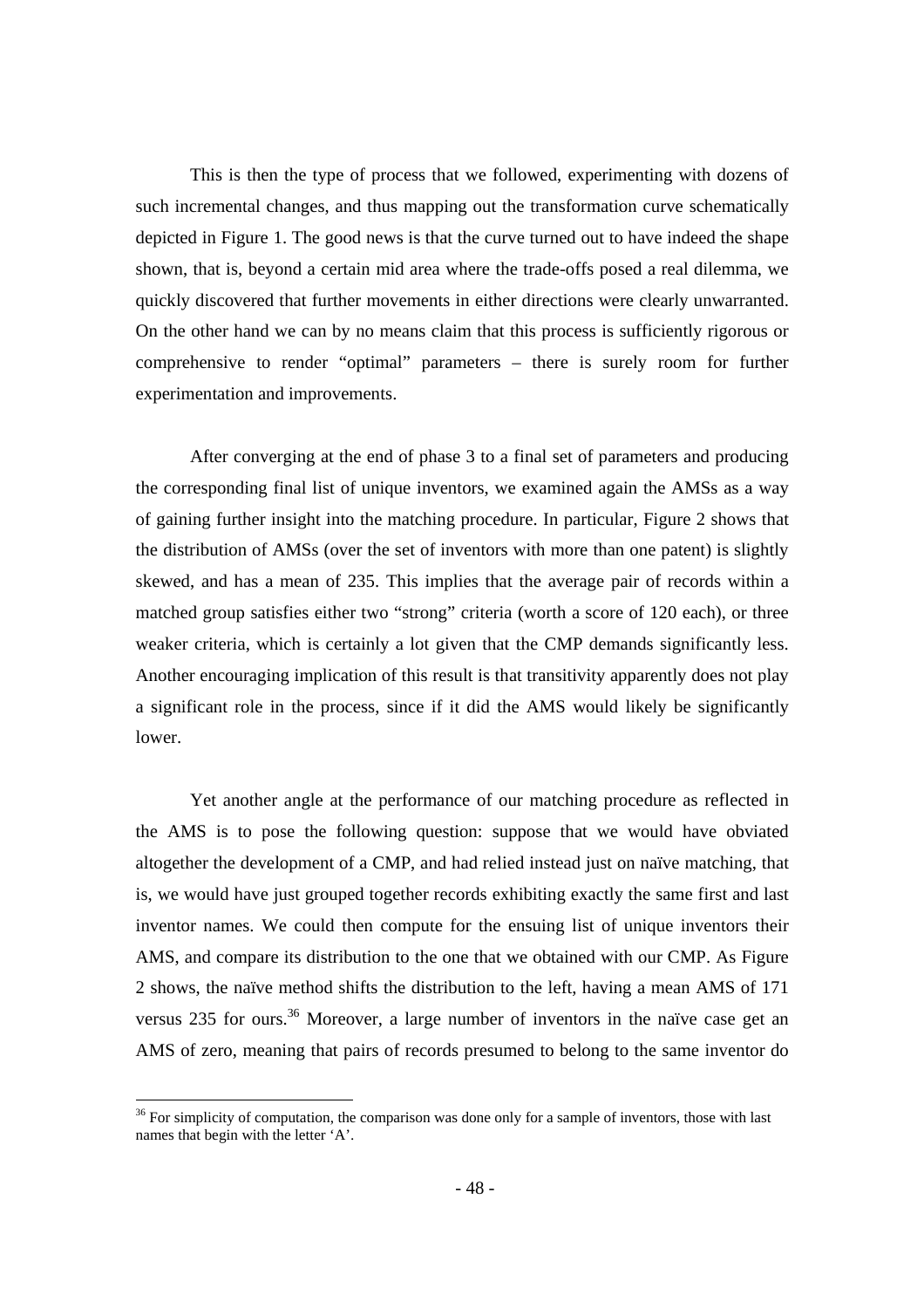not have anything in common (according to the criteria used here). Thus, there is reason to believe that our CMP does improve significantly the matching, and that there are no easy shortcuts.





\* In order to reduce the computational burden, the naïve matching was done just for a sample of inventors: those with family names starting with the letter "A".

# **VIII. The final list of unique inventors: summary figures**

As mentioned in Section II, we started from the NBER Patent and Citations Data File that contains 2,139,313 patents covering the period 1975-1999, and the corresponding Inventors file. Defining each inventor in each patent as a "record", these data generated 4,298,457 records, which implies that the average number of inventors per patent is 2.01. As a result of deploying our matching procedure we obtained a final list of 1,632,532 unique inventors, assigned to them an ID, and merged this list back to the 4.3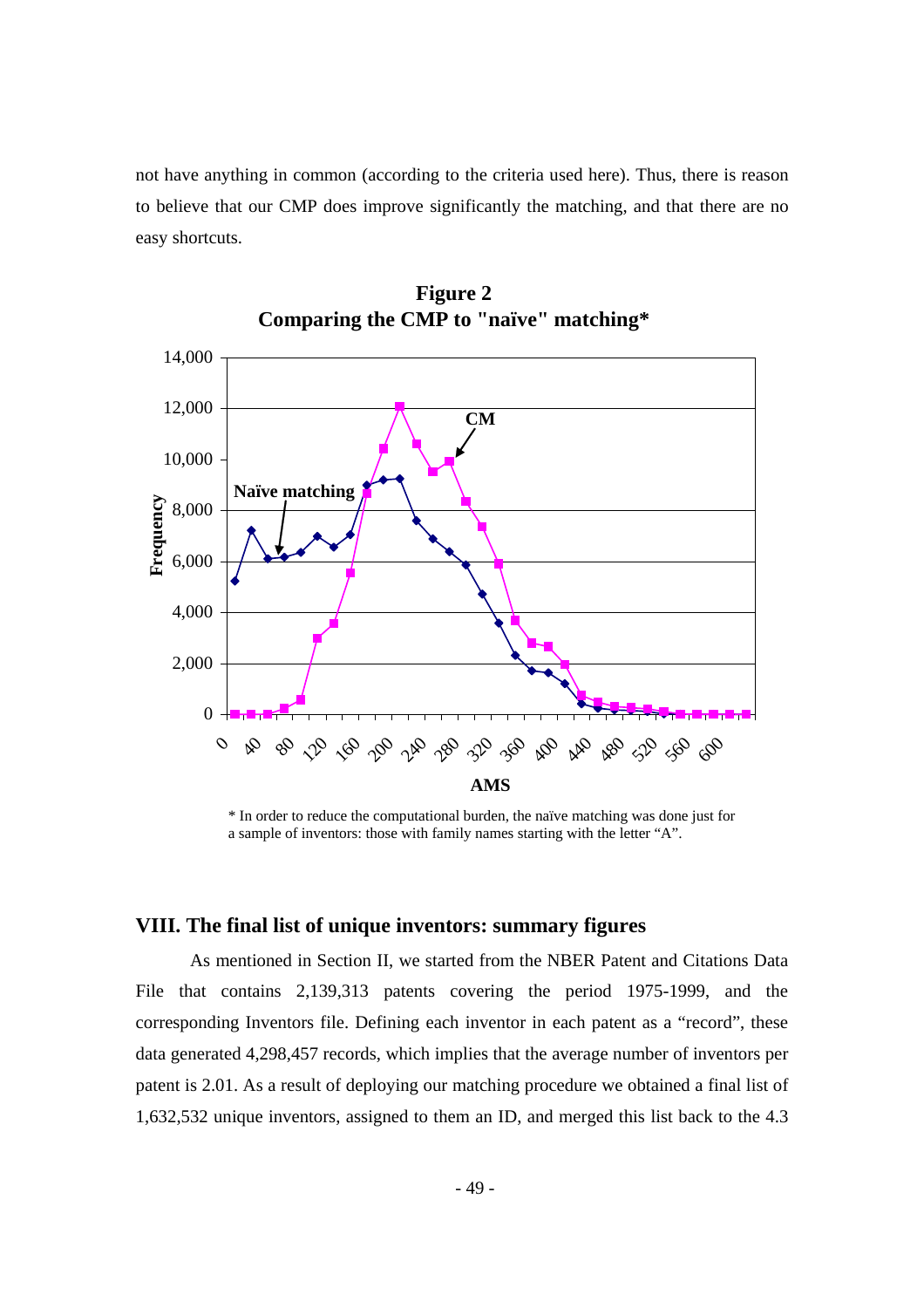million records. Thus, we now know who invented what, with whom, where, and so forth. On that basis we can trace the histories of those inventors, follow their movements across assignees, geographic areas and technological fields, explore the determinants of their innovative outputs as a function of their previous experience, etc. This is an extraordinarily rich throve of data, that opens a wide range of research possibilities.

In order to appreciate what the CMP developed here does, consider the following names that appear very frequently in our data, and the number of different inventors in which they were split at the end of the procedure:

- Robert Smith (749 records) 271 IDs
- David Smith (643 records) 227 IDs
- Robert Miller (588 records) 176 IDs

Thus for example, there are 749 patents in which the (exact) name Robert Smith appears; applying to them the CMP rendered a list of 271 *different* inventors having that name. Had we not done that and relied instead on "naïve matching", we would have ended up with one seemingly extremely prolific inventor, whereas in reality Robert Smith "is" 271 different individuals.

It is reassuring to note that the recent USA Today's list of top 10 living US patent holders,<sup>37</sup> is supported by our results, even though our data are as of 1999 and hence comprise only a fraction of the total as of 2005. As Table VIII.1 shows, there is a significant overlap between the two rankings, certainly for the "older" inventors (i.e. inventors whose first patent was granted in the 1970s).

<sup>&</sup>lt;sup>37</sup> http://www.usatoday.com/tech/columnist/kevinmaney/2005-12-13-patent\_x.htm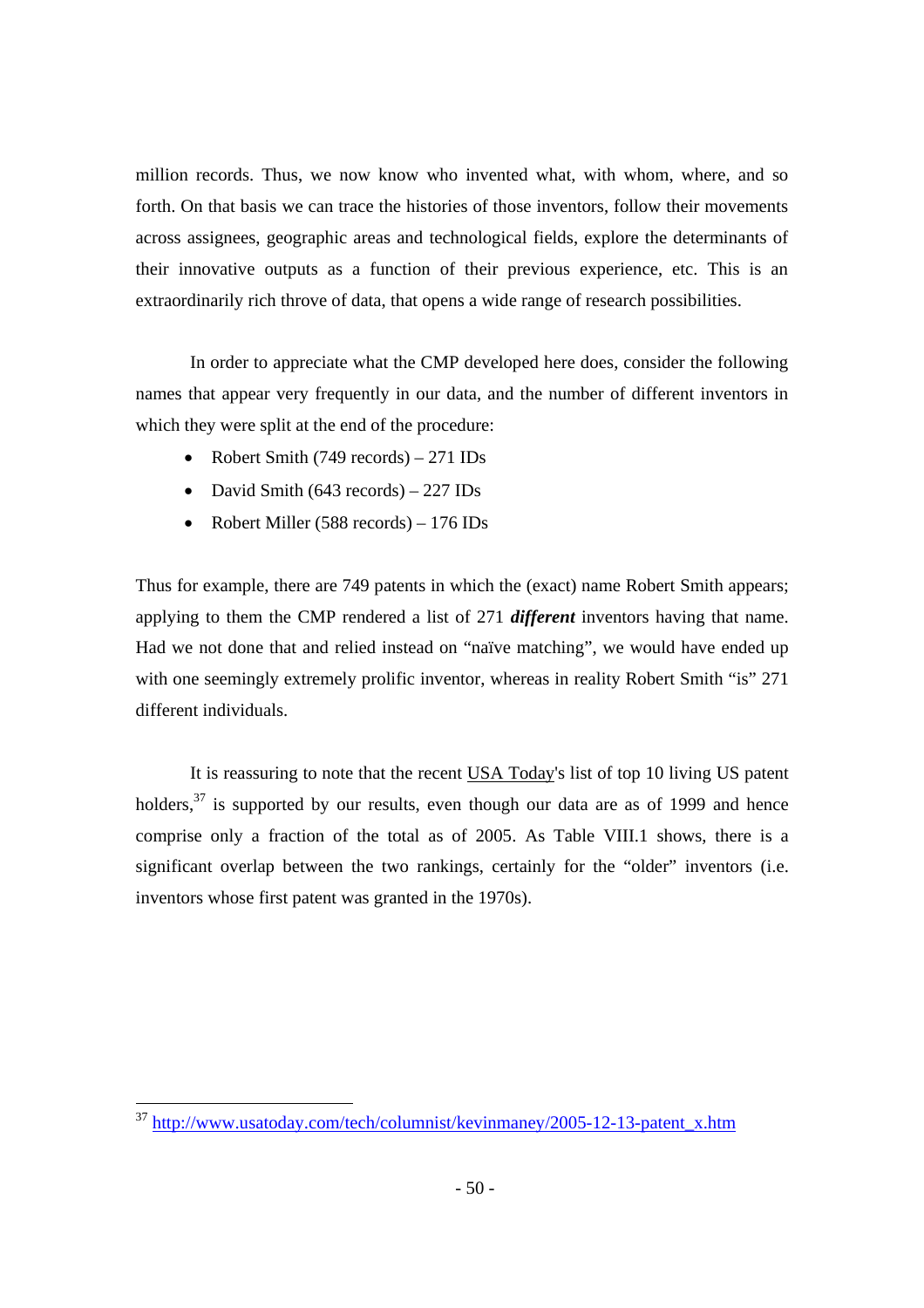| USA Today Top IV Living US Patent Holders<br>For US Today # of patents as of 12.13.2005; our data up to 12.1999 |                 |          |                |                                                          |  |
|-----------------------------------------------------------------------------------------------------------------|-----------------|----------|----------------|----------------------------------------------------------|--|
| <b>Inventor name</b>                                                                                            | <b>US Today</b> | Our data | Our<br>ranking | Grant<br>year of 1 <sup>st</sup><br>patent <sup>38</sup> |  |
| Shunpei Yamazaki<br>1.                                                                                          | 1,432           | 605      | 3              | 1979                                                     |  |
| 2. Donald Weder                                                                                                 | 1,322           | 466      | $\overline{4}$ | 1978                                                     |  |
| 3. Kia Silverbrook                                                                                              | 801             | 58       | 1652           | 1994                                                     |  |
| George Spector<br>4.                                                                                            | 723             | 715      | 1              | 1976                                                     |  |
| Gurtej Sandhu<br>5.                                                                                             | 576             | 172      | 89             | 1991                                                     |  |
| Warren Farnworth<br>6.                                                                                          | 547             | 128      | 216            | 1990                                                     |  |
| $7_{\scriptscriptstyle{\ddots}}$<br>Salman Akram                                                                | 527             | 93       | 450            | 1995                                                     |  |
| Mark Gardner<br>8.                                                                                              | 512             | 233      | 37             | 1994                                                     |  |
| Heinze Focke<br>9.                                                                                              | 508             | 388      | 8              | 1976                                                     |  |
| 10. Joseph Straeter                                                                                             | 477             | 133      | 193            | 1991                                                     |  |

# **Table VIII.1 USA Today Top 10 Living US Patent Holders**

In order to gain some perspective of what the number of unique inventors that we arrived at means, consider the following bounds: the starting point was that there could be in principle as many unique inventors as there are records, i.e. 4,298,457; this is so since any two names, even if identical, could refer in fact to different individuals. At the other end, if we were to be extremely lenient and match any two inventors just on the basis of having the same Soundex-coded name, we would have 630,887 distinct inventors. Being slightly more demanding and matching on the basis of having just identical first and last names would render 1,205,403 inventors, or 1,405,318 inventors if using in addition the middle name initial. As can be seen in Table VIII.2, deploying the CMP makes indeed a big difference *vis a vis* the "naïve" alternatives in both directions in terms of raw numbers. Furthermore, it is not just that the CMP renders 1.6 million inventors versus say the 1.2 million obtained by matching according to identical names:

 $38$  The year of first patent was taken from the USPTO, and in it the data starts from 1976, hence when it says 1976 it may have been an earlier year.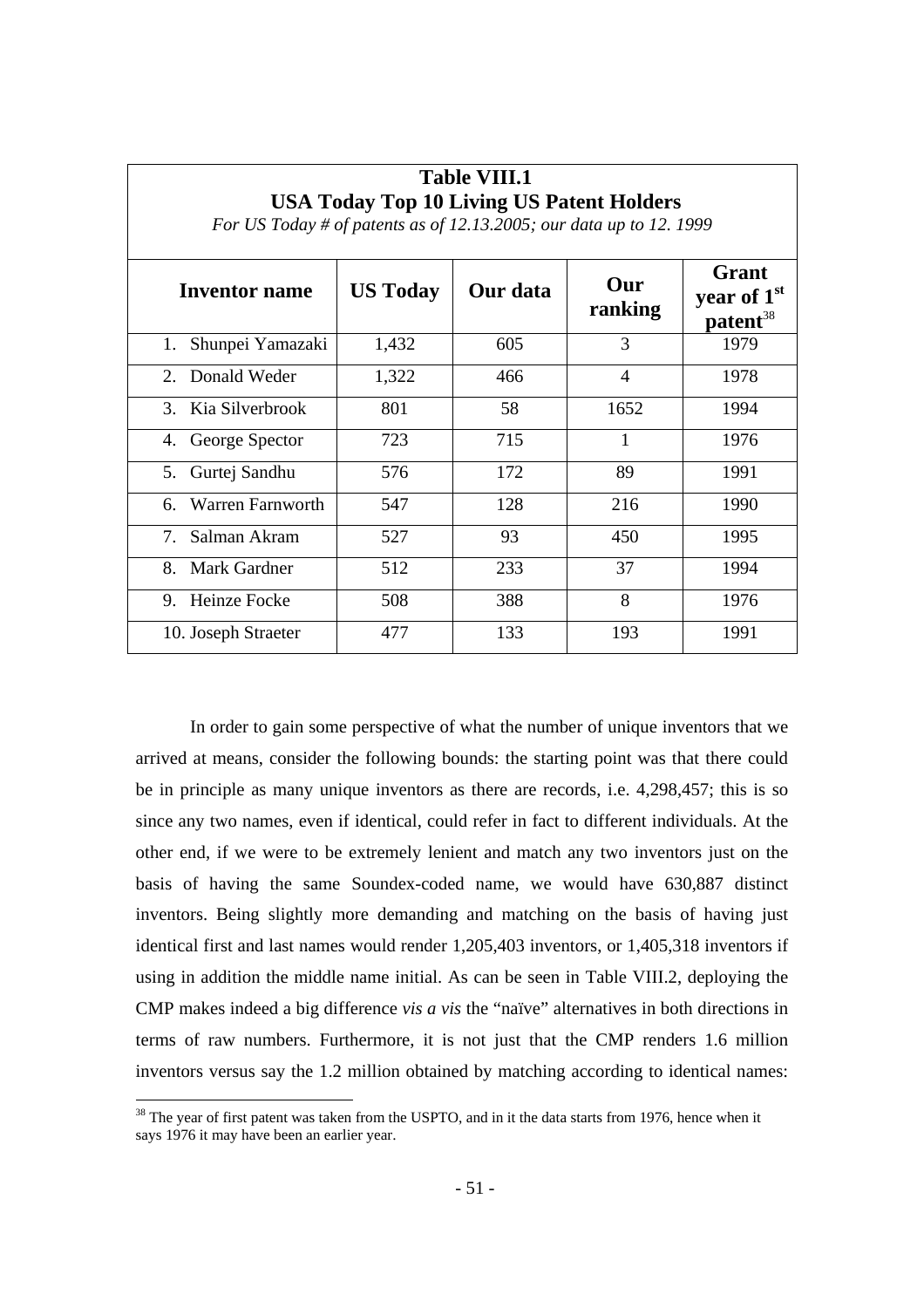the lists are different since the latter are not necessarily a sub-set of the former (due to the use of Soundex-coded names).

| <b>Table VIII.2</b><br><b>Matching in Perspective</b>     |                               |  |  |
|-----------------------------------------------------------|-------------------------------|--|--|
| <b>Matching method</b>                                    | Number of unique<br>inventors |  |  |
| Each record a different inventor                          | 4,298,457                     |  |  |
| Computerized matching procedure (CMP)                     | 1,632,532                     |  |  |
| Identical last and first names and middle<br>name initial | 1,405,318                     |  |  |
| Identical last and first names                            | 1,205,403                     |  |  |
| Same Soundex-coded names                                  | 630,887                       |  |  |

Although there are surely many more inventors that do not ever patent, our list of 1.6 million inventors are quite likely responsible for the vast majority of innovations made over the last 3 decades of the  $20<sup>th</sup>$  century, almost certainly for the important ones. As Table VIII.3 reveals, the distribution of number of patents per inventor is very skewed (as virtually everything else regarding patents), with an average of 2.6 patents per inventor. For purposes of research on mobility and careers of inventors, the interesting data are those related to the  $0.7$  million inventors that have at least 2 patents – the  $1.0$ million with just one patent (the "occasional" inventors) are certainly important but obviously cannot shed light on those research issues. Notice that there are about 70,000 with more than 10 patents: those are the most prolific inventors, and they will probably command a great deal of attention in coming research.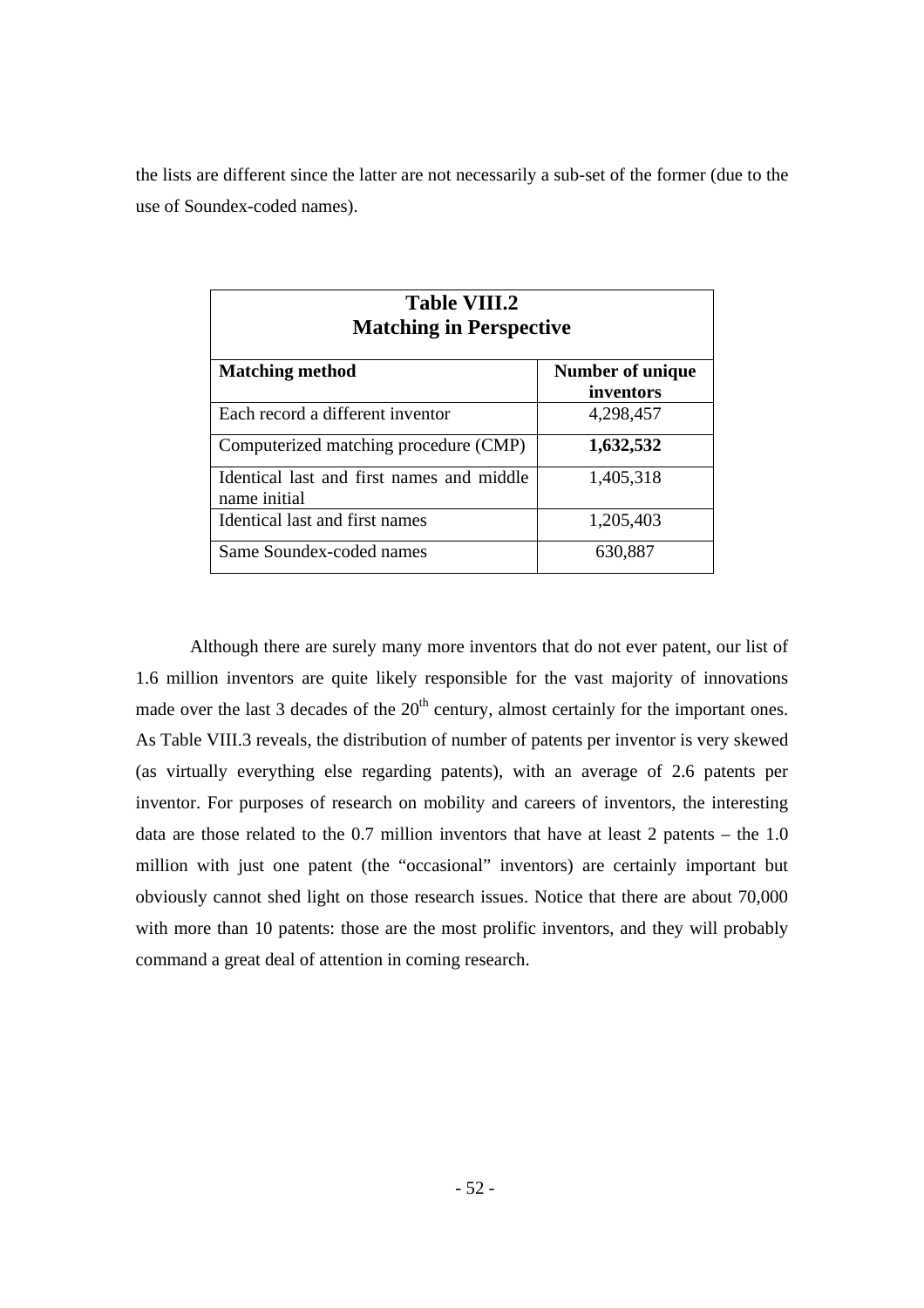| <b>Table VIII.3</b><br><b>Distribution of Patents per Inventor</b> |                               |                |  |
|--------------------------------------------------------------------|-------------------------------|----------------|--|
| <b>Patents per</b><br>inventor                                     | Number of<br><b>Inventors</b> | % of inventors |  |
| 1                                                                  | 983,859                       | 60.27          |  |
| $2 - 5$                                                            | 497,780                       | 30.49          |  |
| $6 - 9$                                                            | 80,835                        | 4.95           |  |
| $10 - 50$                                                          | 67,565                        | 4.14           |  |
| $50+$                                                              | 2,402                         | 0.15           |  |
| total                                                              | 1,632,441                     | <i>100.00</i>  |  |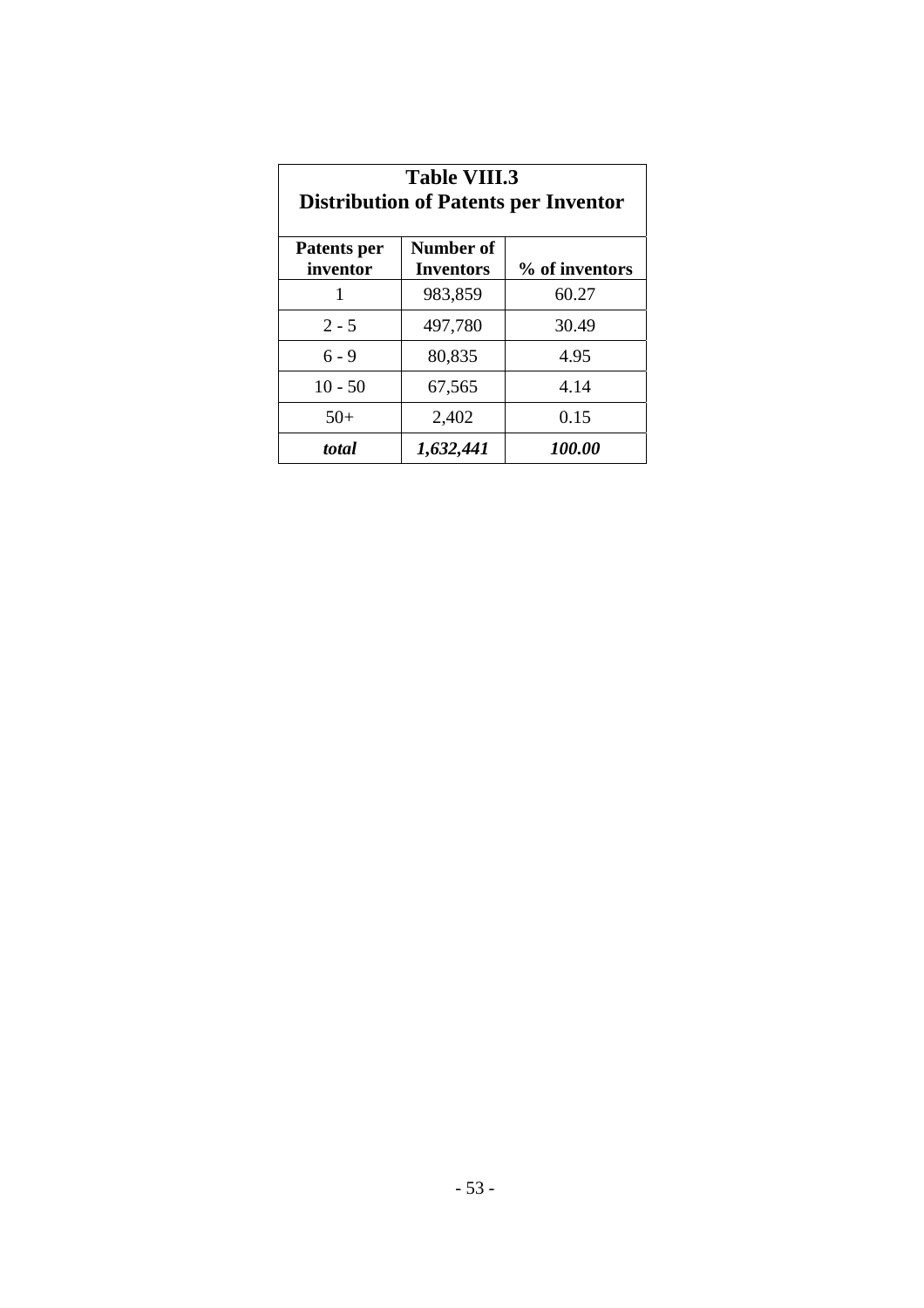# **References**

Alcacer, Juan and Gittelman, Michelle, "How do I know what you know? The role of inventors and examiners in the generation of patent citations." Cross Disciplinary Strategy Seminar, Stern School of Business, NYU, Spring 2004.

Algawar, Ajay K., Cockburn, Iain M., McHale, John, "Gone But Not Forgotten: Labor Flows, Knowledge Spillovers and Enduring Social Capital." National Bureau of Economic Research Working Paper No. 9950, September 2003.

Breschi, Stefano and Lissoni, Francesco, "Mobility and Social Network: Localized Knowledge Spillovers Revisited", CESPRI Working Paper No. 142, March 2003.

Crespi, Gustavo A., Geuna, Aldo and Nesta, Lionel J. J., "Labor Mobility of Academic Inventors. Career Decision and Knowledge Transfer", EUI Working Paper RSCAS No. 2006/06, June 2006.

Fleming, Lee and Marx, Matt, "Non-competes and inventor mobility: the Michigan Experiment." Harvard Business School Working Paper,2006.

Griliches, Zvi, (ed.) R&D, Patents, and Productivity, NBER Conference Proceedings. University of Chicago Press, 1984.

Griliches, Z., Hall, B.H. and A. Pakes, "The Value of Patents as Indicators of Inventive Activity," in P. Dasgupta and P. Stoneman, eds., Economic Policy and Technological Performance. Cambridge: Cambridge University Press, pp. 97-124, 1987.

Griliches, Zvi, "Patent Statistics as Economic Indicators," Journal of Economic Literature 92: 630-653, 1990.

Hoisl, Karin, "Tracing Mobile Inventors – The Causality between Inventor Mobility and Inventor Productivity", Munich Business Research Working Paper Series No. 2006-9, May 2006.

Jaffe, A., Trajtenberg, M. and R. Henderson, "Geographic Localization of Knowledge Spillovers as Evidenced by Patent Citations," Quarterly Journal of Economics, pp. 577- 598, August 1993.

Jaffe A. and Trajtenberg, M, Patents, Citations and Innovations: A Window to Knowledge Economy. Cambridge Mass: MIT Press, 2002.

Jones, Benjamin F., "The Burden of Knowledge and the 'Death of the Renaissance Man': Is Innovation Getting Harder?" National Bureau of Economic Research Working Paper No. 11360, May 2005.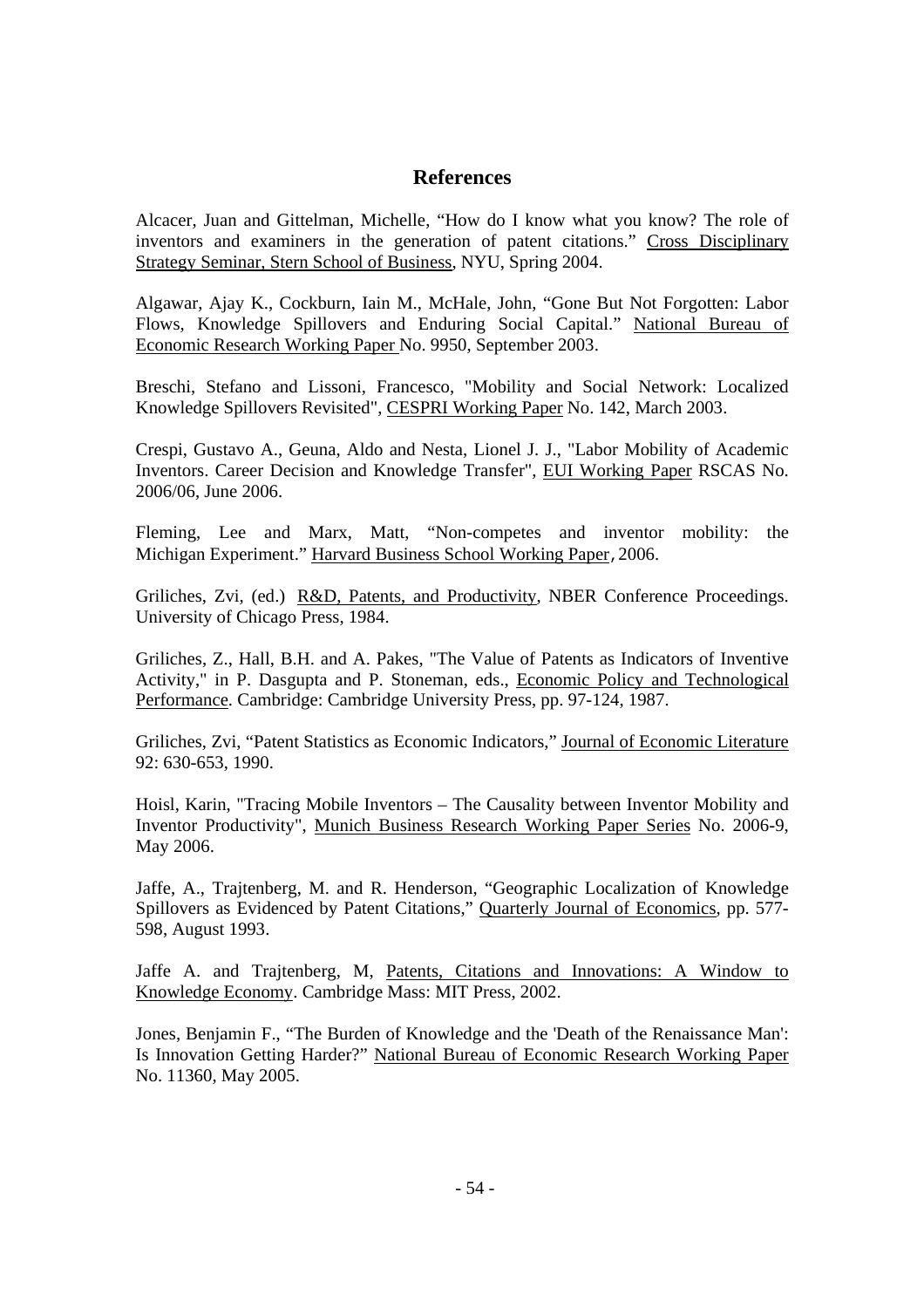Kim Jinyoung, Lee Sangjoon John, Marschke Gerald, "The Influence of University Research on Industrial Innovation." National Bureau of Economic Research Working Paper No. 11447, June 2005.

Pakes, Ariel and Simpson, Margaret, "The Analysis of Patent Renewal Data." Brookings Papers on Economic Activity, Microeconomic Annual, pp. 331- 401, 1991.

Rosenkopf, Lori and Almeida, Paul, "Overcoming Local Search Through Alliances and Mobility." Management Science, Vol. 49, No. 6, pp. 751-766, June 2003.

Schankerman, M. and A. Pakes, "Estimates of the Value of Patent Rights in European Countries During the Post-1950 Period," Economic Journal, Vol. 96, No. 384, pp. 1052- 1077, December 1986.

Scherer, F.M. "Inter-Industry Technology Flows and Productivity Growth," Review of Economics and Statistics, 64, November 1982.

Schmookler, J. Invention and Economic Growth. Cambridge: Harvard University Press, 1966.

Singh, Jasjit, "Inventor Mobility and Social Networks as Drivers of Knowledge Diffusion", Harvard University Working Paper Series, October 2003.

Song, Jaeyong, Almeida, Paul and Wu, Geraldine, "Learning-by-Hiring: When is Mobility More Likely to Facilitate Inferfirm Knowledge Transfer?." Management Science, Vol. 49, No. 4, pp. 351-365, April 2003.

Stolpe, Michael, "Mobility of Research Workers and Knowledge Diffusion as Evidence in Patent Data – The Case of Liquid Crystal Display Technology." Kiel Working Paper No. 1038, April 2001.

Trajtenberg, M. "A Penny for Your Quotes: Patent Citations and the Value of Innovations," The Rand Journal of Economics, 21(1), 172-187, Spring 1990.

Trajtenberg, M. "The Names Game: Using Inventors Patent Data in Economic Research". **http://www.tau.ac.il/~manuel/,** Power-point presentation, 2004.

Trajtenberg, M., Jaffe, A. and R. Henderson, "University versus Corporate Patents: A Window on the Basicness of Invention," Economics of Innovation and New Technology, 5 (1), pp. 19-50, 1997.

Zucker, Lynne G., and Darby, Michael R., "Movement of Star Scientists and Engineers and High-Tech Firm Entry", National Bureau of Economic Research Working Paper No. 12172, April 2006.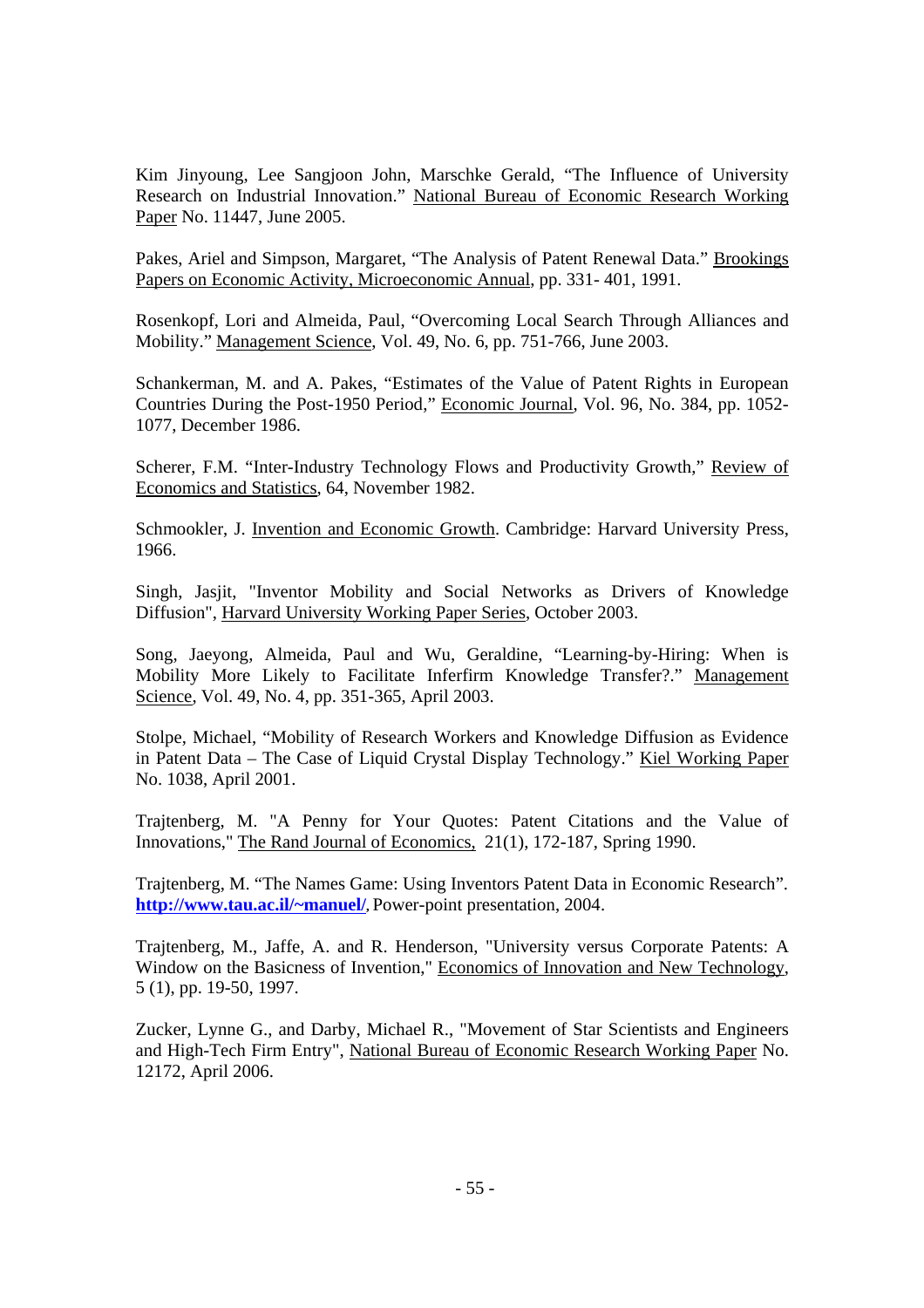# **Appendix 1 Example of a Front Page of a Patent**

**United States Patent 4,203,158 Frohman-Bentchkowsky, et. al. May 13, 1980** 

## **Electrically programmable and erasable MOS floating gate memory device employing tunneling and method of fabricating same**

# **Abstract**

An electrically programmable and electrically erasable MOS memory device suitable for high density integrated circuit memories is disclosed. Carriers are tunneled between a floating conductive gate and a doped region in the substrate to program and erase the device. A minimum area of thin oxide (70 A-200 A) is used to separate this doped region from the floating gate. In one embodiment, a second layer of polysilicon is used to protect the thin oxide region during certain processing steps.

Inventors: **Frohman-Bentchkowsky; Dov** (Haifa, IL); **Mar; Jerry** (Sunnyvale, CA); **Perlegos; George** (Cupertino, CA); **Johnson; William S.** (Palo Alto, CA). Assignee: **Intel Corporation** (Santa Clara, CA). Appl. No. **969,819** Filed: **Dec. 15, 1978**

# **Related U.S. Application Data**

Continuation-in-part of Ser No. 881,029, Feb. 24, 1978, abandoned. **Intl. Cl. :** G11C 11/40 **Current U.S. Cl.:** 365/185.29; 257/321; 326/37; 327/427; **Field of Search: 365**/185, 189; **307**/238; **357**/41, 45, 304

# **References Cited | [Referenced By]**

U.S. Patent Documents

| 3,500,142 | Mar., 1970  | Kahng | 365/185 |
|-----------|-------------|-------|---------|
| 4,051,464 | Sept., 1977 | Huang | 365/185 |

*Primary Examiner:* Fears; Terrell W.

# **16 Claims, 14 Drawing Figures**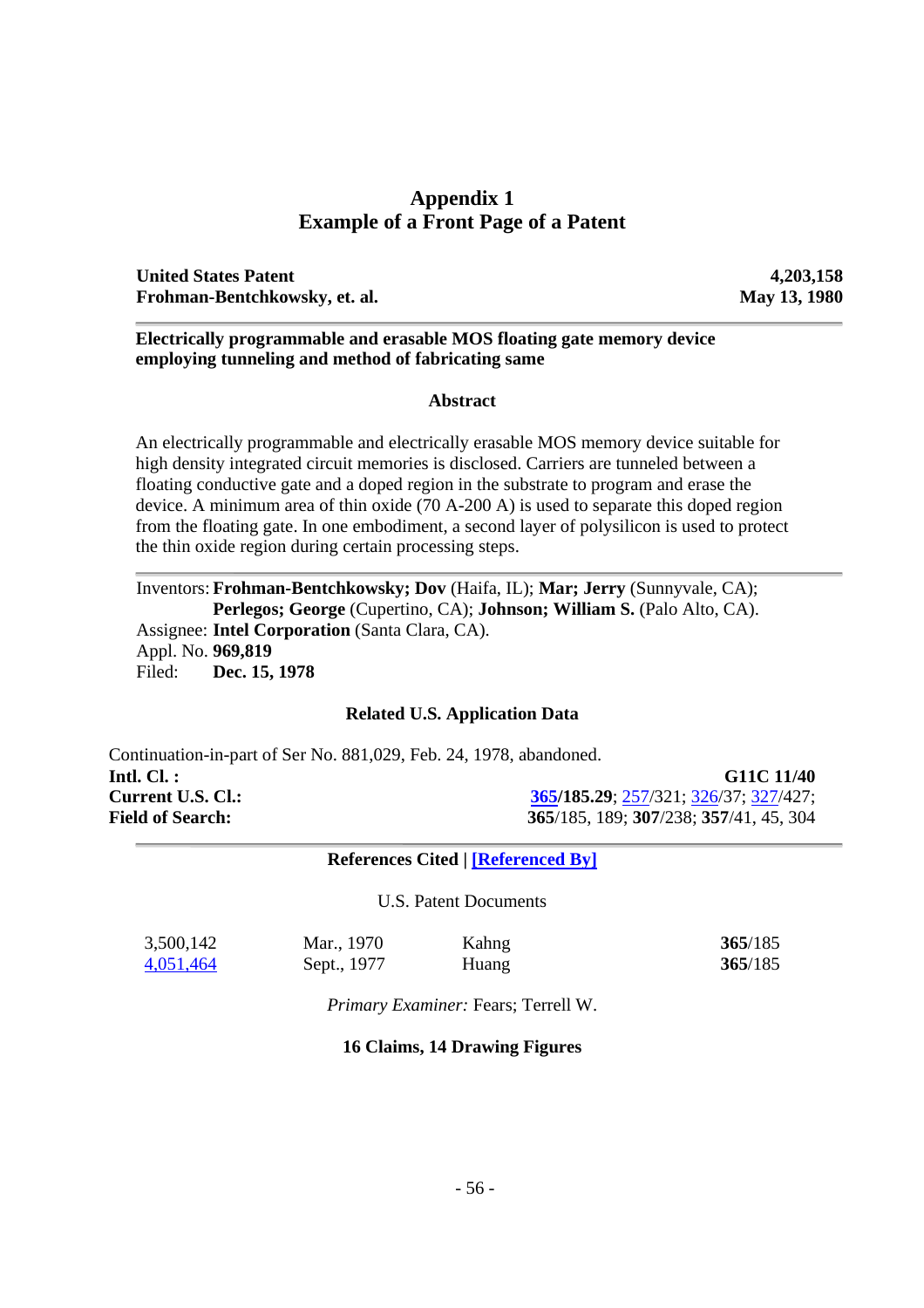# **Appendix 2 Cleaning and Standardizing the Raw Data**

As described in Section IV, the matching procedure relies *inter alia* on pair-wise comparisons of the values of data fields such as the inventor's addresses, city, state and country. Clearly, a necessary condition for the comparisons to be meaningful is that these values are error-free, otherwise one cannot tell whether two strings differ because they refer to different entities or because some of them contain erroneous characters. Therefore, first of all we had to clean up and standardize the alphanumeric fields that proved to be particularly prone to error: street address, city and state. Still, the cleaning process that we implemented cannot be regarded as "complete", and was intended to solve primarily the most frequent and severe cases; there is certainly room for further improvement in this dimension that may prove cost-effective.

#### *Street address*

For street addresses we simply changed all characters to upper-case letters and removed most of the non-alphanumeric characters (i.e. parenthesis, apostrophes, commas, &, **:**, **/**, **`**, **;** , etc.). This is by no means a comprehensive standardization procedure: the street number may appear before or after the street name, the street name may or may not be followed by the abbreviation "St." or "Ave.", etc. As to the cost-effectiveness of further "cleaning": on the one hand street addresses appear only in 11% of the records, the number of variations in format is quite large, and the records will be anyway scored for the city criteria. On the other hand street address is one of the three strongest criterion for matching, and hence missing on it may be consequential.<sup>39</sup> More scrutiny is needed here to assess whether or not further work would be worthwhile.

#### *City name*

As apposed to street addresses, virtually all records contain the city of the inventor, and city co-location does play an important role in the matching procedure. Furthermore, we have refined its use as a matching criterion so as to take into account city size: location in larger cities (according to the number of patents) is given a lower score than small towns. Therefore, we invested significant efforts to clean up and standardize city names; $40$  in addition to changing the names to upper-case letters and removing the non-alphabetic characters, we identified and standardized the following frequent occurrences:

• The name of the city appears as part of a string that may include the country code, state (or province), and ZIP, with or without parenthesis, in which case we just extracted the city name and deleted the rest. Here are some examples: "B-8791 Waregem-Bever", "CH-8103 Unterengstri", "Fabreville, Quebec", "64700, Monterrey, N", "Fano (Pesaro)", "Cortaillod (Ne)" or "Berthierville (Quebec)".

<sup>&</sup>lt;sup>39</sup> If two records with the same Soundex coded name share only the same address, the full address criterion might be sufficient for a match, while the city name criterion will not be sufficient.

<sup>&</sup>lt;sup>40</sup> Note that Soundex is not appropriate for city names: because the USPTO scans the data using opticalcharacter recognition, the errors are likely to stem from glitches in the OCR software, and not from phonetic misrepresentation (see Fleming & Marx, 2006).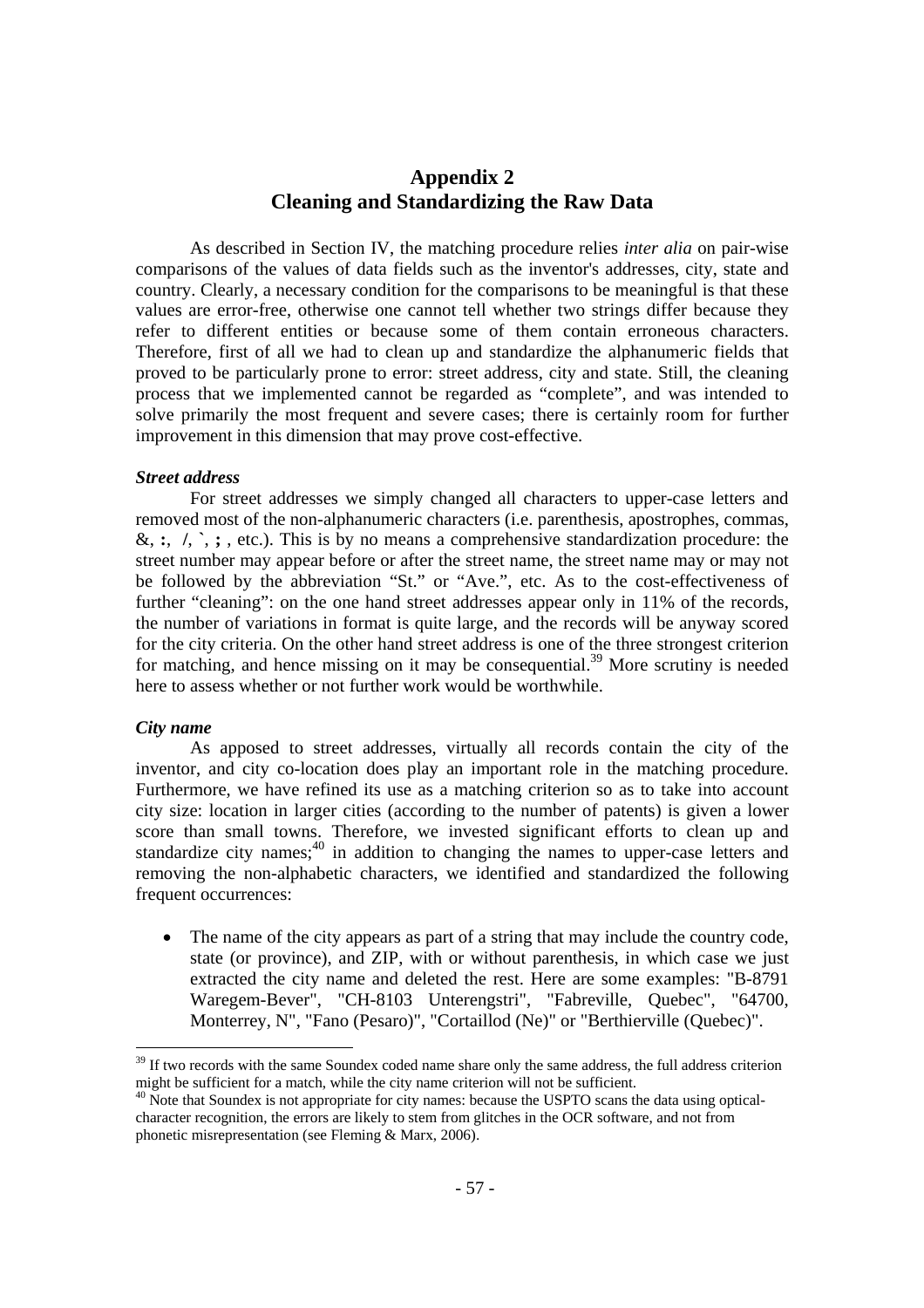- City names that include variations of "Saint" were standardized to the "St" prefix (e.g. St Louis instead of Saint Louis).
- The names of major non-US cities were spelled according to their English version, e.g. Rome and not Roma, Milan and not Milano, Munich and not Muchen, etc.

The importance of cleaning cities names can be seen in the fact that the number of different cities shrank from 177,696 at the start to 133,282 after cleaning.

#### *State and Country*

Even though countries and US states appear in the original patent files as a 2 letter code and in principle do not require addition "cleaning," we discovered a nonnegligible number of records for which state codes and (identically written) country codes were mistakenly interchanged (e.g. CA may stand for California or for Canada, PA for Pennsylvania or for Panama, etc.). A few initial cases that came to our attention alerted us to the potential problem, which is not easy to treat in a systematic way (e.g. one cannot possibly check every California patent to see whether it refers perhaps to Canada). We adopted instead a pragmatic (but limited) approach as follows: $41$ 

- We identified all patents designated as Canadian that contained cities that are known to be in California, and in particular, cities that include in their names the words "Rancho", "San" or "Palo"; those patents were reassigned to California.
- Any patent assigned to Panama as a country (PA code) that was *not* assigned to a city that includes "Panama" in its name (mostly Panama-City) was changed to Pennsylvania as a state and to the US as country.

 $41$  There may remain further problems with other country-state codes (e.g. Israel – Illinois, both coded IL), but we did conduct extensive checks and did not find systematic errors.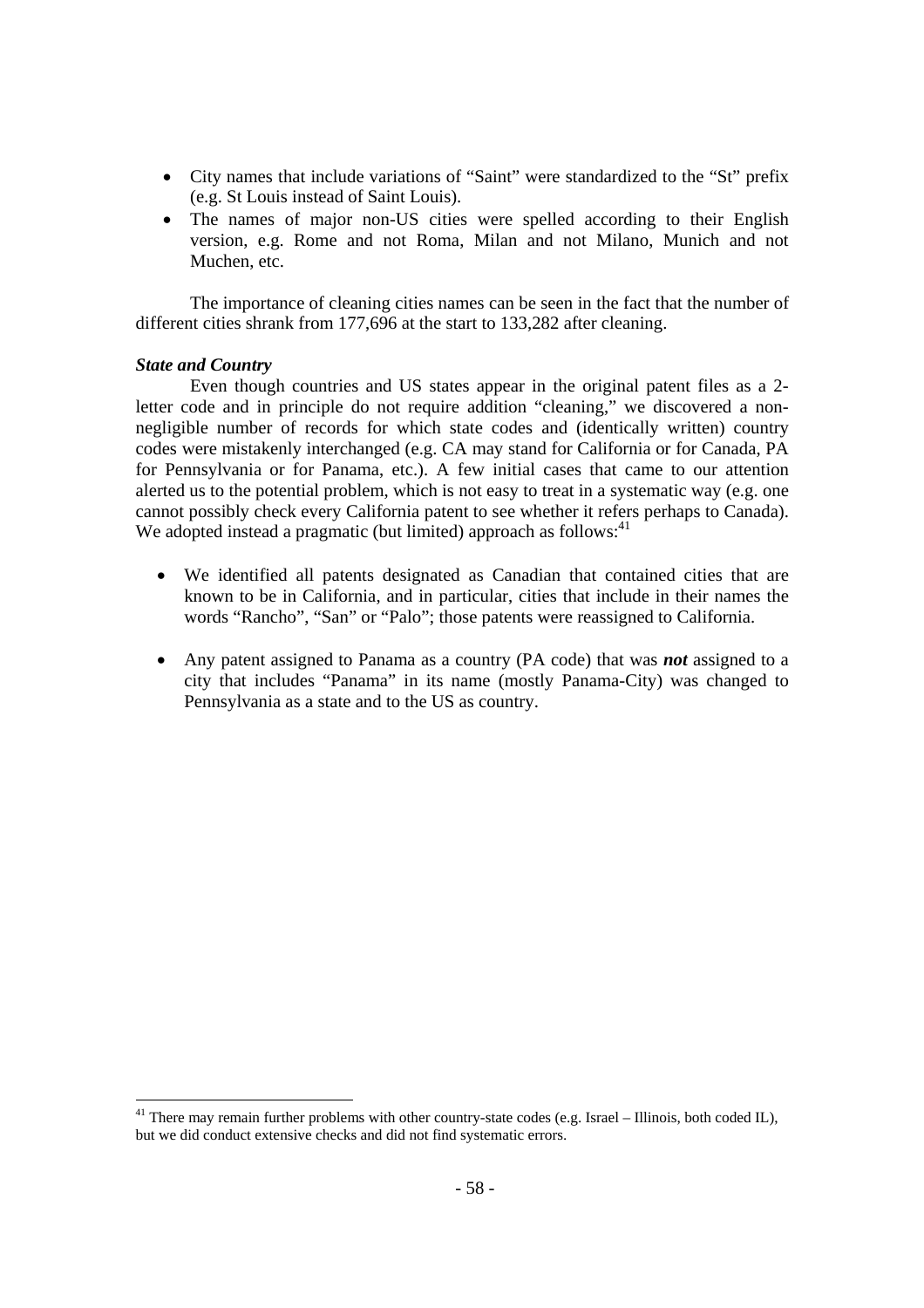# **Appendix 3 Size and Frequency-Dependent Categories: Names, Cities, Assignees and Patent Classes**

As explained in Section IV, the scores of some of the matching categories are made to depend upon the "size" of those categories, since having two records say in the same city is more informative the smaller the city is, and likewise for assignee and for patent class. Likewise, the less frequent a Soundex-coded name is, the more informative is the fact that two records bear the same Soundex code.

In order to determine what should be regarded as "small" or "large", we examined the distribution of cities according to number of patents, and looked for appropriate cutoff values, such as first moments (for ease of exposition we shall refer to cities as the paradigmatic case, but the discussion applies equally to the other categories as well). As shown in Figure 3 though, the distributions turned out for the most part to be extremely skewed, and hence neither the mean nor the median seemed able to offer reasonable cutoff values (they were far too low).



**Figure 3** 

 Thus, we looked instead at the distribution of the number of *records* (patents) by *city size* rather than at the number of cities by city size, and examined the median values. To make it clear, define *x:* number of patents in a city (i.e. its "size"), *f(x)* number of cities of size *x*, and  $y = x f(x)$ : number of patents in cities of size *x*; the parameter of interest is the median value of the distribution of *y*. We then eyeballed the cities around this median value, to see whether those above it could indeed be regarded as sufficiently "large", and conversely for those below. In the case of cities and patent classes, these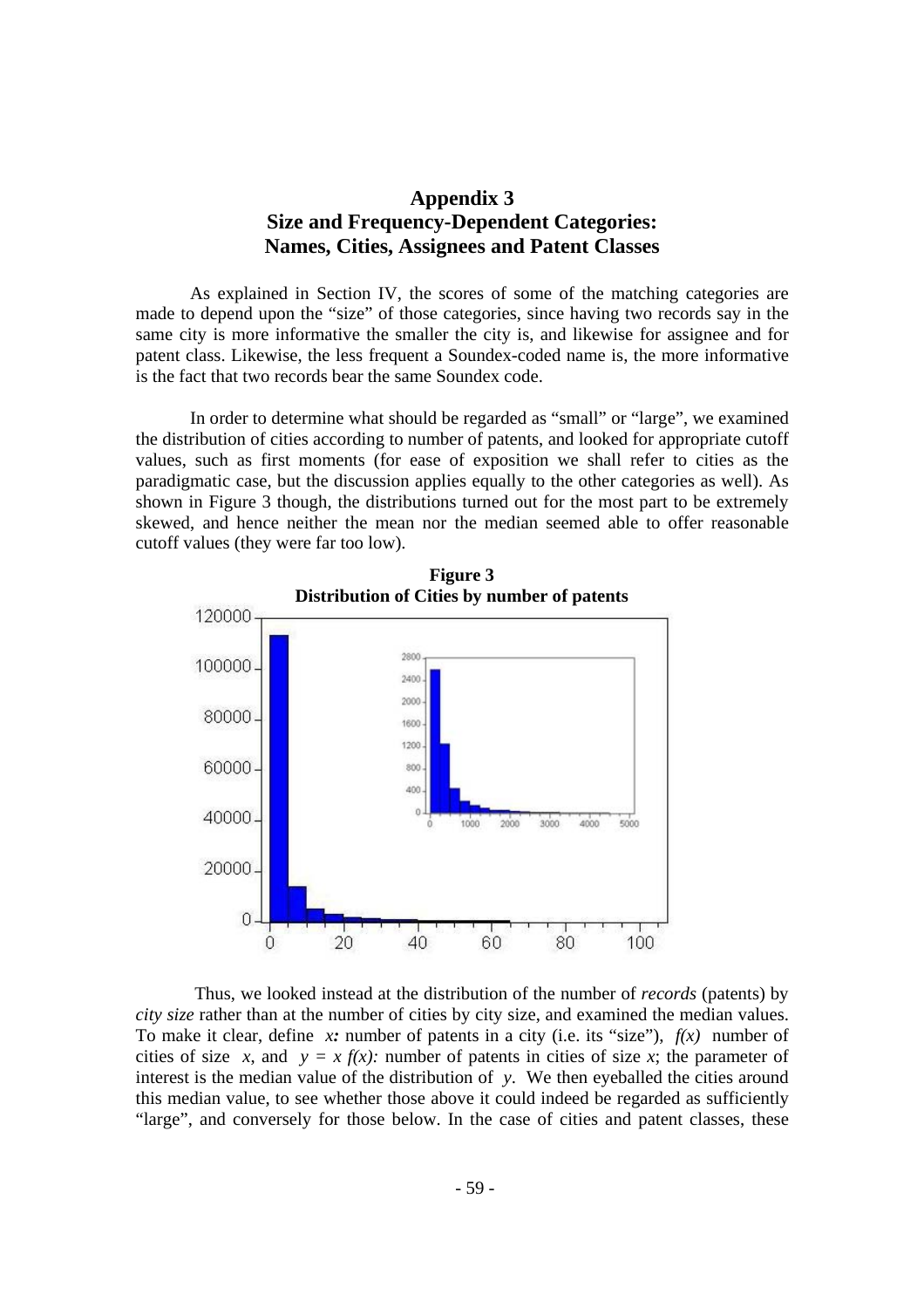median values turned out to be reasonable cutoff values, and thus we adopted them. In the case of assignees a lengthy experimentation and manual examination process led us to reduce the cutoff value significantly, and similarly for Soundex-coded names. We now provide further detail on each of the matching criteria and the corresponding distributions.

| <b>Table A3.1.1</b><br>Distribution of Cities, by "Size" |                |            |  |  |
|----------------------------------------------------------|----------------|------------|--|--|
| Number of                                                | Number of      | Total # of |  |  |
| records                                                  | cities         | records by |  |  |
| (city "size")                                            |                | city size  |  |  |
| 1                                                        | 64,394         | 64,394     |  |  |
|                                                          | 18,306         | 36,612     |  |  |
| $rac{2}{3}$                                              | 89,65          | 26,895     |  |  |
| $\overline{4}$                                           | 5,541          | 22,164     |  |  |
| $\overline{5}$                                           | 3,946          | 19,730     |  |  |
| 6                                                        | 3,061          | 18,366     |  |  |
| $\overline{7}$                                           | 2,357          | 16,499     |  |  |
| 8                                                        | 1,953          | 15,624     |  |  |
| 9                                                        | 1,526          | 13,734     |  |  |
| 10                                                       | 1,365          | 13,650     |  |  |
| $11 - 20$                                                | 7,264          | 106,641    |  |  |
| $21 - 30$                                                | 3,246          | 81,157     |  |  |
| $31 - 50$                                                | 3,110          | 121,887    |  |  |
| 51-100                                                   | 3,135          | 224,013    |  |  |
| 101-300                                                  | 3,506          | 704,582    |  |  |
| 301-1,000                                                | 1,235          | 865,240    |  |  |
| 1,001-1,382                                              | 7,264          | 106,641    |  |  |
| Cutoff: 1382 <sup>42</sup>                               |                |            |  |  |
| 1,383-5000                                               | 3,66           | 852,811    |  |  |
| 5,001-10,000                                             | 58             | 393,970    |  |  |
| 10,001-50,000                                            | 29             | 490,003    |  |  |
| $50,000+$                                                | $\overline{2}$ | 210,487    |  |  |

## *A3.1 Cities*

Table A3.1.2 presents the ten "largest" cities in our data, that is, the cities with the largest number of patents originating in them. Note that the top five are Japanese: this is in part an artifact of how city limits are drawn in different countries (e.g. they are much more encompassing in Japan than in the US), but it also reflects a real phenomenon,

 $42$  This corresponds to the median of the distribution computed in a previous round; the median has slightly changed since, but the change is immaterial and hence we left the cutoff as is.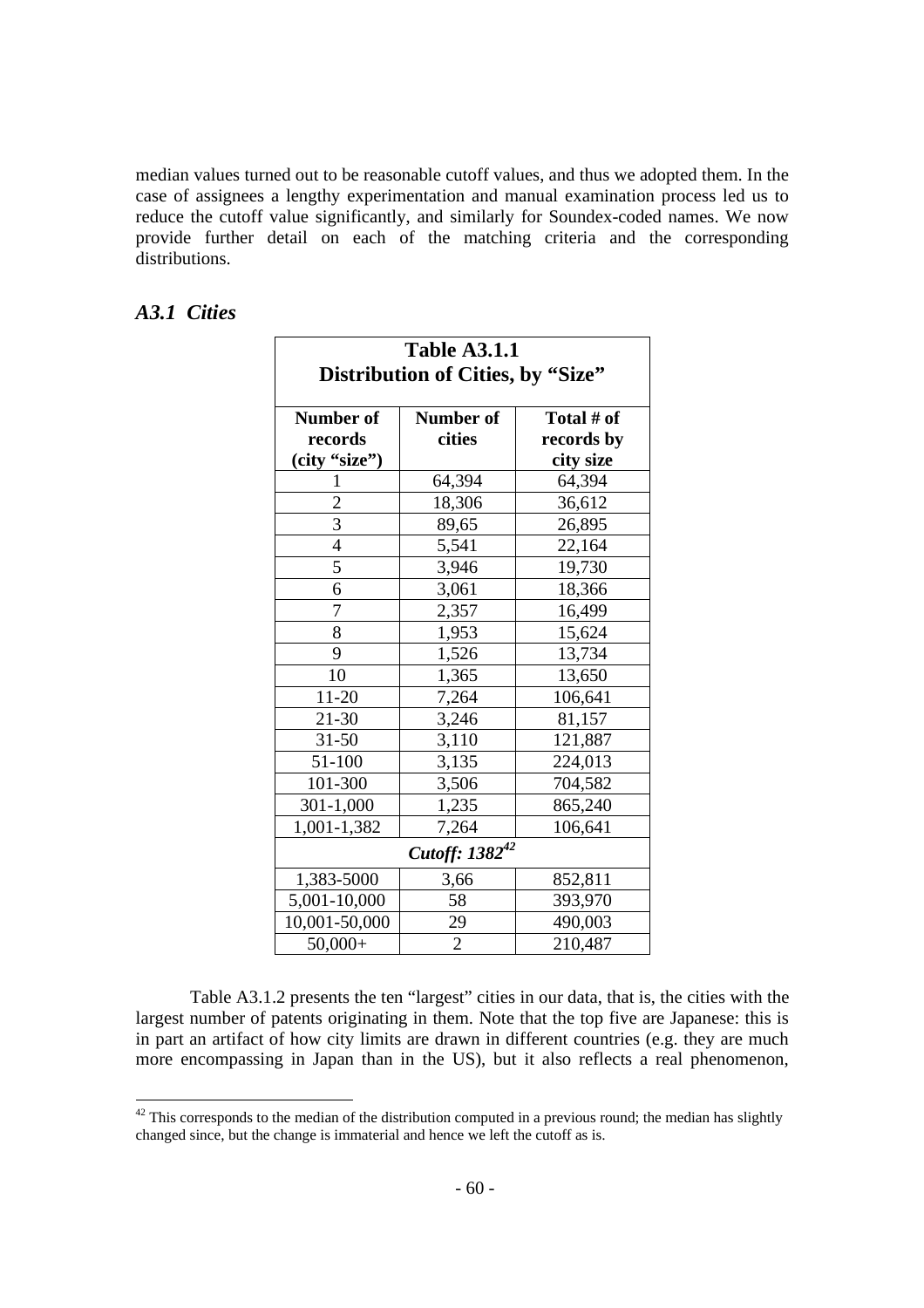namely, that innovative activity in Japan is much more geographically concentrated than in the US. One of the consequences is that city location is less informative for matching of Japanese inventors than for American-based inventors, a fact that only compounds the problems associated with East-Asian names.

Note also that Austin (Texas) has more patents than New York City (which does not appear in the table, since it occupies the  $20<sup>nd</sup>$  place with only 12,840 patents), but again this reflects to a large extent different municipal designs. In fact, there are over 6,178 patents assigned to the Bronx, Queens, Brooklyn and Staten Island, which are essentially part of New York City. Similarly for Los Angeles, which stands at the 39<sup>th</sup> place with 9,111 patents.

| <b>Table A3.1.2</b>                              |                     |              |  |  |  |
|--------------------------------------------------|---------------------|--------------|--|--|--|
|                                                  | 10 "Largest" Cities |              |  |  |  |
| (i.e. cities with the largest number of records) |                     |              |  |  |  |
|                                                  |                     | # of records |  |  |  |
| City                                             | ("size")<br>Country |              |  |  |  |
| Tokyo                                            | Japan               | 135,910      |  |  |  |
| Yokohama                                         | Japan               | 74,577       |  |  |  |
| Kanagawa                                         | Japan               | 47,695       |  |  |  |
| Kawasaki                                         | Japan               | 40,615       |  |  |  |
| Osaka                                            | Japan               | 33,360       |  |  |  |
| Houston (TX)                                     | <b>USA</b>          | 26,241       |  |  |  |
| San Jose (CA)                                    | <b>USA</b>          | 22,573       |  |  |  |
| Rochester (NY)                                   | <b>USA</b>          | 18,452       |  |  |  |
| Austin (TX)                                      | <b>USA</b>          | 17,910       |  |  |  |
| Saitama                                          | Japan               | 16,768       |  |  |  |

# *A3.2 Assignees*

| <b>Table A3.2.1</b><br>Distribution of Assignees, by "Size"                                                      |        |        |  |  |
|------------------------------------------------------------------------------------------------------------------|--------|--------|--|--|
| Number of<br>Total # of<br>Number of<br>assignees<br>records by<br>records<br>assignee size<br>(assignee "size") |        |        |  |  |
|                                                                                                                  | 49,987 | 49,987 |  |  |
| 2                                                                                                                | 31,231 | 62,462 |  |  |
| 3                                                                                                                | 15,256 | 45,768 |  |  |
|                                                                                                                  | 10,846 | 43,384 |  |  |
|                                                                                                                  | 5,986  | 29,930 |  |  |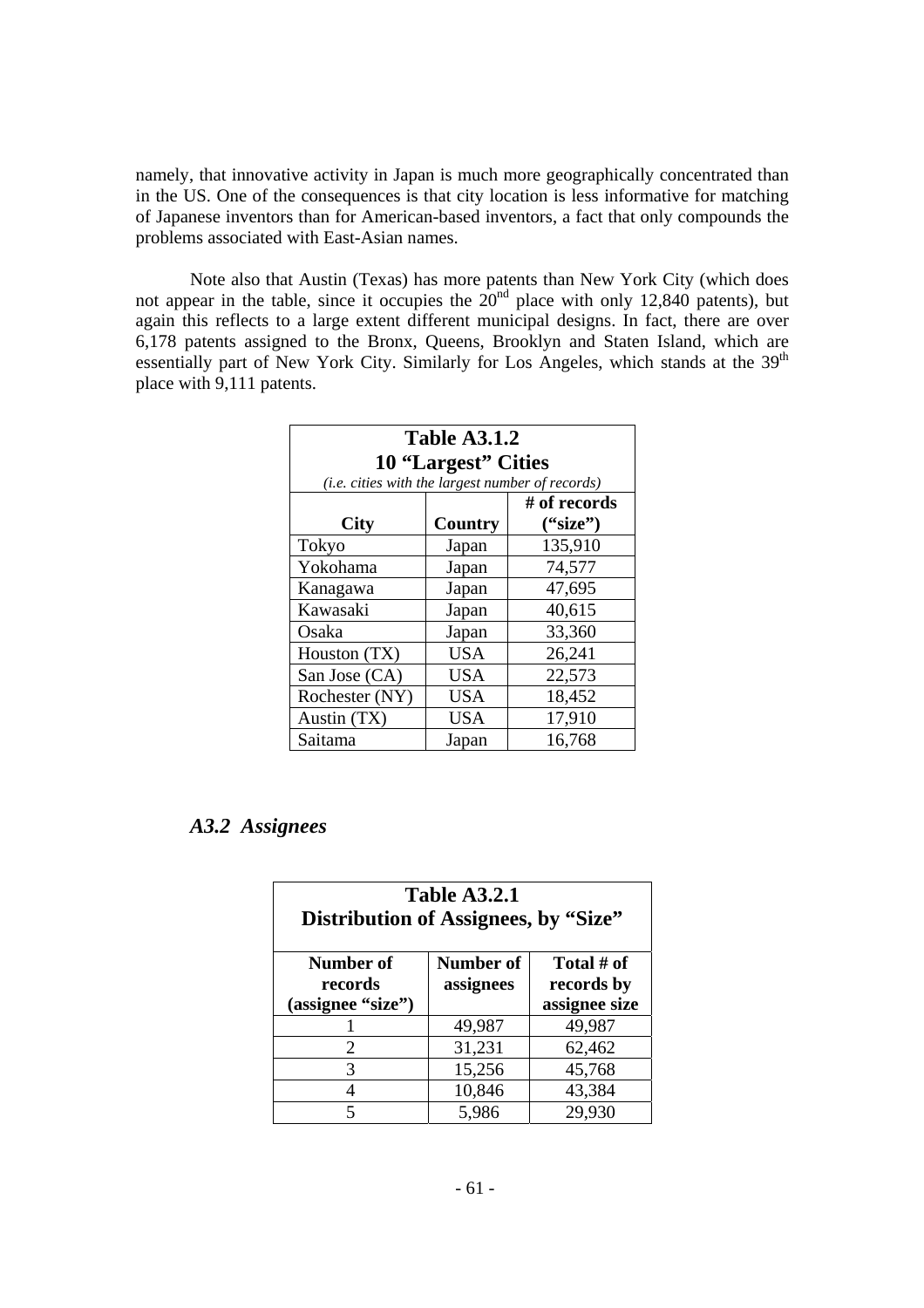|        | 6                   | 5,291 | 31,746  |
|--------|---------------------|-------|---------|
|        | 7                   | 3,466 | 24,262  |
|        | 8                   | 3,035 | 24,280  |
|        | 9                   | 2,266 | 20,394  |
|        | 10                  | 2,014 | 20,140  |
|        | $11 - 20$           | 6,281 | 79,963  |
|        | $21 - 30$           | 3,387 | 60,245  |
|        | $31 - 50$           | 6,922 | 216,917 |
|        | 51-100              | 2,565 | 181,613 |
| Cutoff | 101-300             | 1,988 | 333,970 |
| of 500 | $301 - 1,000$       | 897   | 476,684 |
|        | 1,001-1,540         | 156   | 193,396 |
|        | <b>Median: 1540</b> |       |         |
|        | 1,540-5000          | 219   | 586,298 |
|        | 5,001-10,000        | 53    | 360,722 |
|        | 10,001-50,000       | 39    | 760,762 |
|        | $50,000+$           | 4     | 695,534 |
|        |                     |       |         |

The 10 largest assignees are shown in Table A3.2.2: not surprisingly the list comprises the usual suspects, i.e. major corporate firms that do also the most industrial R&D. Note that half of them are Japanese, pointing again to the high concentration of innovation in Japan, both geographically and firm-wise.

| <b>Table A3.2.2</b><br><b>10 Largest Assignees</b> |             |              |  |  |  |  |  |
|----------------------------------------------------|-------------|--------------|--|--|--|--|--|
| <b>Assignee</b>                                    | <b>Base</b> | # of patents |  |  |  |  |  |
|                                                    | country     | ("size")     |  |  |  |  |  |
| HITACHI, LTD                                       | Japan       | 70,921       |  |  |  |  |  |
| IBM, LTD                                           | <b>USA</b>  | 63,311       |  |  |  |  |  |
| CANON KABUSHIKI KAISHA                             | Japan       | 52,994       |  |  |  |  |  |
| <b>GENERAL ELECTRIC COMPANY</b>                    | <b>USA</b>  | 38,297       |  |  |  |  |  |
| <b>BAYER AKTIENGESELLSCHAFT</b>                    | Germany     | 37,200       |  |  |  |  |  |
| <b>TOSHIBA CORPORATION</b>                         | Japan       | 36,290       |  |  |  |  |  |
| MATSUSHITA ELECTRIC INDUSTRIAL CO., LTD.           | Japan       | 32,316       |  |  |  |  |  |
| MITSUBISHI DENKI KABUSHIKI KAISHA                  | Japan       | 30,604       |  |  |  |  |  |
| <b>BASF AKTIENGESELLSCHAFT</b>                     | Germany     | 27,806       |  |  |  |  |  |
| EASTMAN KODAK COMPANY                              | <b>USA</b>  | 27,720       |  |  |  |  |  |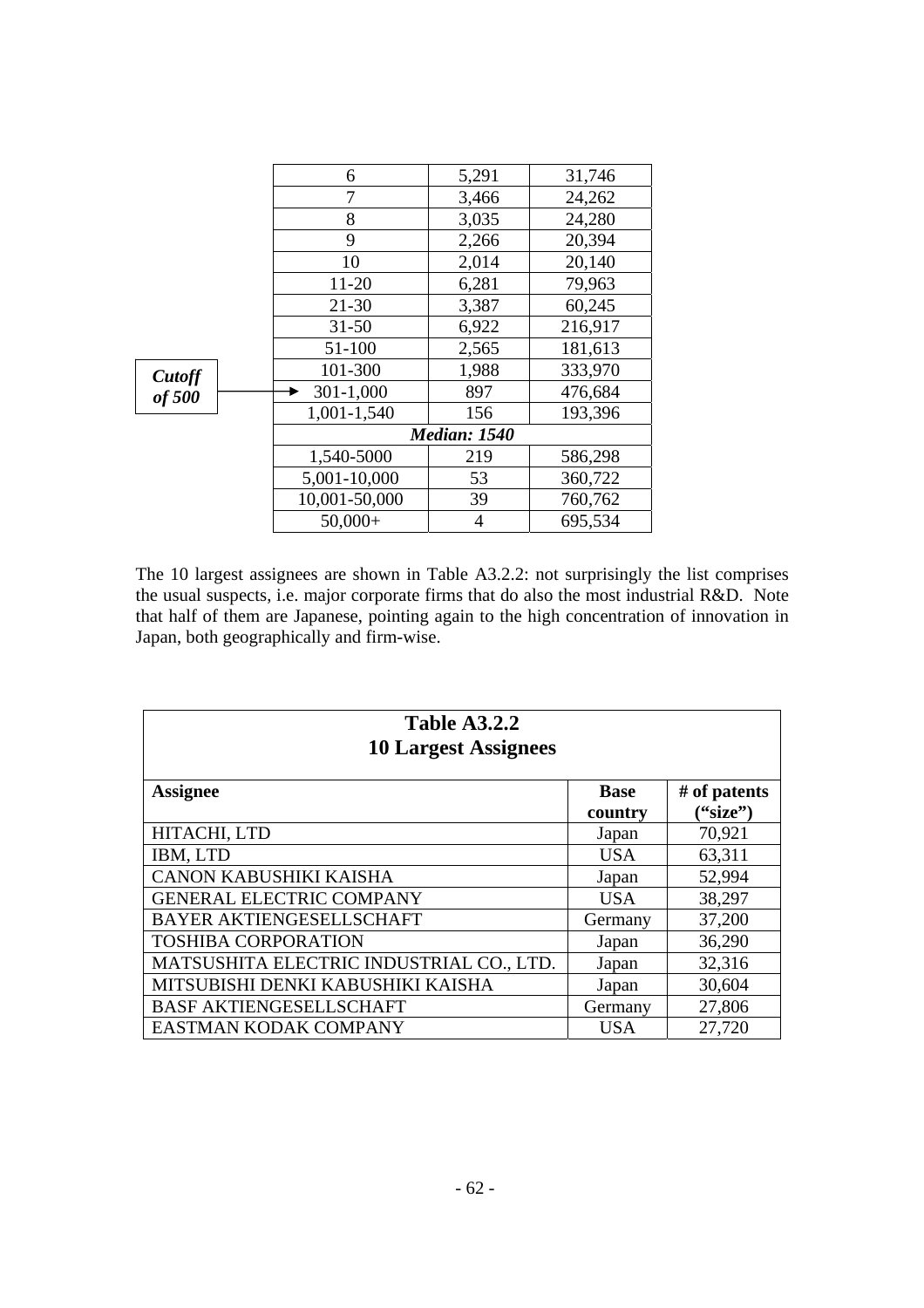# *A3.3 Patent Classes*

| <b>Table A3.3.1</b>                                                                                                      |    |           |  |  |  |  |  |
|--------------------------------------------------------------------------------------------------------------------------|----|-----------|--|--|--|--|--|
| Distribution of Patent Classes, by "size"                                                                                |    |           |  |  |  |  |  |
| <b>Number of records</b><br>Total # of records<br>Number of<br>(Pat class "size")<br>patent classes<br>by pat class size |    |           |  |  |  |  |  |
| $2 - 10$                                                                                                                 | 6  | 29        |  |  |  |  |  |
| 11-100                                                                                                                   | 7  | 271       |  |  |  |  |  |
| 101-200                                                                                                                  | 7  | 1,165     |  |  |  |  |  |
| 201-500                                                                                                                  | 17 | 5,913     |  |  |  |  |  |
| 501-1000                                                                                                                 | 20 | 14,300    |  |  |  |  |  |
| 1001-2000                                                                                                                | 36 | 50,015    |  |  |  |  |  |
| 2001-5000                                                                                                                | 88 | 303,041   |  |  |  |  |  |
| 5001-10000                                                                                                               | 94 | 677,744   |  |  |  |  |  |
| 10001-18861                                                                                                              | 81 | 1,117,761 |  |  |  |  |  |
| Median: $18,861$ – cutoff                                                                                                |    |           |  |  |  |  |  |
| 18862-25000                                                                                                              | 22 | 474,230   |  |  |  |  |  |
| 25001-50000                                                                                                              | 33 | 1,138,553 |  |  |  |  |  |
| $50000+$                                                                                                                 | 6  | 515,435   |  |  |  |  |  |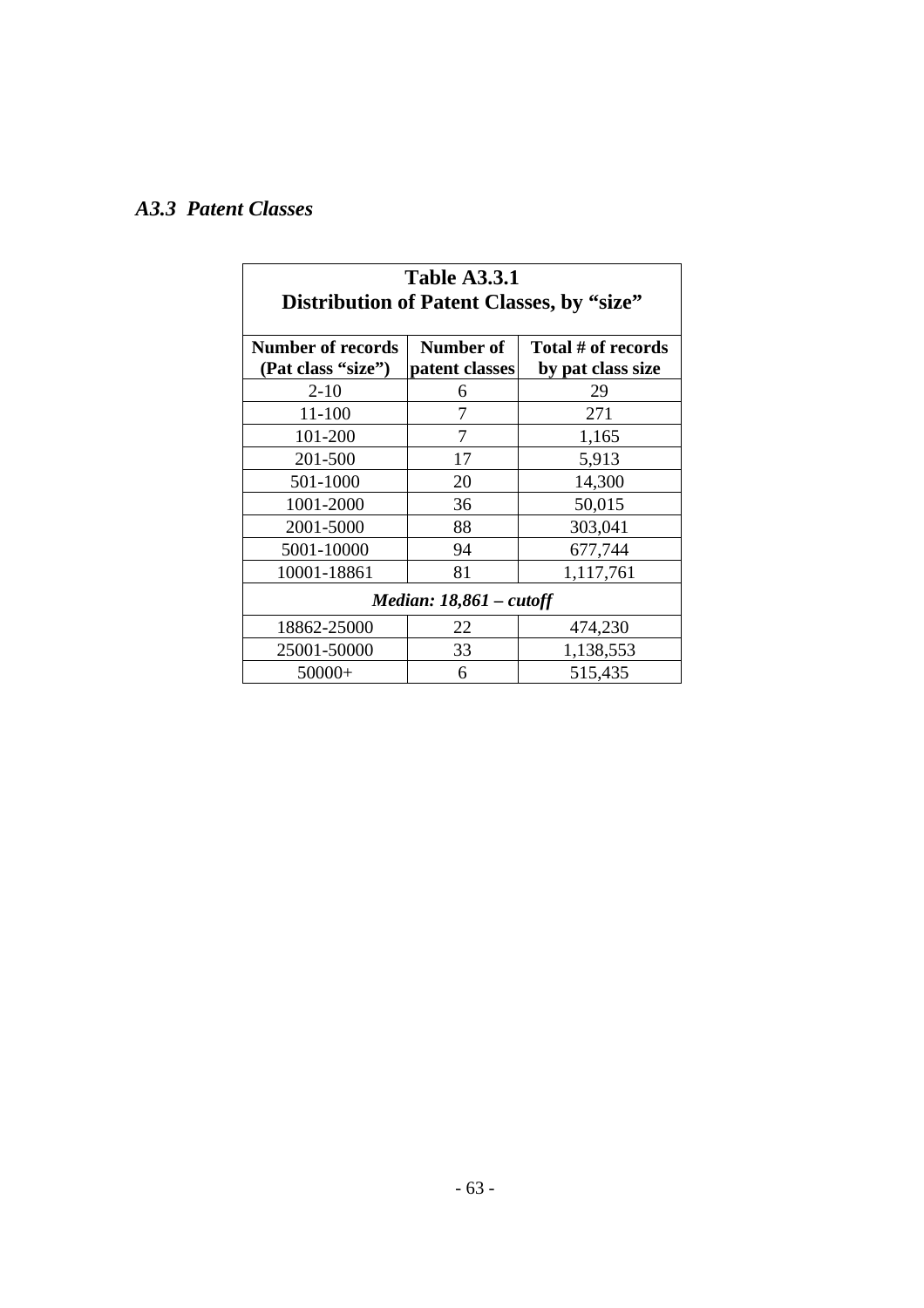| <b>Table A3.3.2</b><br><b>Ten Largest Patent Classes</b> |                                                                          |                 |  |  |  |  |
|----------------------------------------------------------|--------------------------------------------------------------------------|-----------------|--|--|--|--|
| <b>Patent class</b><br>code                              | <b>Patent class</b>                                                      | # of<br>records |  |  |  |  |
| $514*$                                                   | Drug, bio-affecting and body treating compositions                       | 163,051         |  |  |  |  |
| 428                                                      | Stock material or miscellaneous articles                                 | 90,736          |  |  |  |  |
| 435                                                      | Chemistry: molecular biology and microbiology                            | 76,919          |  |  |  |  |
| 430                                                      | Radiation imagery chemistry: process, composition, or<br>product thereof | 68,628          |  |  |  |  |
| 424                                                      | Drug, bio-affecting and body treating compositions                       | 61,405          |  |  |  |  |
| 73                                                       | Measuring and testing                                                    | 54,696          |  |  |  |  |
| 123                                                      | Internal-combustion engines                                              | 49,513          |  |  |  |  |
| 257                                                      | Active solid-state devices (e.g., transistors, solid-state<br>diodes)    | 46,379          |  |  |  |  |
| 438                                                      | Semiconductor device manufacturing: process                              | 45,832          |  |  |  |  |
| 250                                                      | Radiant energy                                                           | 44,521          |  |  |  |  |
| * Part of class 424                                      |                                                                          |                 |  |  |  |  |

# *A3.4 Soundex-coded names*

| <b>Table A3.4.1</b><br><b>Distribution of Soundex-Coded</b><br>("S-coded") <b>Names</b> , by "Size"                              |         |         |  |  |  |  |  |
|----------------------------------------------------------------------------------------------------------------------------------|---------|---------|--|--|--|--|--|
| Total # of<br># of<br># of records<br>records by<br><b>S-coded</b><br>(S-coded name<br>S-coded<br>"size")<br>names size<br>names |         |         |  |  |  |  |  |
|                                                                                                                                  | 257,904 | 257,904 |  |  |  |  |  |
| 2                                                                                                                                | 100,598 | 201,196 |  |  |  |  |  |
| 3                                                                                                                                | 56,748  | 170,244 |  |  |  |  |  |
| 4                                                                                                                                | 37,454  | 149,816 |  |  |  |  |  |
| 5                                                                                                                                | 26,947  | 134,735 |  |  |  |  |  |
| 6                                                                                                                                | 19,991  | 119,946 |  |  |  |  |  |
| 7                                                                                                                                | 15,571  | 108,997 |  |  |  |  |  |
| 8                                                                                                                                | 12,350  | 98,800  |  |  |  |  |  |
| 9                                                                                                                                | 10,364  | 93,276  |  |  |  |  |  |
| 10                                                                                                                               | 8,689   | 86,890  |  |  |  |  |  |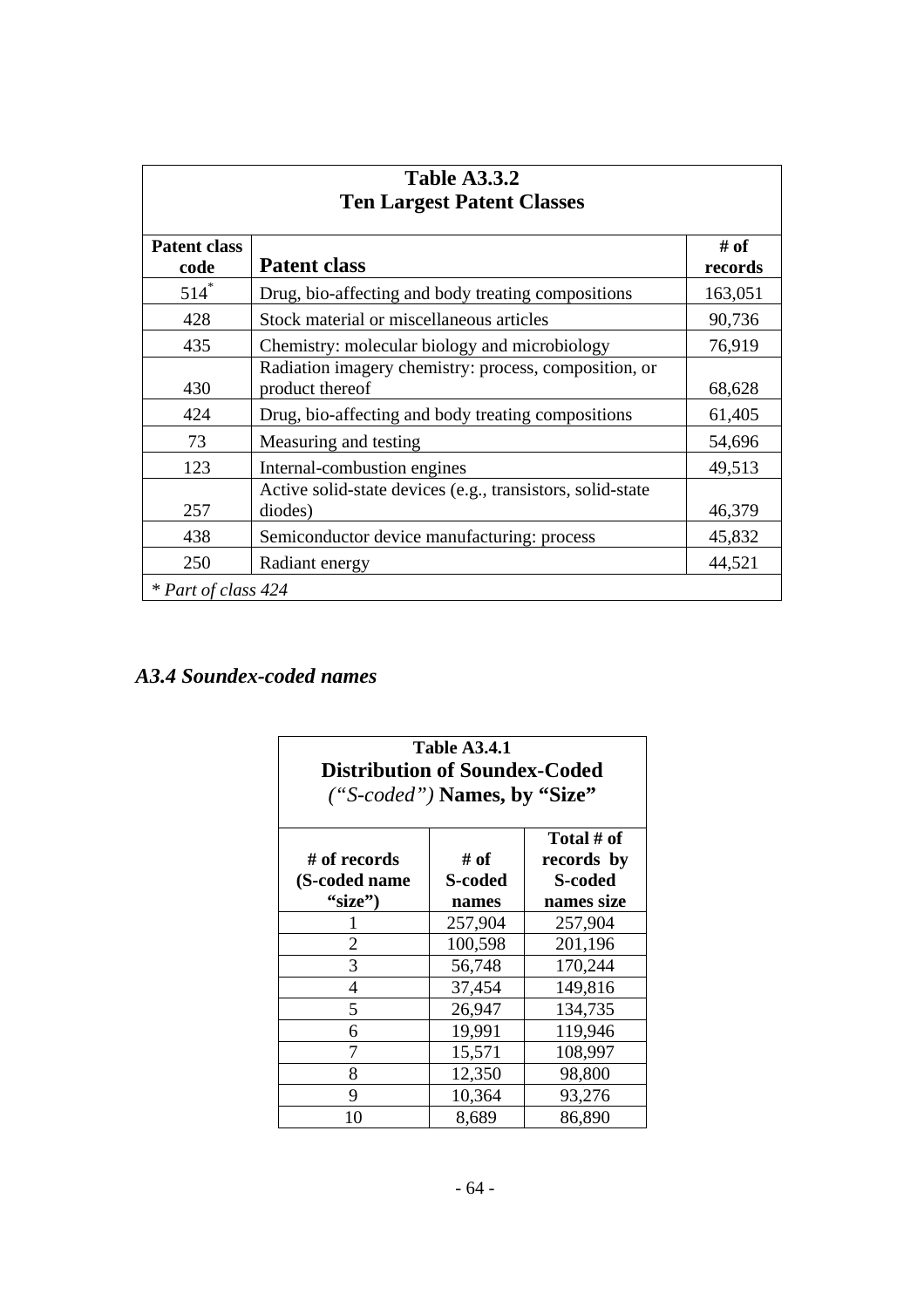|            | $11 - 13$<br>$14-16$ | 19,323<br>12,829 | 229,707<br>191,330 |  |  |
|------------|----------------------|------------------|--------------------|--|--|
|            | Cutoff: 16           |                  |                    |  |  |
|            | $17 - 20$            | 11,635           | 213,922            |  |  |
| Median: 23 | $21 - 30$            | 15,769           | 391,972            |  |  |
|            | $31 - 50$            | 12,444           | 481,532            |  |  |
|            | 51-100               | 8,154            | 561,357            |  |  |
|            | 101-500              | 3,958            | 698,545            |  |  |
|            | 501-1000             | 151              | 97,248             |  |  |
|            | $1000+$              | 8                | 11,040             |  |  |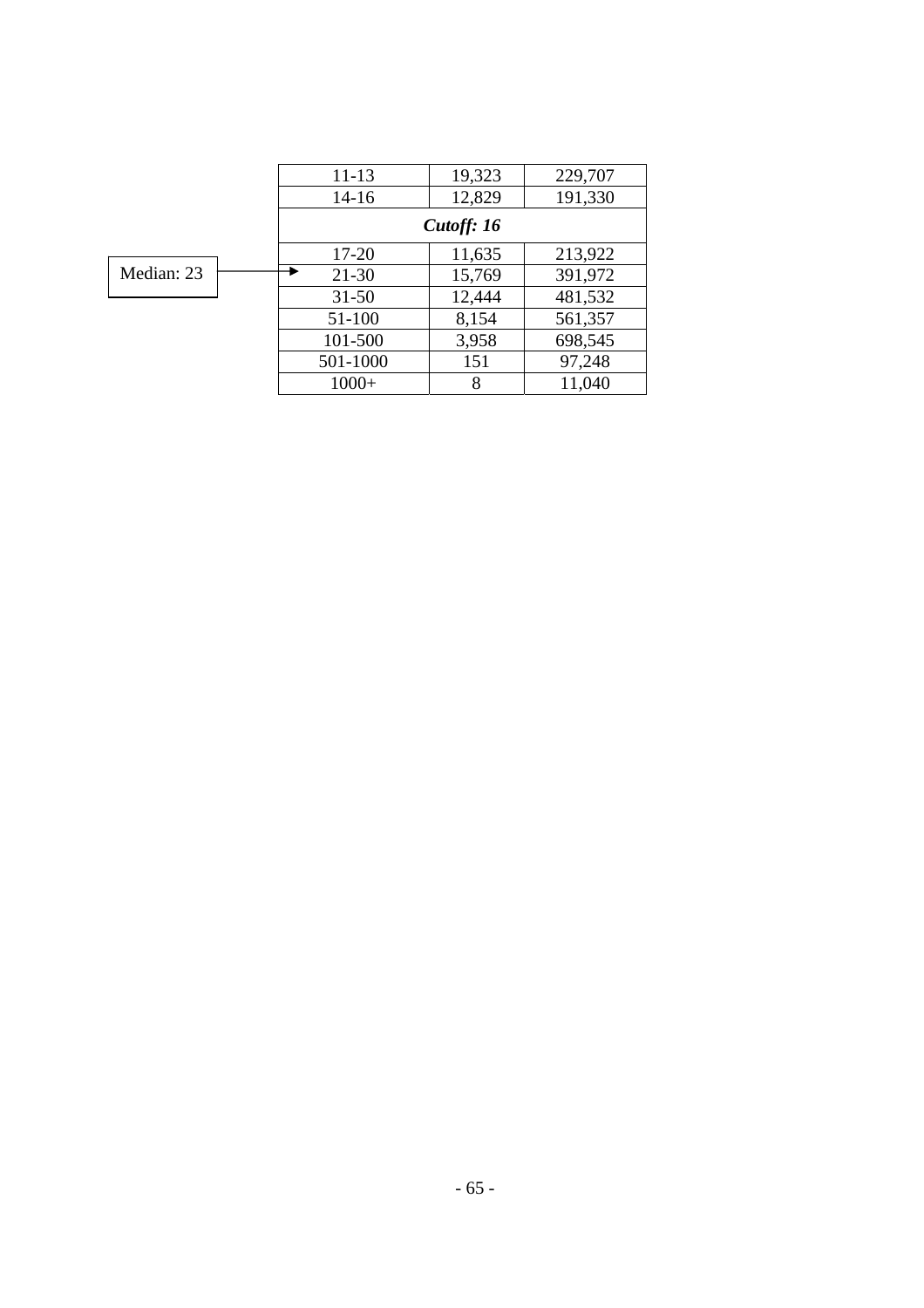# **Appendix 4 East-Asian Names**

As mentioned in Section IV, using Soundex for coding names that are not English or German-based might not be appropriate, and in particular Soundex may unduly increase the probability of Type II errors when deployed on East-Asian names. By East-Asians we mean inventors having as country of residence China, Hong Kong, Japan, Korea, Singapore or Taiwan. Of course, there are many American inventors of East-Asian origin that may display oriental names, and ideally we would like to treat differently these as well, since the problem is linguistic, not geographic. However, identifying names linguistically (or ethnically) is exceedingly difficult, and hence we have resorted to the expedient device of singling out oriental names as they occur with inventors located in East-Asia.

The key issue with East-Asian names is that they typically include many vowels relative to consonants as well as frequent appearances of the letter H, whereas the Soundex code ignores both and hence a significant part of the name information gets lost. In addition, there is a high incidence of short names. Thus in many cases the Soundex code for East-Asian names consists just of the initial followed by very few non-zero digits: as shown in Table A4.1, a full 75% of Korean family names, 65% of Taiwanese and 58% of Chinese either have just the initial or a single digit following it, and hence for these names the Soundex code is largely non-informative.<sup> $43$ </sup> Japanese names also suffer from the same syndrome but to a lesser extent. As Table A4.2 reveals, the differences are much less pronounced for first names, and indeed, as indicated below, we will rely heavily on them. Notice that on average European and American Soundex-coded names are over 2.5 times longer than Korean, Taiwanese and Chinese names, and about 50% longer than Japanese names. Thus using the Soundex-code for East-Asian names induced a high incidence of Type II errors, that is, we tended to match together records that in fact belonged to different inventors.

Further evidence of the same phenomenon is given in Table A4.3, showing the 10 most frequent Soundex-code names (largest *p-sets)* in the entire data: *all* of them happen to be East-Asian. Since several names are typically coded into the same Soundex code, Table A4.3 shows also the three most frequent names for each Soundex code, and the number of records associated with them (in parenthesis). Note once again that since vowels as well as the letters H, W and Y are ignored, the Soundex code turns out to be very short for names that are rather long (e.g., TAKAHASHI HIROSHI is coded into T220000 H620000, where the zeros are non-informative), which eventually might cause Type II errors (e.g., it can be matched with last names such as TSUYUKI, TAKAGI TAJIKA etc.).

 $43$  It is worth noting though that there were very few inventors located in China in that period (just 2,416), and hence the figures for China are not very informative.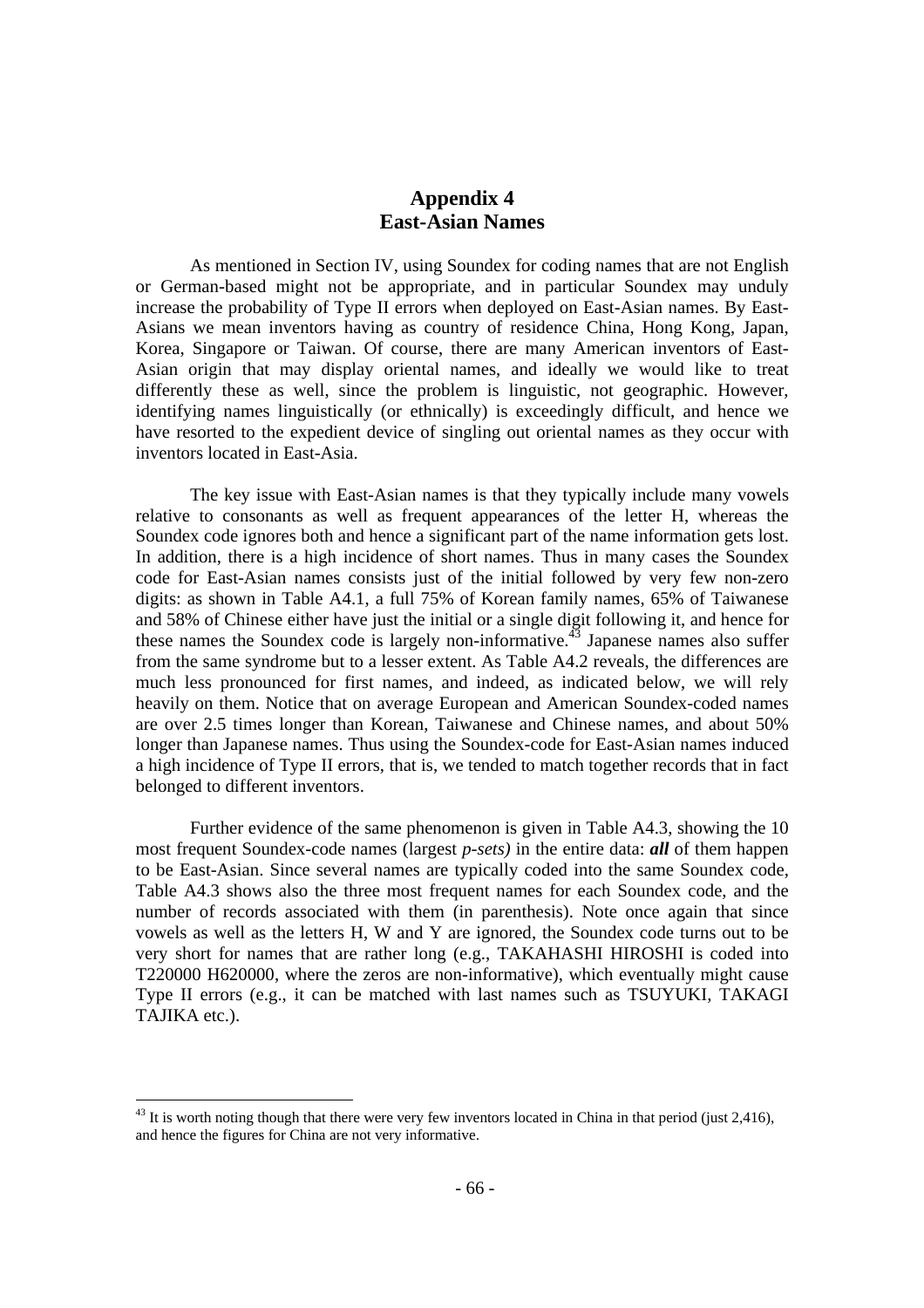| <b>Table A4.1</b>                                                                |                                                          |              |             |      |  |  |  |  |  |
|----------------------------------------------------------------------------------|----------------------------------------------------------|--------------|-------------|------|--|--|--|--|--|
| Percentage Distribution of Inventors, by #<br>of Digits of Last Name and Country |                                                          |              |             |      |  |  |  |  |  |
|                                                                                  | (sorted by $%$ of 0-1 digits)<br><b>Number of digits</b> |              |             |      |  |  |  |  |  |
| Country                                                                          | $0 - 1$                                                  | 3 or<br>more | <b>Mean</b> |      |  |  |  |  |  |
| Korea                                                                            | 75.6                                                     | 23.8         | 0.6         | 0.89 |  |  |  |  |  |
| <b>Taiwan</b>                                                                    | 65.5                                                     | 30.5         | 4.0         | 1.05 |  |  |  |  |  |
| <b>China</b>                                                                     | 59.3                                                     | 33.2         | 7.5         | 1.10 |  |  |  |  |  |
| Japan                                                                            | 29.2                                                     | 47.3         | 23.5        | 1.96 |  |  |  |  |  |
| <b>US</b>                                                                        | 17.6                                                     | 32.5         | 49.9        | 2.58 |  |  |  |  |  |
| Canada                                                                           | 17.3                                                     | 33.0         | 49.8        | 2.58 |  |  |  |  |  |
| <b>Britain</b>                                                                   | 16.6                                                     | 34.4         | 49.0        | 2.57 |  |  |  |  |  |
| <b>Israel</b>                                                                    | 14.4                                                     | 38.2         | 47.4        | 2.66 |  |  |  |  |  |
| Italy                                                                            | 13.9                                                     | 37.4         | 48.7        | 2.58 |  |  |  |  |  |
| Germany                                                                          | 12.9<br>30.5<br>2.80<br>56.6                             |              |             |      |  |  |  |  |  |
| France                                                                           | 12.9                                                     | 37.2         | 49.9        | 2.61 |  |  |  |  |  |
| Netherlands                                                                      | 9.4                                                      | 20.4         | 70.2        | 3.29 |  |  |  |  |  |

| Table A4.2<br><b>Percentage Distribution of Inventors, by</b> |                                                                               |      |             |             |  |  |  |  |
|---------------------------------------------------------------|-------------------------------------------------------------------------------|------|-------------|-------------|--|--|--|--|
|                                                               | # of Digits of <i>First</i> Name and Country<br>(sorted by $%$ of 0-1 digits) |      |             |             |  |  |  |  |
|                                                               |                                                                               |      | # of digits |             |  |  |  |  |
| Country                                                       | $0 - 1$                                                                       | 2    |             | <b>Mean</b> |  |  |  |  |
| <b>China</b>                                                  | 37.8                                                                          | 33.1 | 29.1        | 1.84        |  |  |  |  |
| Israel                                                        | 32.4                                                                          | 45.4 | 22.2        | 1.94        |  |  |  |  |
| <b>Korea</b>                                                  | 31.9                                                                          | 40.4 | 27.8        | 1.90        |  |  |  |  |
| <b>Taiwan</b>                                                 | 29.6                                                                          | 2.27 |             |             |  |  |  |  |
| <b>Japan</b>                                                  | 29.1                                                                          | 54.0 | 16.9        | 1.88        |  |  |  |  |
| Canada                                                        | 22.1                                                                          | 40.8 | 37.1        | 2.23        |  |  |  |  |
| <b>US</b>                                                     | 21.5                                                                          | 42.1 | 36.4        | 2.19        |  |  |  |  |
| Italy                                                         | 20.0                                                                          | 39.8 | 40.2        | 2.38        |  |  |  |  |
| France                                                        | 19.4                                                                          | 38.0 | 42.5        | 2.42        |  |  |  |  |
| <b>Britain</b>                                                | 19.3<br>47.0<br>33.6<br>2.23                                                  |      |             |             |  |  |  |  |
| Netherlands                                                   | 16.9                                                                          | 31.4 | 51.7        | 2.71        |  |  |  |  |
| Germany                                                       | 5.8                                                                           | 33.0 | 61.3        | 2.90        |  |  |  |  |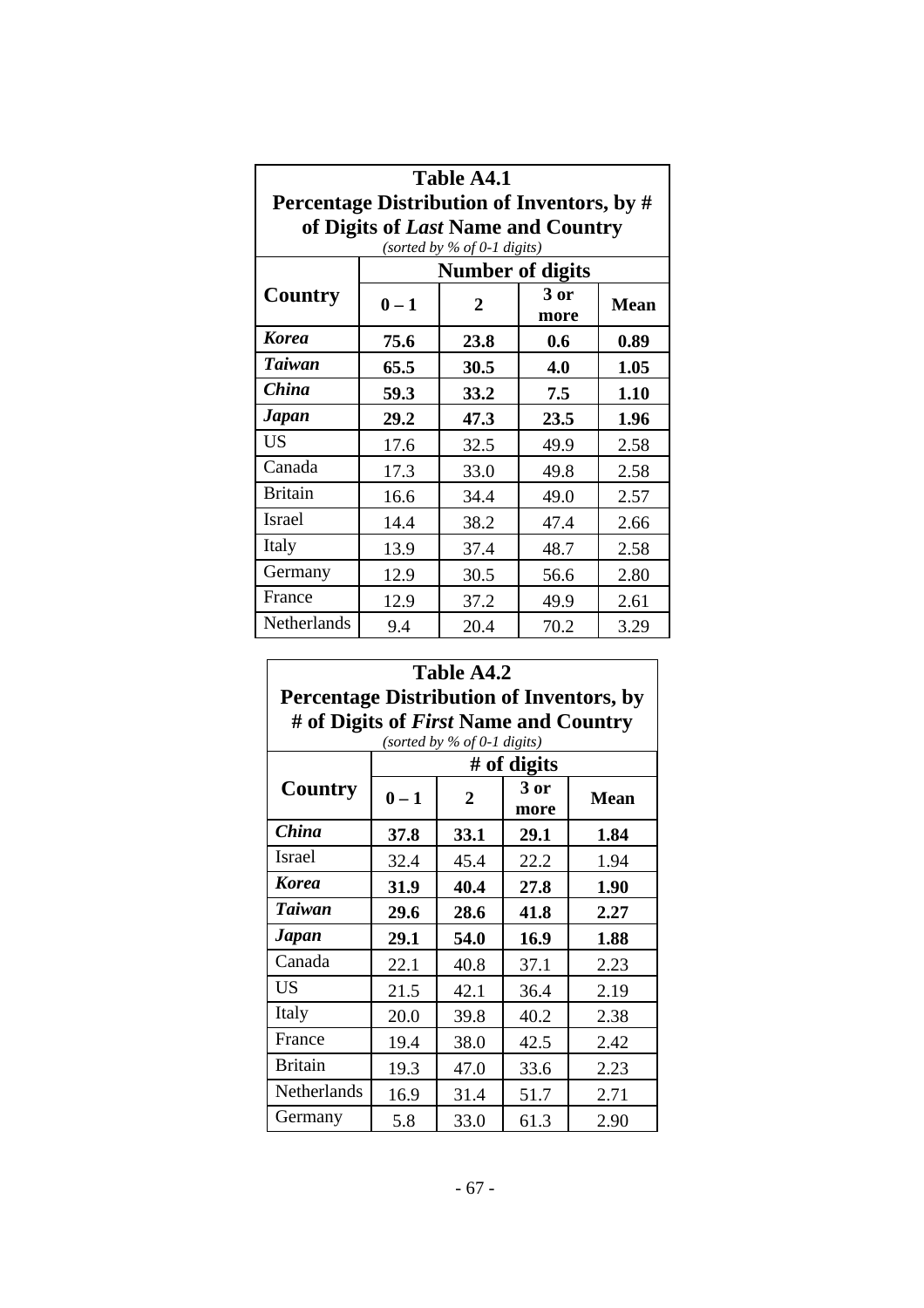| Table A4.3                                         |                                                         |                        |  |  |  |  |  |  |
|----------------------------------------------------|---------------------------------------------------------|------------------------|--|--|--|--|--|--|
| The 10 Soundex-Coded Names with the Largest Number |                                                         |                        |  |  |  |  |  |  |
|                                                    | of Records                                              |                        |  |  |  |  |  |  |
|                                                    |                                                         |                        |  |  |  |  |  |  |
| <b>Soundex code</b>                                | 3 most frequent names belonging to<br>this Soundex code | # of<br><b>Records</b> |  |  |  |  |  |  |
|                                                    | SATO KOICHI (137)                                       |                        |  |  |  |  |  |  |
| S300000 K200000                                    | SATO KOZO (130)                                         | 1753                   |  |  |  |  |  |  |
|                                                    | SATO KAZUO (123)                                        |                        |  |  |  |  |  |  |
|                                                    | SATO TAKASHI (147)                                      |                        |  |  |  |  |  |  |
| S300000 T220000                                    | SAITO TAKASHI (131)                                     | 1506                   |  |  |  |  |  |  |
|                                                    | SATO TAKESHI (92)                                       |                        |  |  |  |  |  |  |
|                                                    | TAKAHASHI HIROSHI (247)                                 |                        |  |  |  |  |  |  |
| T220000 H620000                                    | TAKEUCHI HIROSHI (143)                                  | 1470                   |  |  |  |  |  |  |
|                                                    | TAKAHASHI HIROYUKI (119)                                |                        |  |  |  |  |  |  |
|                                                    | TAKAHASHI KOJI (185)                                    |                        |  |  |  |  |  |  |
| T220000 K200000                                    | TAKAHASHI KOICHI (100)                                  | 1453                   |  |  |  |  |  |  |
|                                                    | TAKAHASHI KAZUO (82)                                    |                        |  |  |  |  |  |  |
|                                                    | <b>SUZUKI TAKASHI (316)</b>                             |                        |  |  |  |  |  |  |
| S220000 T220000                                    | <b>SUZUKI TAKESHI (160)</b>                             | 1424                   |  |  |  |  |  |  |
|                                                    | SASAKI TAKASHI (145)                                    |                        |  |  |  |  |  |  |
|                                                    | SATO HIROSHI (277)                                      |                        |  |  |  |  |  |  |
| S300000 H620000                                    | SAITO HIROSHI (119)                                     | 1208                   |  |  |  |  |  |  |
|                                                    | SAITO HIROYUKI (89)                                     |                        |  |  |  |  |  |  |
|                                                    | SATO YUICHI (74)                                        |                        |  |  |  |  |  |  |
| S300000 Y200000                                    | SUDA YASUO (68)                                         | 1134                   |  |  |  |  |  |  |
|                                                    | SATO YOSHIO (67)                                        |                        |  |  |  |  |  |  |
|                                                    | TAKAHASHI TAKESHI (86)                                  |                        |  |  |  |  |  |  |
| T220000 T220000                                    | TAKEUCHI TAKASHI (76)                                   | 1092                   |  |  |  |  |  |  |
|                                                    | TAKAHASHI TAKASHI (58)                                  |                        |  |  |  |  |  |  |
|                                                    | ITO HIROSHI (229)                                       |                        |  |  |  |  |  |  |
| I300000 H620000                                    | ITOH HIROSHI (160)                                      | 985                    |  |  |  |  |  |  |
|                                                    | <b>IWATA HIROSHI (137)</b>                              |                        |  |  |  |  |  |  |
|                                                    | SUZUKI KOJI (117)                                       |                        |  |  |  |  |  |  |
| S220000 K200000                                    | SUZUKI KAZUO (102)                                      | 975                    |  |  |  |  |  |  |
|                                                    | <b>SUZUKI KOICHI (91)</b>                               |                        |  |  |  |  |  |  |

These findings led us to alter the matching procedure as follows: we flagged East-Asian names, and imposed as an additional necessary condition for a match to occur between any two such records that the original first name be exactly the same. There are probably better ways to handle East-Asian names, and moreover, whatever the procedure adopted, it surely should be applied to all inventors bearing such names and not just to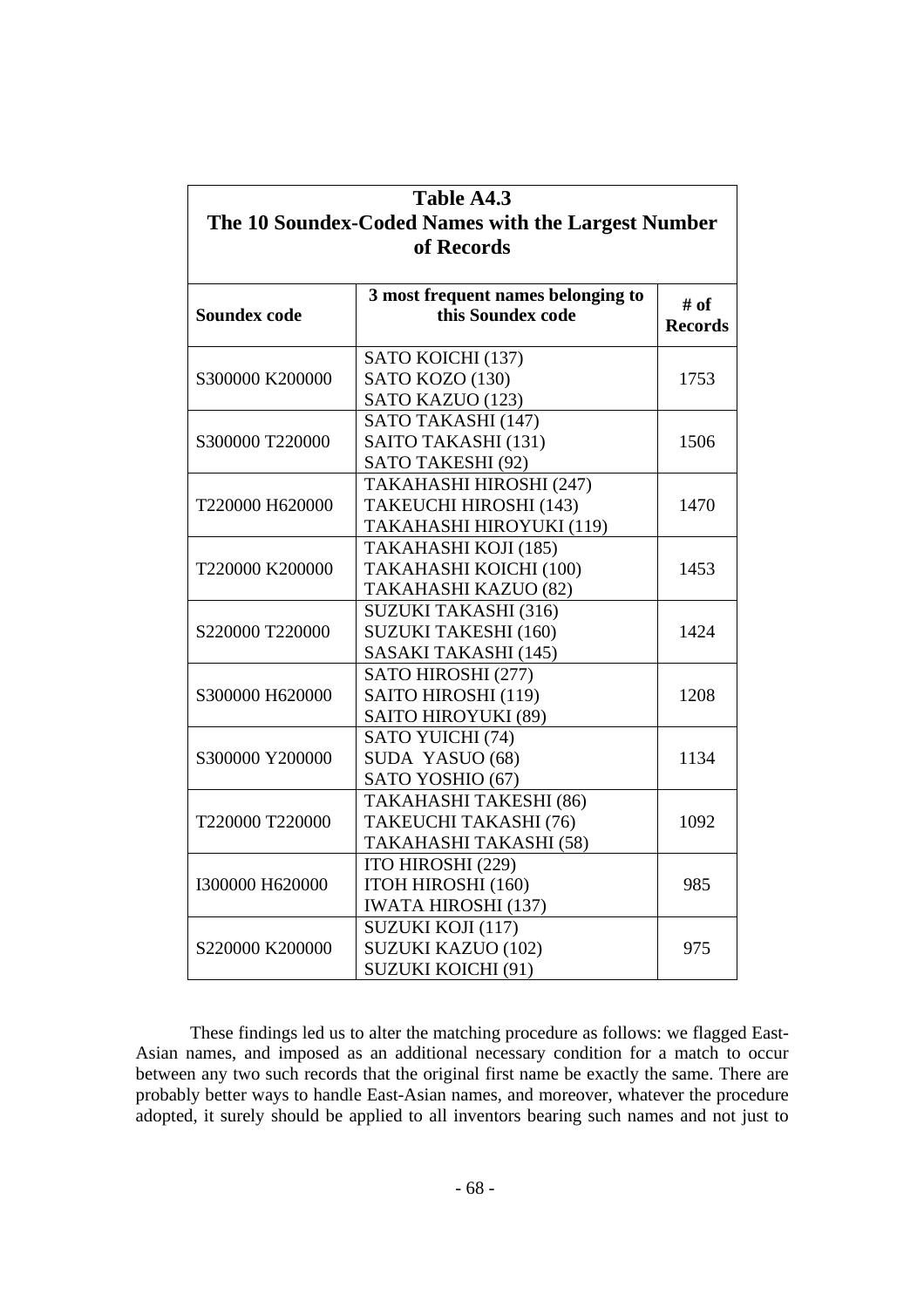those having an address in East-Asian countries. As said, the Soundex system is by and large not appropriate for those names, and we hope that better coding systems would be developed in the future.

Lastly, it is worth reporting the procedure by which we discovered and assessed the nature and prevalence of the problem with East-Asian names, since in so doing some interesting facts arise. Originally we had deployed the Soundex code only on the last name, not on the first name. However, in the course of calibrating the CMP to the BIIS, we found that in a non-negligible number of cases there were slight differences in the spelling of the first names, which precluded the matching of records that should be matched. Thus we decided to extend the Soundex code to include first names as well. However, we then discovered that this change may be inducing Type II errors in East-Asian names, and proceeded to investigate this further. We computed the frequency of records by letters as well as the incidence of East-Asian names in each letter, and found that "R" has the lowest percentage of oriental names, among the top half of the letters (see Table A4.4).<sup>44</sup> We then applied the CMP to the records in R with and without extending the Soundex to the first name, and compared the results: the overwhelming majority of matching errors induced by Soundex-coded first names occurred indeed in oriental names. We then repeated the exercise with the letter L (6% of East-Asian names), and with the letter I, which has the highest percentage of oriental names (a staggering 84%), and found the same result: most errors occurred with oriental names.

| Table A4.4<br><b>Distribution of Records by Letter:</b><br><b>Total and East-Asian Inventors</b><br>(sorted by # of records) |                          |                   |              |  |  |  |  |
|------------------------------------------------------------------------------------------------------------------------------|--------------------------|-------------------|--------------|--|--|--|--|
|                                                                                                                              | <b>Number of records</b> |                   |              |  |  |  |  |
| Letter                                                                                                                       | Total                    | <b>East-Asian</b> | % East-Asian |  |  |  |  |
| S                                                                                                                            | 487,399                  | 133,568           | 27.4         |  |  |  |  |
| M                                                                                                                            | 370,205                  | 108,807           | 29.4         |  |  |  |  |
| K                                                                                                                            | 342,610                  | 159,994           | 46.7         |  |  |  |  |
| H                                                                                                                            | 305,890                  | 80,399            | 26.3         |  |  |  |  |
| B                                                                                                                            | 291,241                  | 3,851             | 1.3          |  |  |  |  |
| T                                                                                                                            | 219,353                  | 114,766           | 52.3         |  |  |  |  |
| $\mathcal{C}$                                                                                                                | 205,371                  | 13,439            | 6.5          |  |  |  |  |
| W                                                                                                                            | 190,755                  | 20,487            | 10.7         |  |  |  |  |
| L                                                                                                                            | 183,539                  | 11,063            | 6.0          |  |  |  |  |
| G                                                                                                                            | 172,762                  | 5,456             | 3.2          |  |  |  |  |
| $\mathbf{P}$                                                                                                                 | 160,462                  | 2,974             | 1.9          |  |  |  |  |
| R                                                                                                                            | 158,819                  | 1,133             | 0.7          |  |  |  |  |
| F                                                                                                                            | 153,409                  | 35,042            | 22.8         |  |  |  |  |

<sup>&</sup>lt;sup>44</sup> The letter V has even fewer oriental names, but then it is a relatively infrequent letter altogether, and hence we decided to check R instead.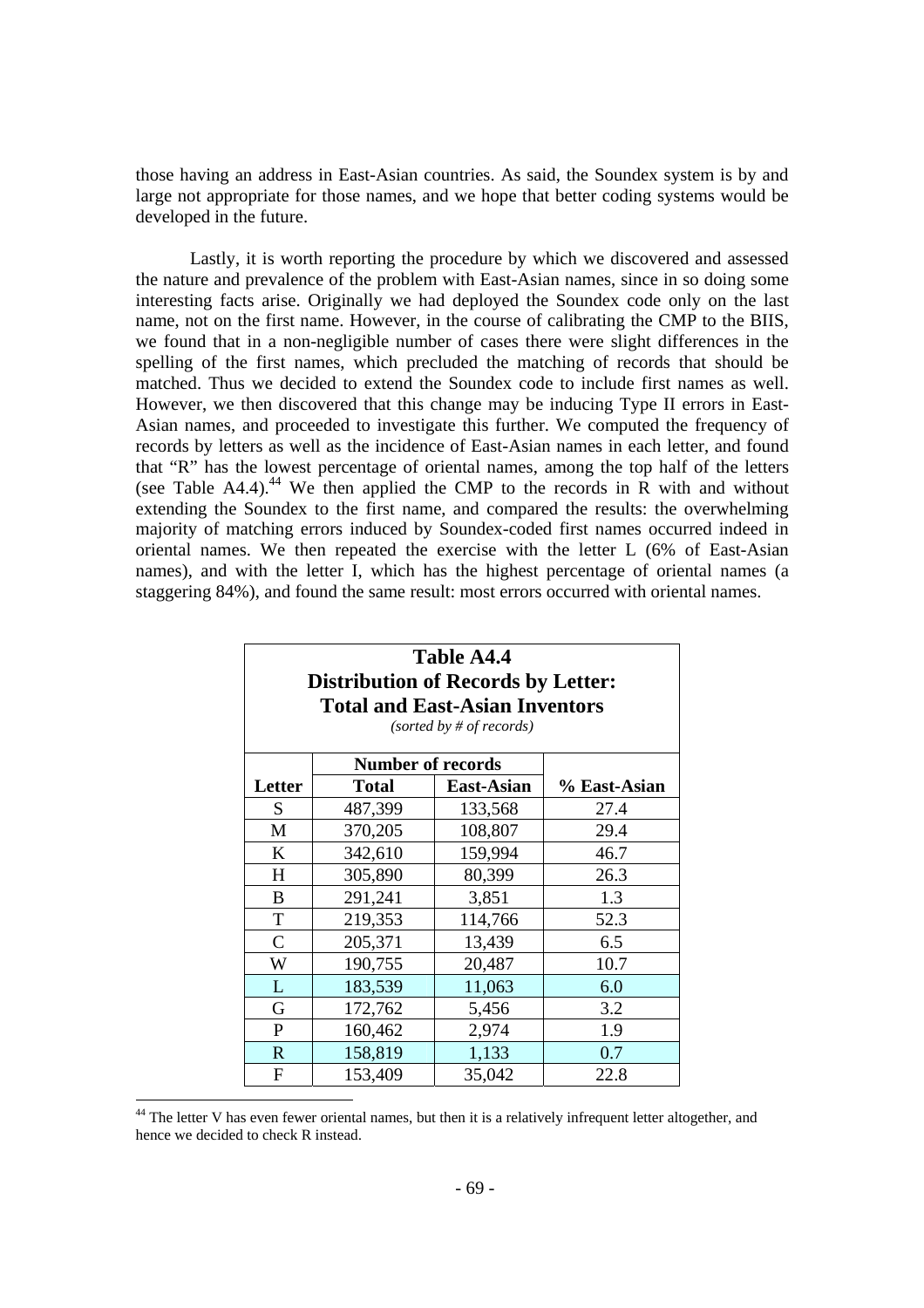| D            | 152,947   | 4,033     | 2.6  |
|--------------|-----------|-----------|------|
| N            | 150,371   | 82,973    | 55.2 |
| A            | 141,290   | 43,597    | 30.9 |
| $\mathbf{O}$ | 120,795   | 76,242    | 63.1 |
| Y            | 105,034   | 82,913    | 78.9 |
| I            | 98,459    | 82,847    | 84.1 |
| J            | 76,213    | 3,995     | 5.2  |
| E            | 71,879    | 9,221     | 12.8 |
| V            | 66,827    | 91        | 0.1  |
| U            | 35,512    | 24,300    | 68.4 |
| Ζ            | 31,273    | 1,057     | 3.4  |
| Q            | 4,943     | 60        | 1.2  |
| X            | 1,099     | 151       | 13.7 |
| <b>Total</b> | 4,298,457 | 1,102,459 | 25.6 |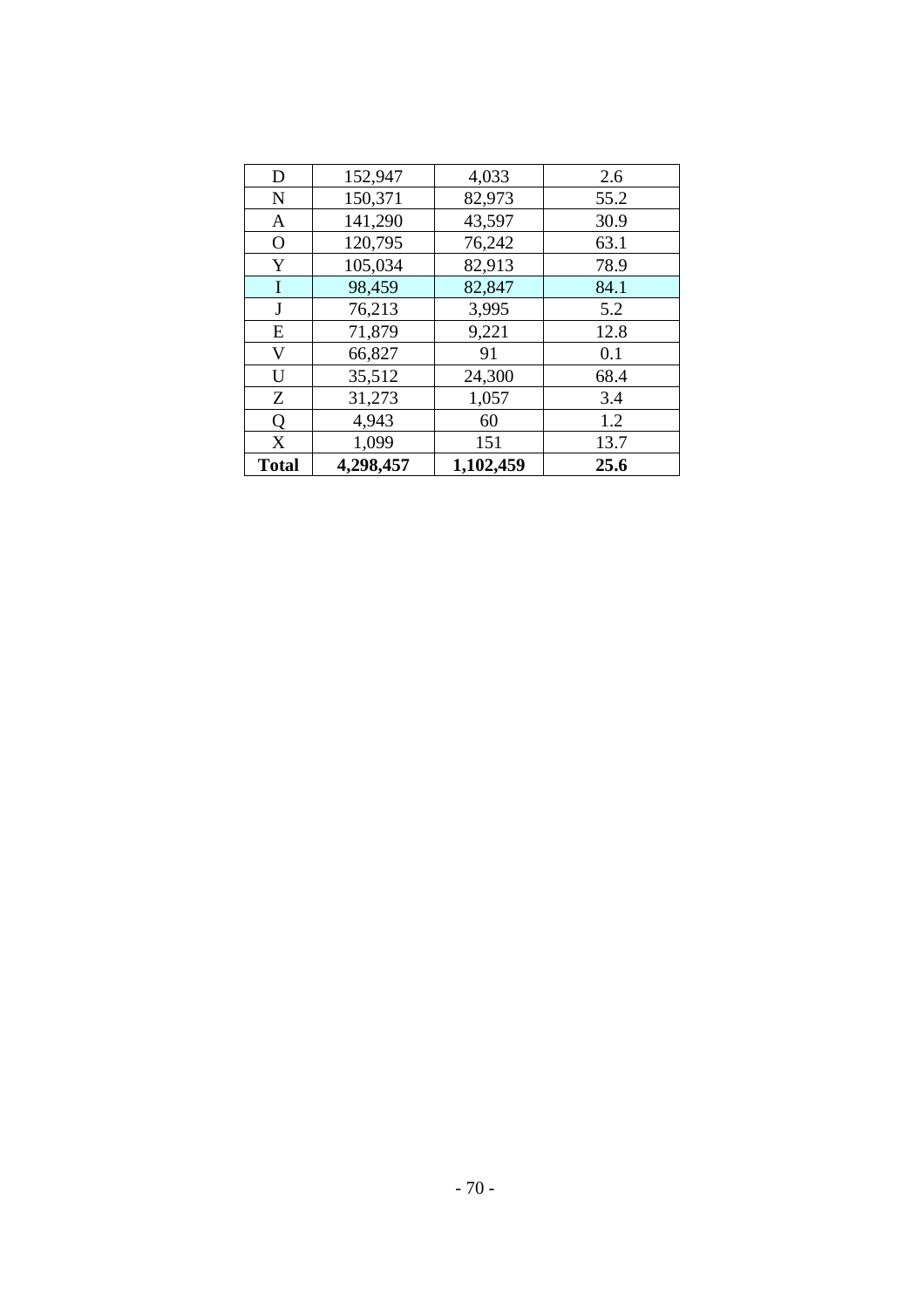# **Appendix 5**

# **Computing the Goodness of Fit Indices (GOFIs): some examples**

**Example 1**: The CMP did not match any record (hence each received a different ID), whereas the BIIS matched the 3 of them. Note that  $GOFI_2=2$  for the CMP, whereas it equals just 1/3 for BIIS, indicated that the CMP significantly under-matches.

| <b>Example 1</b><br><b>Inventor Name: Almagor David</b> |            |             |                       |                          |                                              |                                        |          |             |                   |                   |
|---------------------------------------------------------|------------|-------------|-----------------------|--------------------------|----------------------------------------------|----------------------------------------|----------|-------------|-------------------|-------------------|
| <b>Patent</b>                                           | <b>CMP</b> | <b>BIIS</b> | $\left B_{ij}\right $ | $\left C_{_{ij}}\right $ | $\left B_{_{ij}}\cap C_{_{ij}}\right \left $ | $\left B_{_{ij}}\cup C_{_{ij}}\right $ | $GOFI_I$ |             | GOFI <sub>2</sub> | GOFI <sub>3</sub> |
|                                                         | ID         | ID          |                       |                          |                                              |                                        |          | <b>BIIS</b> | <b>CMP</b>        |                   |
| 4862427                                                 | 1084474    | 329         | 3                     |                          |                                              | 3                                      | 1/3      | 1/3         |                   |                   |
| 5541967                                                 | 1084475    | 329         | 3                     |                          |                                              | 3                                      | 1/3      | 1/3         |                   |                   |
| 5631957                                                 | 1084476    | 329         | 3                     |                          |                                              | 3                                      | 1/3      | 1/3         |                   |                   |
| <b>Mean</b>                                             |            |             |                       |                          |                                              |                                        | 1/3      | 1/3         |                   | 3                 |
|                                                         |            |             |                       |                          |                                              |                                        |          |             |                   | 'total            |

**Example 2**: the two methods render exactly the same matching.

| <b>Example 2</b><br><b>Inventor Name: Rotem Eran</b> |             |            |          |                       |                                  |                                        |                   |             |                   |                   |
|------------------------------------------------------|-------------|------------|----------|-----------------------|----------------------------------|----------------------------------------|-------------------|-------------|-------------------|-------------------|
| <b>Patent</b>                                        | <b>BIIS</b> | <b>CMP</b> | $B_{ij}$ | $\left C_{ij}\right $ | $\left B_{ij}\cap C_{ij}\right $ | $\left B_{_{ij}}\cup C_{_{ij}}\right $ | GOFI <sub>I</sub> |             | GOFI <sub>2</sub> | GOFI <sub>3</sub> |
|                                                      | ID          | ID         |          |                       |                                  |                                        |                   | <b>BIIS</b> | <b>CMP</b>        |                   |
| 5684412                                              | 14261       | 18109639   | 4        | 4                     | $\overline{4}$                   | $\overline{4}$                         |                   |             |                   | ∩                 |
| 5903490                                              | 14261       | 18109639   | 4        | 4                     | $\overline{4}$                   | 4                                      |                   | 1           |                   | $\Omega$          |
| 5861641                                              | 14261       | 18109639   | 4        | 4                     | $\overline{4}$                   | $\overline{4}$                         |                   | 1           | 1                 | $\Omega$          |
| 5751165                                              | 14261       | 18109639   | 4        | 4                     | $\overline{4}$                   | 4                                      |                   |             |                   | 0                 |
| <b>Mean</b>                                          |             |            |          |                       |                                  |                                        |                   |             |                   |                   |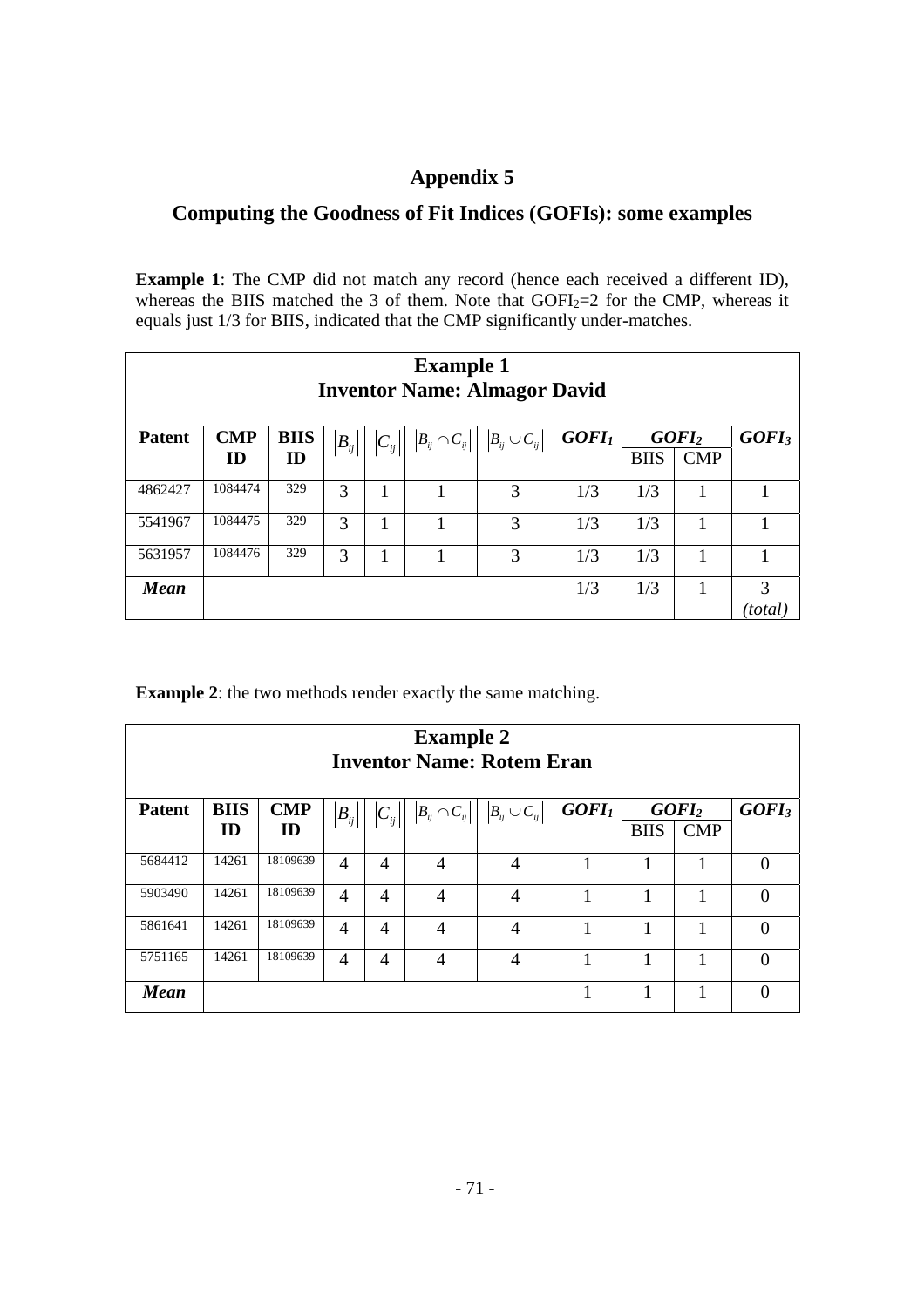| <b>Example 3</b><br><b>Inventor Name: Amit Noah</b> |             |            |          |   |                                        |                      |                   |                   |            |                             |
|-----------------------------------------------------|-------------|------------|----------|---|----------------------------------------|----------------------|-------------------|-------------------|------------|-----------------------------|
| <b>Patent</b>                                       | <b>BIIS</b> | <b>CMP</b> | $B_{ij}$ |   | $\left B_{_{ij}}\cap C_{_{ij}}\right $ | $B_{ij} \cup C_{ij}$ | GOFI <sub>1</sub> | GOFI <sub>2</sub> |            | GOFI <sub>3</sub>           |
|                                                     | ID          | ID         |          |   |                                        |                      |                   | <b>BIIS</b>       | <b>CMP</b> |                             |
| 5120225                                             | 523         | 1097272    | 4        | 3 | 3                                      | $\overline{4}$       | 3/4               | 3/4               | 1          |                             |
| 5186627                                             | 523         | 1097272    | 4        | 3 | 3                                      | 4                    | 3/4               | 3/4               | 1          | 1                           |
| 5494252                                             | 523         | 1097272    | 4        | 3 | 3                                      | 4                    | 3/4               | 3/4               | 1          |                             |
| 4923460                                             | 523         | 1097275    | 4        | 1 |                                        | 4                    | 1/4               | 1/4               | 1          |                             |
| <b>Mean</b>                                         |             |            |          |   |                                        |                      | 0.625             | 0.625             | 1          | $\boldsymbol{4}$<br>(total) |

**Example 3:** The two methods differ just in one record (the last one).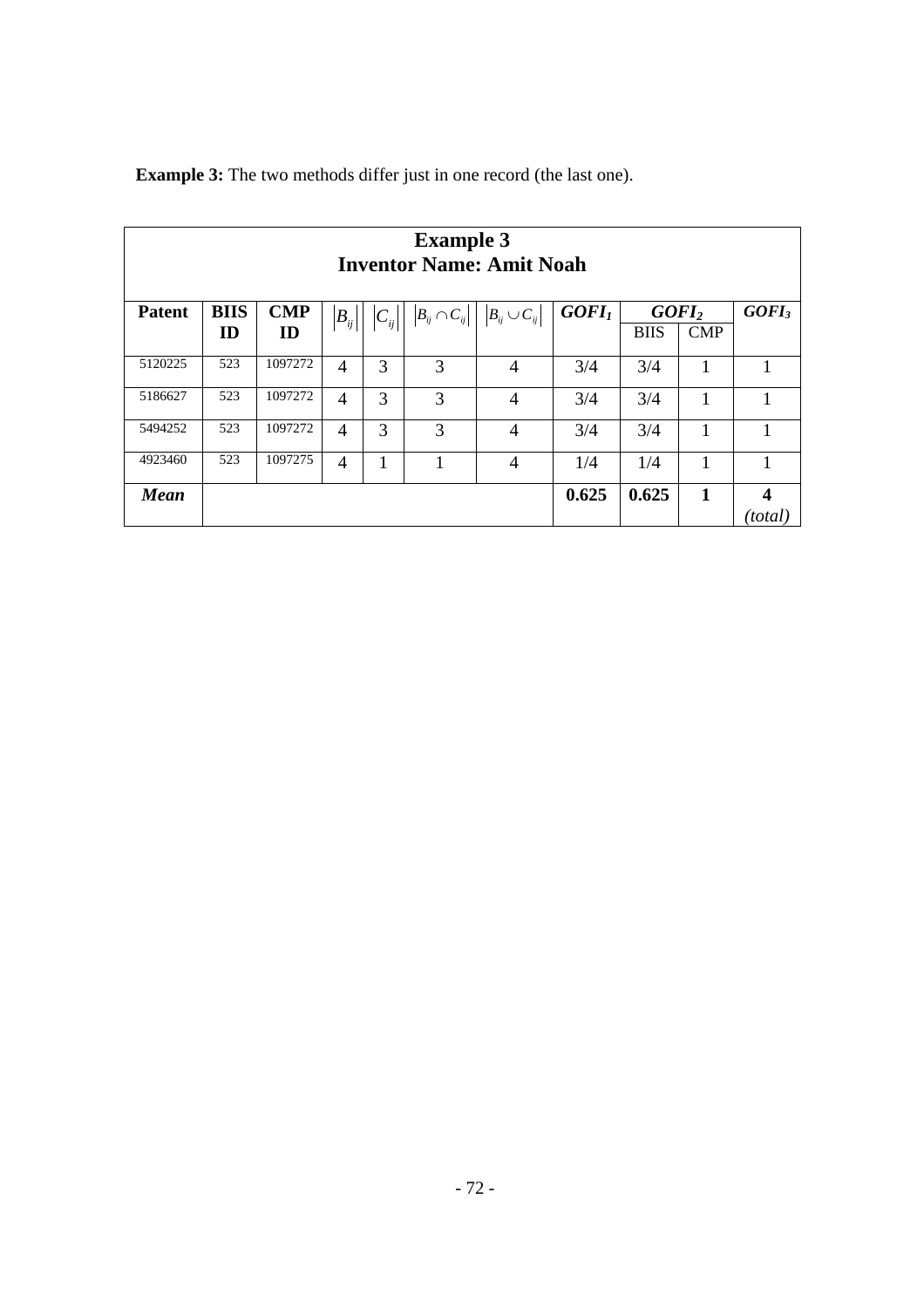## **Appendix 6 Examples of Matching with the CMP**

## **Example 1: Strong match**

|                | <b>Patent</b> | <b>Last and first</b> | <b>Middle</b> | <b>Soundex</b> | <b>Street</b>         | <b>City</b>       |
|----------------|---------------|-----------------------|---------------|----------------|-----------------------|-------------------|
| #              |               | name                  | name          | code           |                       |                   |
|                |               | <b>ZUKERMAN</b>       |               | Z265500        |                       |                   |
|                | 5137745       | <b>RACHAEL</b>        | B             | R240000        |                       | <b>NORTHBROOK</b> |
|                |               | <b>ZUKERMAN</b>       |               | Z265500        |                       |                   |
| 2              | 4764390       | <b>RACHEL</b>         | B             | R240000        | <b>4125 YORKSHIRE</b> | <b>NORTHBROOK</b> |
|                |               | <b>ZUKERMAN</b>       |               | Z265500        | 4125 W YORKSHIRE      |                   |
| 3              | 5525366       | <b>RACHEL</b>         | B             | R240000        | LA                    | <b>NORTHBROOK</b> |
|                |               | <b>ZUKERMAN</b>       |               | Z265500        |                       |                   |
| $\overline{4}$ | 5817355       | <b>RACHEL</b>         | B             | R240000        |                       | <b>NORTHBROOK</b> |

| #        | Zip   | <b>State</b> | <b>Partners</b> | <b>Assignee</b> | <b>Patent</b><br>class | <b>City</b><br>counter | Assignee<br>counter | <b>Pat-class</b><br>counter |
|----------|-------|--------------|-----------------|-----------------|------------------------|------------------------|---------------------|-----------------------------|
|          |       | IL           | 3238287         | 682323          | 426                    | 1505                   | 509                 | 30784                       |
| $\gamma$ | 60062 | IL           | 3238287         |                 | 426                    | 1505                   |                     | 30784                       |
| 3        | 60062 | IL           | 3238287         |                 | 426                    | 1505                   |                     | 30784                       |
| 4        |       | IL           | 3238287         | 746348          | 426                    | 1505                   |                     | 30784                       |

This example is meant to demonstrate how the CMP works in an "easy" case, in the sense that there is a lot in common between the 4 records. Still, naïve matching would have not worked: even though all records share the same *last* name, the first name in record 1 is not identical to the others (Rachael vs. Rachel). Using Soundex, all records are coded the same (Z265500 R240000), and thus belong to the same *p-set,* which is a "rare" one given that there are only 4 records associated with it (less than the cutoff of 16). Consider now records 1 and 2: since the names in them are not identical and the Soundex code for the first name is only 2 digits long, the threshold for a match is 120. The two records share the same city (Northbrook, IL), which we regard as "large" since its patent count is 1,505 (the cutoff for cities is 1,382), thus scoring 100 in that regard. In addition, both records cite patent 3711295 (not shown above), and share the same partner (Harold Zukerman), adding 240 points to the score. Moreover, both records share the same patent class (a "large" one, with 30,874 patents), adding 80 points; the total score is thus 420, which is well above the threshold of 120, and hence they are matched. Matching records 3 and 4 to the first two is even easier, since they share the exact same name as record 2 (hence the threshold is only 100), and all the other criteria are also met: same citation, partner, city and patent class. Notice that the address appears in two of the records (and it is a "strong" criterion"), yet it was not used in the matching, since it is not written *exactly* the same way, even though it clearly is the same address.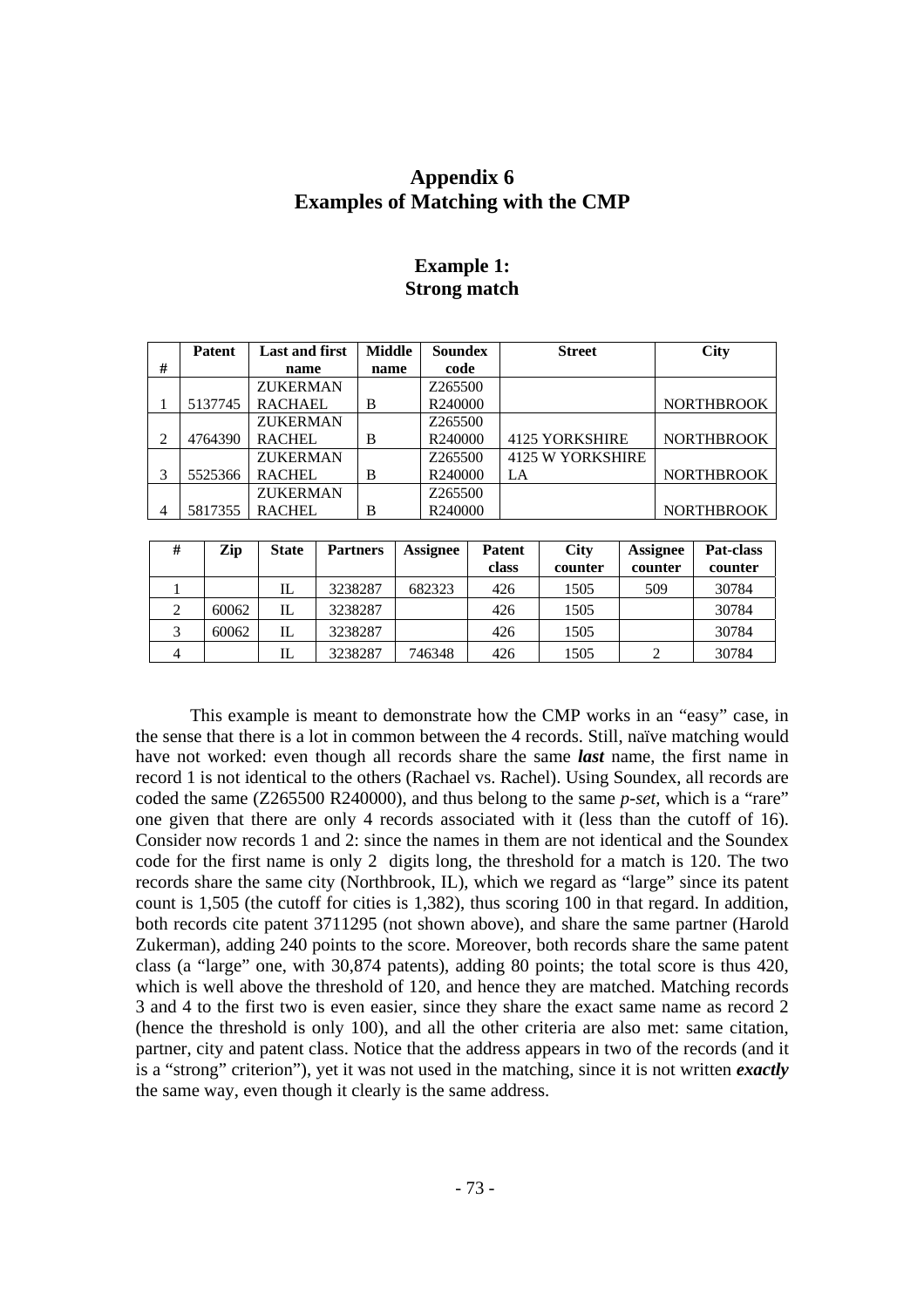| # | <b>Patent</b> | Last and first name   | <b>Middle</b> | Soundex | <b>Street</b> | <b>City</b>    | <b>State</b> |
|---|---------------|-----------------------|---------------|---------|---------------|----------------|--------------|
|   |               |                       | name          | code    |               |                |              |
|   |               | <b>FLEISCHFRESSER</b> |               | F421626 |               |                |              |
|   | 3881067       | <b>GERALD</b>         | H             | G643000 |               | <b>CHICAGO</b> | IL           |
|   |               | <b>FLEISCHFRESSER</b> |               | F421626 |               |                |              |
| C | 4410982       | <b>GERALD</b>         | H             | G643000 |               | <b>WHEATON</b> | IL           |
|   |               | <b>FLEISCHFRESSER</b> |               | F421626 |               |                |              |
| 2 | 5843272       | <b>GERALD</b>         |               | G643000 |               | <b>WHEATON</b> | IL           |

## **Example 2: Deploying transitivity**

| # | <b>Partners</b> | <b>Assignee</b> | Patent<br>Class | <b>City</b><br>counter | <b>Assignee</b><br>counter | <b>Pat-class</b><br>counter |
|---|-----------------|-----------------|-----------------|------------------------|----------------------------|-----------------------------|
|   | 677809          | 234405          | 379             | 10763                  | 699                        | 20715                       |
|   | 677810          | 234405          | 370             | 1852                   | 699                        | 25467                       |
|   | 677811          | 377880          | 156             | 1852                   | 16634                      | 33598                       |

All three records share the exact same unified "rare" name, and therefore require a score of at least 100 for a match. Records 1 and 2 share the same middle name initial, scoring 100 points, and the same "small" assignee (adding another 100 points), and therefore match with a total score of 200. Records 2 and 3 match as well, since they share the same "small" city, which combined with a low-frequency name scores 100 points, exactly what is required for the match. However, when trying to match records 1 and 3 the score is 0, since except for the name they have nothing in common. Still, the three are matched making use of transitivity: record 1 is matched to record 2, record 2 to 3, and hence 1 to 3 as well, that is, the three are pronounced to be the same inventor and assigned the same ID. Notice that the  $AMS<sub>i</sub>$  in this case is quite low:  $(200+0+100)/3=100$ .

## **Example 3: Identifying different inventors with the same name**

| #              | <b>Patent</b> | <b>Last and</b> | <b>Middle</b> | <b>Soundex</b> | <b>City</b>            | <b>State</b> | <b>Country</b> |
|----------------|---------------|-----------------|---------------|----------------|------------------------|--------------|----------------|
|                |               | first name      | name          | code           |                        |              |                |
|                |               | <b>PINARD</b>   |               | P563000        |                        |              |                |
|                | 4256297       | <b>PATRICK</b>  |               | P362000        | <b>SEICHES LE LOIR</b> |              | <b>FR</b>      |
|                |               | <b>PINARD</b>   |               | P563000        |                        |              |                |
| 2              | 4319745       | <b>PATRICK</b>  |               | P362000        | <b>SEICHES LE LOIR</b> |              | <b>FR</b>      |
|                |               | <b>PINARD</b>   |               | P563000        |                        |              |                |
| 3              | 5815811       | <b>PATRICK</b>  |               | P362000        | <b>SANTA CLARA</b>     | <b>CA</b>    | US             |
|                |               | <b>PINARD</b>   |               | P563000        |                        |              |                |
| $\overline{4}$ | 6002918       | <b>PATRICK</b>  |               | P362000        | <b>SANTA CLARA</b>     | CА           | US             |